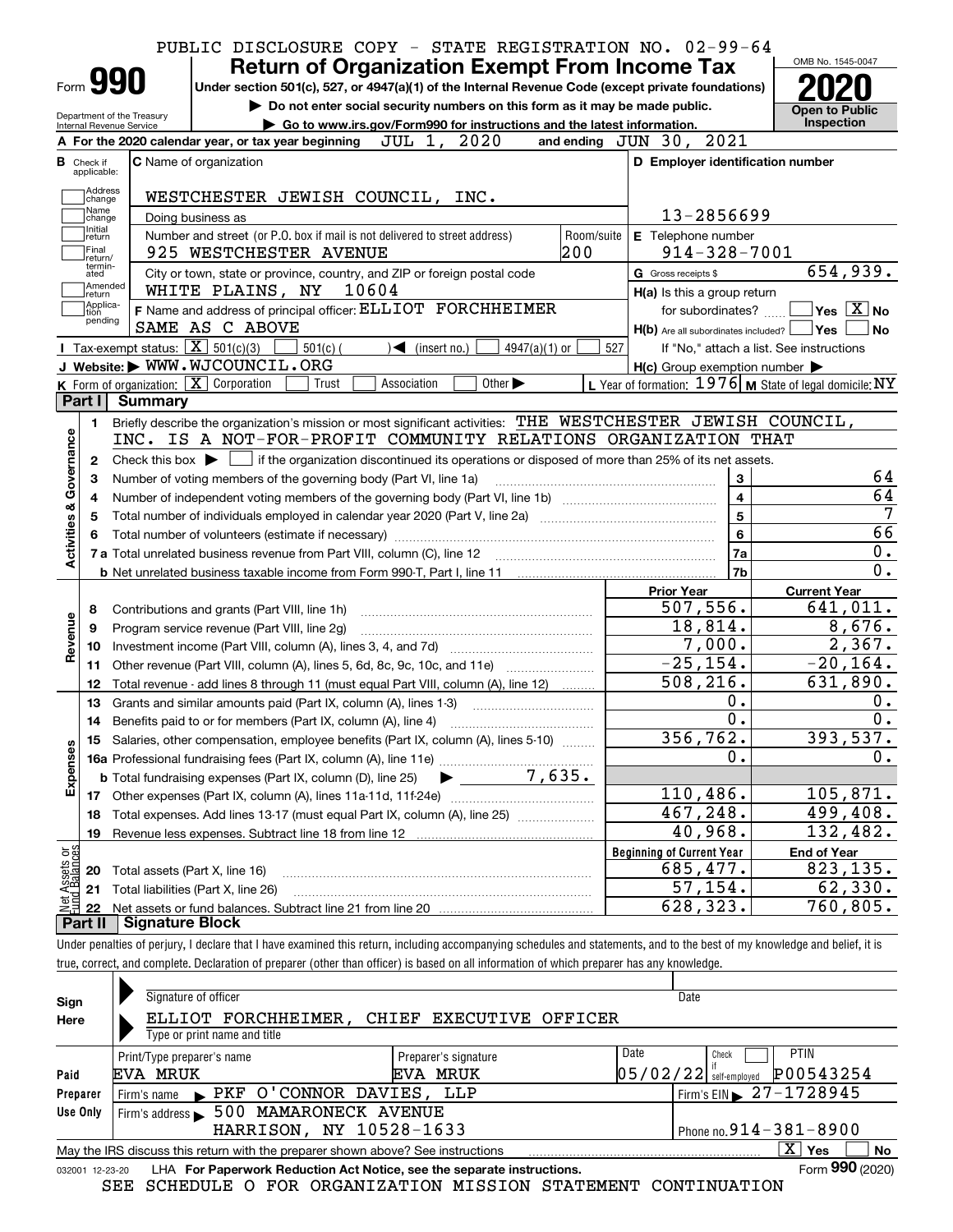|              | 13-2856699<br>WESTCHESTER JEWISH COUNCIL, INC.<br>Page 2<br>Form 990 (2020)<br><b>Part III   Statement of Program Service Accomplishments</b>                   |
|--------------|-----------------------------------------------------------------------------------------------------------------------------------------------------------------|
|              | $\overline{\mathbf{x}}$                                                                                                                                         |
| 1.           | Briefly describe the organization's mission:                                                                                                                    |
|              | TO PROVIDE A FACILITY WHICH WILL ENABLE THE JEWISH CITIZENS OF                                                                                                  |
|              | WESTCHESTER COUNTY AND THEIR AGENCIES AND INSTITUTIONS TO ACT IN                                                                                                |
|              | CONCERT IN ALL MATTERS AND ISSUES AFFECTING THE JEWISH COMMUNITY AND                                                                                            |
|              | TO CONDUCT PROGRAMS AND ACTIVITIES, AND TO ENCOURAGE AND SUPPORT THE                                                                                            |
| $\mathbf{2}$ | Did the organization undertake any significant program services during the year which were not listed on the                                                    |
|              | $\sqrt{}$ Yes $\sqrt{X}$ No<br>prior Form 990 or 990-EZ?                                                                                                        |
|              | If "Yes," describe these new services on Schedule O.<br>$\sqrt{}$ Yes $\sqrt{}$ X $\sqrt{}$ No                                                                  |
| 3            | Did the organization cease conducting, or make significant changes in how it conducts, any program services?<br>If "Yes," describe these changes on Schedule O. |
| 4            | Describe the organization's program service accomplishments for each of its three largest program services, as measured by expenses.                            |
|              | Section 501(c)(3) and 501(c)(4) organizations are required to report the amount of grants and allocations to others, the total expenses, and                    |
|              | revenue, if any, for each program service reported.                                                                                                             |
| 4a           | 8,676.<br>$444,506$ . including grants of \$<br>$0.$ (Revenue \$<br>) (Expenses \$<br>(Code:                                                                    |
|              | THE COUNCIL HELD PROGRAMS AND EVENTS TO CREATE STRONGER TIES AMONGST                                                                                            |
|              | MEMBER ORGANIZATIONS AND ALL JEWISH RESIDENTS OF WESTCHESTER COUNTY,                                                                                            |
|              | N.Y. IN ADDITION, SOME INTERFAITH AND INTERETHNIC PROGRAMS ARE HELD.                                                                                            |
|              | THE NIGHT OF MUSIC & JOY WAS HELD ON SATURDAY, NOVEMBER 21, 2020.                                                                                               |
|              | EIGHTEEN CANTORS, PART OF THE WESTCHESTER CANTORS OF KOL HAZZANIM,                                                                                              |
|              | PERFORMED A VARIETY OF MUSIC. BECAUSE OF THE CORONAVIRUS, THIS WAS A                                                                                            |
|              | VIRTUAL EVENT. SIX HUNDRED PEOPLE ATTENDED THROUGH THEIR DEVICES.                                                                                               |
|              |                                                                                                                                                                 |
|              | OUR 45TH ANNIVERSARY GALA WAS HELD ON SATURDAY, JANUARY 30, 2021                                                                                                |
|              | HONORING LISA ROBERTS, HARRIET KAPLAN SUVALL, AND MARC SUVALL. BECAUSE                                                                                          |
|              | OF THE CORONAVIRUS, THIS WAS A VIRTUAL EVENT. THREE HUNDRED PEOPLE                                                                                              |
|              |                                                                                                                                                                 |
|              |                                                                                                                                                                 |
|              |                                                                                                                                                                 |
|              |                                                                                                                                                                 |
|              |                                                                                                                                                                 |
|              |                                                                                                                                                                 |
|              |                                                                                                                                                                 |
| 4c           | $\left(\text{Code:} \right) \left(\text{Expenses } \$\right)$<br>) (Revenue \$<br>including grants of \$                                                        |
|              |                                                                                                                                                                 |
|              |                                                                                                                                                                 |
|              |                                                                                                                                                                 |
|              |                                                                                                                                                                 |
|              |                                                                                                                                                                 |
|              |                                                                                                                                                                 |
|              |                                                                                                                                                                 |
|              |                                                                                                                                                                 |
|              |                                                                                                                                                                 |
|              |                                                                                                                                                                 |
|              | Other program services (Describe on Schedule O.)                                                                                                                |
|              | Expenses \$<br>(Revenue \$<br>including grants of \$                                                                                                            |
| 4d           | 444,506.<br>4e Total program service expenses                                                                                                                   |
|              | Form 990 (2020)<br>SCHEDULE O FOR CONTINUATION(S)<br>SEE<br>032002 12-23-20                                                                                     |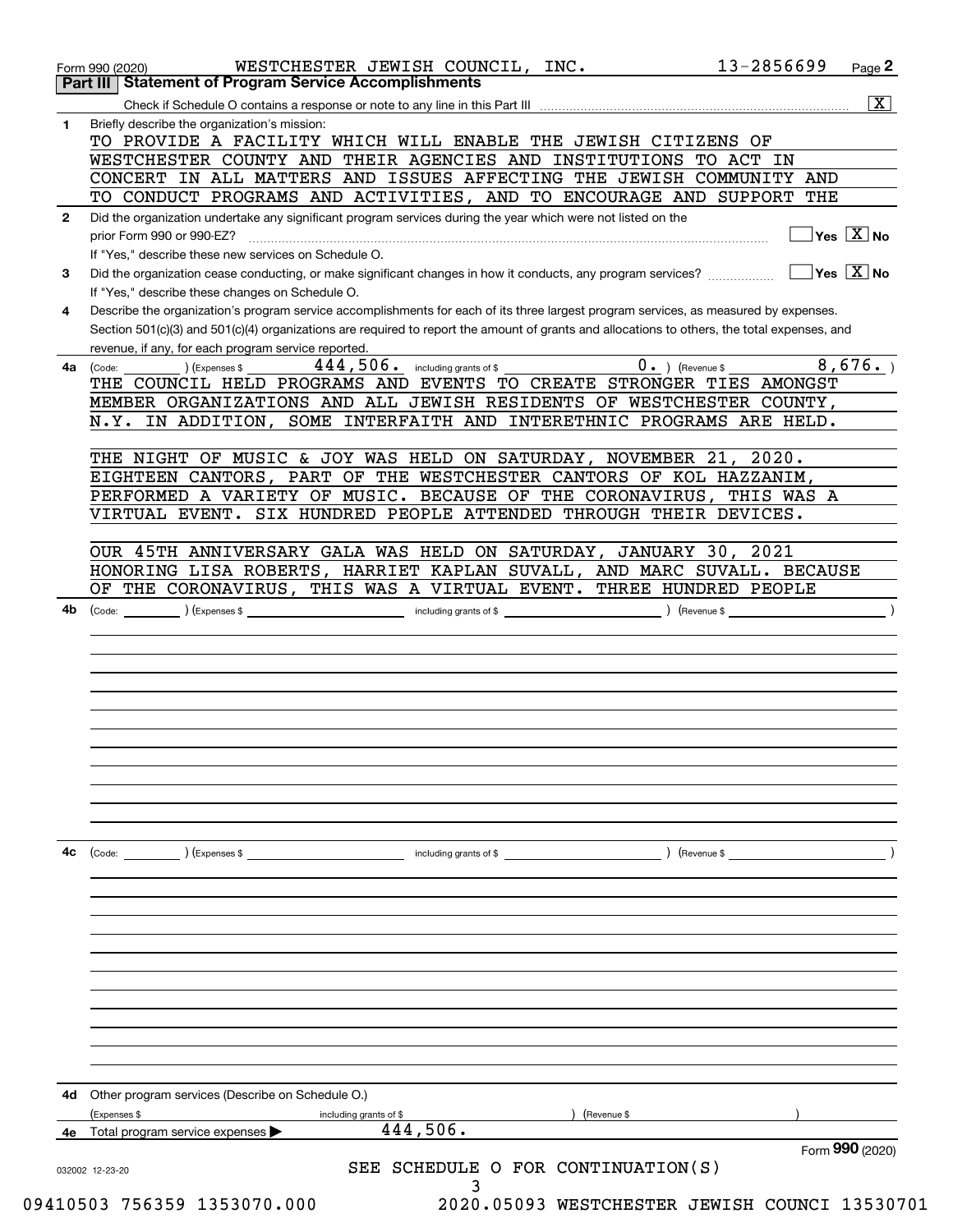|  | Form 990 (2020) |
|--|-----------------|

Form 990 (2020) WESTCHESTER JEWISH COUNCIL,INC**.** 13-2856699 <sub>Page</sub> 3<br><mark>Part IV | Checklist of Required Schedules</mark>

|     |                                                                                                                                       |                 | Yes                     | No                      |
|-----|---------------------------------------------------------------------------------------------------------------------------------------|-----------------|-------------------------|-------------------------|
| 1   | Is the organization described in section $501(c)(3)$ or $4947(a)(1)$ (other than a private foundation)?                               |                 |                         |                         |
|     |                                                                                                                                       | 1               | X                       |                         |
| 2   |                                                                                                                                       | 2               | $\overline{\mathtt{x}}$ |                         |
| 3   | Did the organization engage in direct or indirect political campaign activities on behalf of or in opposition to candidates for       |                 |                         |                         |
|     |                                                                                                                                       | 3               |                         | X                       |
| 4   | Section 501(c)(3) organizations. Did the organization engage in lobbying activities, or have a section 501(h) election in effect      |                 |                         | x                       |
| 5   | Is the organization a section 501(c)(4), 501(c)(5), or 501(c)(6) organization that receives membership dues, assessments, or          | 4               |                         |                         |
|     |                                                                                                                                       | 5               |                         | x                       |
| 6   | Did the organization maintain any donor advised funds or any similar funds or accounts for which donors have the right to             |                 |                         |                         |
|     | provide advice on the distribution or investment of amounts in such funds or accounts? If "Yes," complete Schedule D, Part I          | 6               |                         | x                       |
| 7   | Did the organization receive or hold a conservation easement, including easements to preserve open space,                             |                 |                         |                         |
|     |                                                                                                                                       | $\overline{7}$  |                         | x                       |
| 8   | Did the organization maintain collections of works of art, historical treasures, or other similar assets? If "Yes," complete          |                 |                         |                         |
|     |                                                                                                                                       | 8               |                         | x                       |
| 9   | Did the organization report an amount in Part X, line 21, for escrow or custodial account liability, serve as a custodian for         |                 |                         |                         |
|     | amounts not listed in Part X; or provide credit counseling, debt management, credit repair, or debt negotiation services?             |                 |                         |                         |
|     |                                                                                                                                       | 9               |                         | x                       |
| 10  | Did the organization, directly or through a related organization, hold assets in donor-restricted endowments                          |                 |                         |                         |
|     |                                                                                                                                       | 10              |                         | x                       |
| 11  | If the organization's answer to any of the following questions is "Yes," then complete Schedule D, Parts VI, VII, VIII, IX, or X      |                 |                         |                         |
|     | as applicable.                                                                                                                        |                 |                         |                         |
|     | a Did the organization report an amount for land, buildings, and equipment in Part X, line 10? If "Yes," complete Schedule D,         | 11a             | X                       |                         |
|     | <b>b</b> Did the organization report an amount for investments - other securities in Part X, line 12, that is 5% or more of its total |                 |                         |                         |
|     |                                                                                                                                       | 11 <sub>b</sub> | X                       |                         |
|     | c Did the organization report an amount for investments - program related in Part X, line 13, that is 5% or more of its total         |                 |                         |                         |
|     |                                                                                                                                       | 11c             |                         | x                       |
|     | d Did the organization report an amount for other assets in Part X, line 15, that is 5% or more of its total assets reported in       |                 |                         |                         |
|     |                                                                                                                                       | 11d             |                         | x                       |
|     | e Did the organization report an amount for other liabilities in Part X, line 25? If "Yes," complete Schedule D, Part X               | 11e             | X                       |                         |
| f   | Did the organization's separate or consolidated financial statements for the tax year include a footnote that addresses               |                 |                         |                         |
|     | the organization's liability for uncertain tax positions under FIN 48 (ASC 740)? If "Yes," complete Schedule D, Part X                | 11f             | X                       |                         |
|     | 12a Did the organization obtain separate, independent audited financial statements for the tax year? If "Yes," complete               |                 |                         |                         |
|     |                                                                                                                                       | 12a             | X                       |                         |
|     | <b>b</b> Was the organization included in consolidated, independent audited financial statements for the tax year?                    |                 |                         |                         |
| 13  | If "Yes," and if the organization answered "No" to line 12a, then completing Schedule D, Parts XI and XII is optional                 | 12b<br>13       |                         | X,<br>X                 |
| 14a | Did the organization maintain an office, employees, or agents outside of the United States?                                           | 14a             |                         | $\overline{\mathbf{x}}$ |
|     | b Did the organization have aggregate revenues or expenses of more than \$10,000 from grantmaking, fundraising, business,             |                 |                         |                         |
|     | investment, and program service activities outside the United States, or aggregate foreign investments valued at \$100,000            |                 |                         |                         |
|     |                                                                                                                                       | 14b             |                         | x                       |
| 15  | Did the organization report on Part IX, column (A), line 3, more than \$5,000 of grants or other assistance to or for any             |                 |                         |                         |
|     |                                                                                                                                       | 15              |                         | X                       |
| 16  | Did the organization report on Part IX, column (A), line 3, more than \$5,000 of aggregate grants or other assistance to              |                 |                         |                         |
|     |                                                                                                                                       | 16              |                         | x                       |
| 17  | Did the organization report a total of more than \$15,000 of expenses for professional fundraising services on Part IX,               |                 |                         |                         |
|     |                                                                                                                                       | 17              |                         | x                       |
| 18  | Did the organization report more than \$15,000 total of fundraising event gross income and contributions on Part VIII, lines          |                 |                         |                         |
|     |                                                                                                                                       | 18              | х                       |                         |
| 19  | Did the organization report more than \$15,000 of gross income from gaming activities on Part VIII, line 9a? If "Yes."                |                 |                         |                         |
|     |                                                                                                                                       | 19<br>20a       |                         | X<br>X                  |
| 20a | b If "Yes" to line 20a, did the organization attach a copy of its audited financial statements to this return?                        | 20 <sub>b</sub> |                         |                         |
| 21  | Did the organization report more than \$5,000 of grants or other assistance to any domestic organization or                           |                 |                         |                         |
|     |                                                                                                                                       | 21              |                         | x                       |
|     | 032003 12-23-20                                                                                                                       |                 | Form 990 (2020)         |                         |

032003 12-23-20

4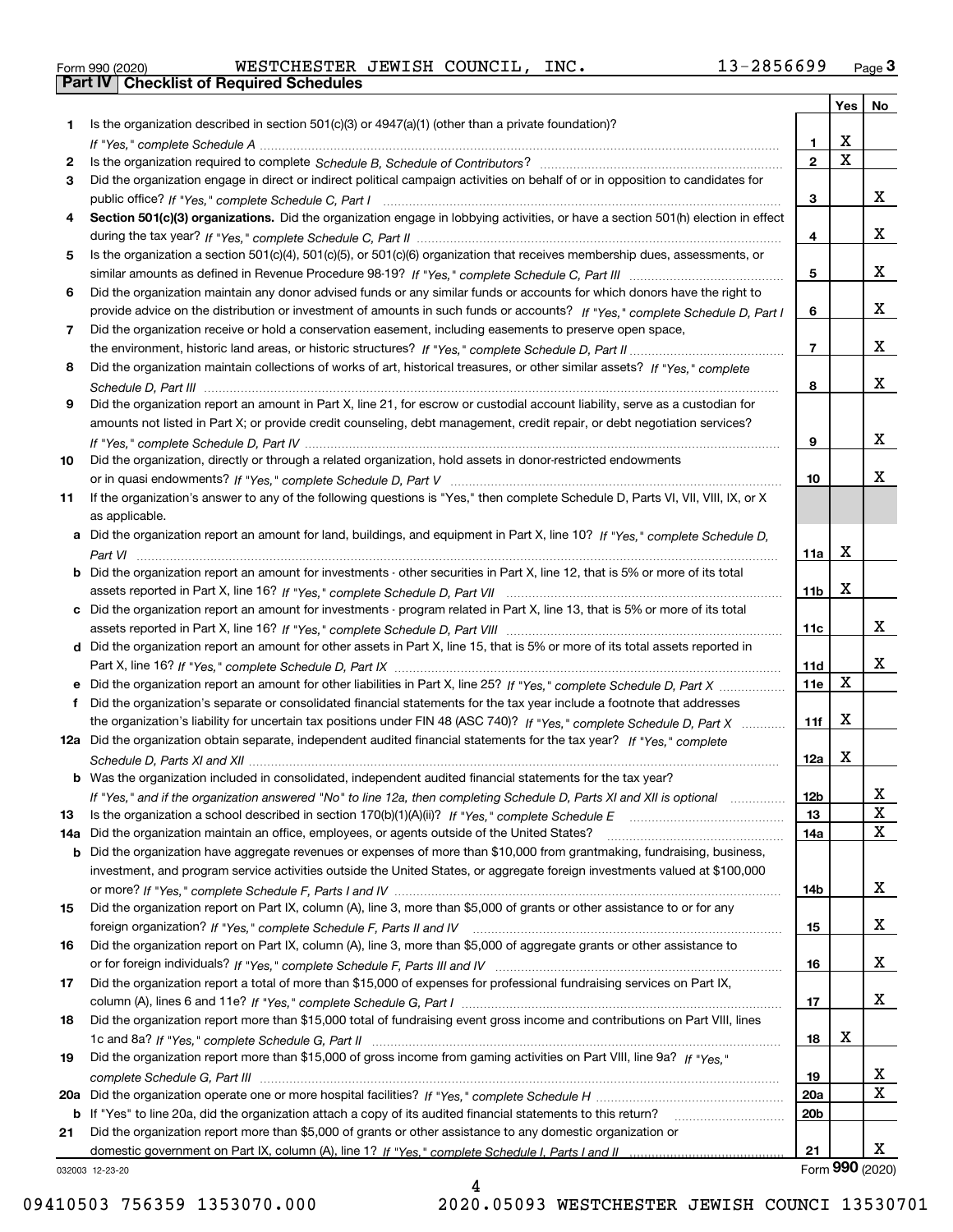|  | Form 990 (2020) |
|--|-----------------|
|  |                 |

*(continued)* Form 990 (2020) WESTCHESTER JEWISH COUNCIL,INC**.** 13-2856699 <sub>Page</sub> 4<br>**Part IV | Checklist of Required Schedules** <sub>(continued)</sub>

|        |                                                                                                                              |            | Yes | No                           |
|--------|------------------------------------------------------------------------------------------------------------------------------|------------|-----|------------------------------|
| 22     | Did the organization report more than \$5,000 of grants or other assistance to or for domestic individuals on                |            |     |                              |
|        |                                                                                                                              | 22         |     | x                            |
| 23     | Did the organization answer "Yes" to Part VII, Section A, line 3, 4, or 5 about compensation of the organization's current   |            |     |                              |
|        | and former officers, directors, trustees, key employees, and highest compensated employees? If "Yes." complete               |            |     |                              |
|        |                                                                                                                              | 23         | х   |                              |
|        | 24a Did the organization have a tax-exempt bond issue with an outstanding principal amount of more than \$100,000 as of the  |            |     |                              |
|        | last day of the year, that was issued after December 31, 2002? If "Yes," answer lines 24b through 24d and complete           |            |     |                              |
|        |                                                                                                                              | 24a        |     | x                            |
|        | <b>b</b> Did the organization invest any proceeds of tax-exempt bonds beyond a temporary period exception?                   | 24b        |     |                              |
|        | c Did the organization maintain an escrow account other than a refunding escrow at any time during the year to defease       |            |     |                              |
|        | any tax-exempt bonds?                                                                                                        | 24c        |     |                              |
|        |                                                                                                                              | 24d        |     |                              |
|        | 25a Section 501(c)(3), 501(c)(4), and 501(c)(29) organizations. Did the organization engage in an excess benefit             |            |     |                              |
|        |                                                                                                                              | 25a        |     | x                            |
|        | b Is the organization aware that it engaged in an excess benefit transaction with a disqualified person in a prior year, and |            |     |                              |
|        | that the transaction has not been reported on any of the organization's prior Forms 990 or 990-EZ? If "Yes," complete        |            |     |                              |
|        | Schedule L. Part I                                                                                                           | 25b        |     | x                            |
| 26     | Did the organization report any amount on Part X, line 5 or 22, for receivables from or payables to any current              |            |     |                              |
|        | or former officer, director, trustee, key employee, creator or founder, substantial contributor, or 35%                      |            |     |                              |
|        | controlled entity or family member of any of these persons? If "Yes," complete Schedule L, Part II                           | 26         |     | x                            |
| 27     | Did the organization provide a grant or other assistance to any current or former officer, director, trustee, key employee,  |            |     |                              |
|        | creator or founder, substantial contributor or employee thereof, a grant selection committee member, or to a 35% controlled  |            |     |                              |
|        | entity (including an employee thereof) or family member of any of these persons? If "Yes," complete Schedule L. Part III     | 27         |     | х                            |
| 28     | Was the organization a party to a business transaction with one of the following parties (see Schedule L, Part IV            |            |     |                              |
|        | instructions, for applicable filing thresholds, conditions, and exceptions):                                                 |            |     |                              |
|        | a A current or former officer, director, trustee, key employee, creator or founder, or substantial contributor? If           |            |     |                              |
|        |                                                                                                                              | 28a        |     | x                            |
|        |                                                                                                                              | 28b        |     | $\overline{\mathbf{X}}$      |
|        |                                                                                                                              |            |     |                              |
|        | c A 35% controlled entity of one or more individuals and/or organizations described in lines 28a or 28b? If                  |            |     | x                            |
|        |                                                                                                                              | 28c        |     | $\overline{\mathbf{x}}$      |
| 29     |                                                                                                                              | 29         |     |                              |
| 30     | Did the organization receive contributions of art, historical treasures, or other similar assets, or qualified conservation  |            |     |                              |
|        |                                                                                                                              | 30         |     | x<br>$\overline{\mathbf{x}}$ |
| 31     | Did the organization liquidate, terminate, or dissolve and cease operations? If "Yes," complete Schedule N, Part I           | 31         |     |                              |
| 32     | Did the organization sell, exchange, dispose of, or transfer more than 25% of its net assets? If "Yes," complete             |            |     |                              |
|        |                                                                                                                              | 32         |     | x                            |
| 33     | Did the organization own 100% of an entity disregarded as separate from the organization under Regulations                   |            |     |                              |
|        |                                                                                                                              | 33         |     | X                            |
| 34     | Was the organization related to any tax-exempt or taxable entity? If "Yes," complete Schedule R, Part II, III, or IV, and    |            |     |                              |
|        |                                                                                                                              | 34         |     | X                            |
|        | 35a Did the organization have a controlled entity within the meaning of section 512(b)(13)?                                  | <b>35a</b> |     | X                            |
|        | b If "Yes" to line 35a, did the organization receive any payment from or engage in any transaction with a controlled entity  |            |     |                              |
|        |                                                                                                                              | 35b        |     |                              |
| 36     | Section 501(c)(3) organizations. Did the organization make any transfers to an exempt non-charitable related organization?   |            |     |                              |
|        |                                                                                                                              | 36         |     | x                            |
| 37     | Did the organization conduct more than 5% of its activities through an entity that is not a related organization             |            |     |                              |
|        | and that is treated as a partnership for federal income tax purposes? If "Yes," complete Schedule R, Part VI                 | 37         |     | x                            |
| 38     | Did the organization complete Schedule O and provide explanations in Schedule O for Part VI, lines 11b and 19?               |            |     |                              |
|        | Note: All Form 990 filers are required to complete Schedule O                                                                | 38         | х   |                              |
| Part V | <b>Statements Regarding Other IRS Filings and Tax Compliance</b>                                                             |            |     |                              |
|        | Check if Schedule O contains a response or note to any line in this Part V                                                   |            |     |                              |
|        |                                                                                                                              |            | Yes | No                           |
|        | 1a Enter the number reported in Box 3 of Form 1096. Enter -0- if not applicable<br>1a                                        |            |     |                              |
| b      | 0<br>Enter the number of Forms W-2G included in line 1a. Enter -0- if not applicable<br>1b                                   |            |     |                              |
| c      | Did the organization comply with backup withholding rules for reportable payments to vendors and reportable gaming           |            |     |                              |
|        |                                                                                                                              | 1c         |     |                              |
|        | 032004 12-23-20                                                                                                              |            |     | Form 990 (2020)              |
|        | 5                                                                                                                            |            |     |                              |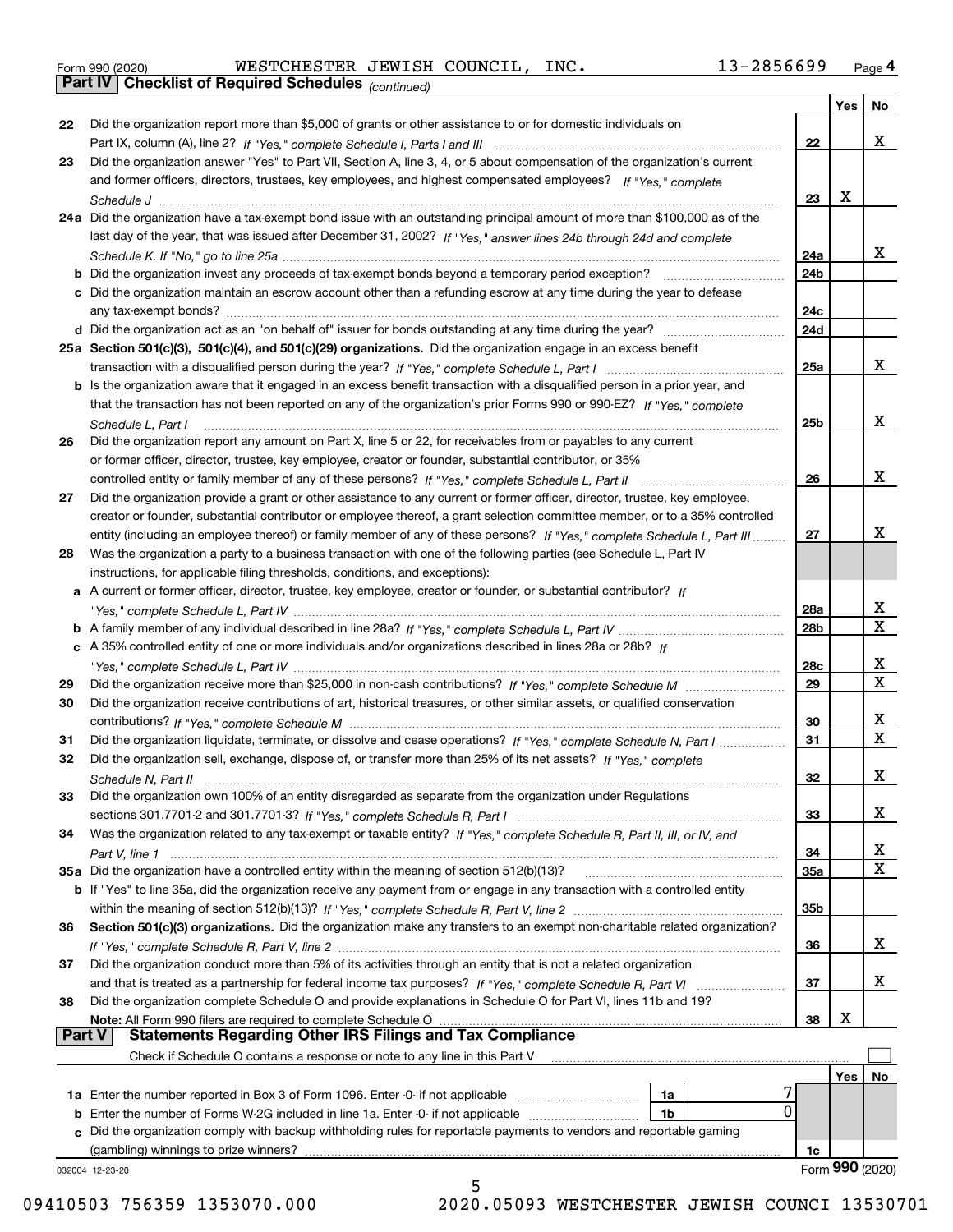| Form 990 (2020) | WESTCHESTER JEWISH COUNCIL, INC.                                                               |  | $13 - 2856699$ | Page $5$ |
|-----------------|------------------------------------------------------------------------------------------------|--|----------------|----------|
|                 | <b>Part V</b> Statements Regarding Other IRS Filings and Tax Compliance <sub>(continued)</sub> |  |                |          |

| ran v                                                                                                                                         | Statements Regarding Other IRS Fillings and Tax Compilance (continued)                                                                                                                                                               |                |     |    |  |  |  |
|-----------------------------------------------------------------------------------------------------------------------------------------------|--------------------------------------------------------------------------------------------------------------------------------------------------------------------------------------------------------------------------------------|----------------|-----|----|--|--|--|
|                                                                                                                                               |                                                                                                                                                                                                                                      |                | Yes | No |  |  |  |
|                                                                                                                                               | 2a Enter the number of employees reported on Form W-3, Transmittal of Wage and Tax Statements,                                                                                                                                       |                |     |    |  |  |  |
|                                                                                                                                               | 7<br>filed for the calendar year ending with or within the year covered by this return <i>manumumumum</i><br>2a                                                                                                                      |                |     |    |  |  |  |
|                                                                                                                                               |                                                                                                                                                                                                                                      | 2 <sub>b</sub> | X   |    |  |  |  |
|                                                                                                                                               |                                                                                                                                                                                                                                      | За             |     | х  |  |  |  |
|                                                                                                                                               | 3a Did the organization have unrelated business gross income of \$1,000 or more during the year?                                                                                                                                     |                |     |    |  |  |  |
|                                                                                                                                               |                                                                                                                                                                                                                                      | 3b             |     |    |  |  |  |
|                                                                                                                                               | 4a At any time during the calendar year, did the organization have an interest in, or a signature or other authority over, a                                                                                                         |                |     |    |  |  |  |
|                                                                                                                                               | financial account in a foreign country (such as a bank account, securities account, or other financial account)?                                                                                                                     | 4a             |     | х  |  |  |  |
|                                                                                                                                               | <b>b</b> If "Yes," enter the name of the foreign country                                                                                                                                                                             |                |     |    |  |  |  |
|                                                                                                                                               | See instructions for filing requirements for FinCEN Form 114, Report of Foreign Bank and Financial Accounts (FBAR).                                                                                                                  |                |     |    |  |  |  |
|                                                                                                                                               | 5a Was the organization a party to a prohibited tax shelter transaction at any time during the tax year?                                                                                                                             | 5a             |     | х  |  |  |  |
|                                                                                                                                               |                                                                                                                                                                                                                                      | 5b             |     | х  |  |  |  |
|                                                                                                                                               | c If "Yes" to line 5a or 5b, did the organization file Form 8886-T?                                                                                                                                                                  | 5c             |     |    |  |  |  |
|                                                                                                                                               | 6a Does the organization have annual gross receipts that are normally greater than \$100,000, and did the organization solicit                                                                                                       |                |     |    |  |  |  |
|                                                                                                                                               | any contributions that were not tax deductible as charitable contributions?                                                                                                                                                          | 6a             |     | х  |  |  |  |
|                                                                                                                                               | <b>b</b> If "Yes," did the organization include with every solicitation an express statement that such contributions or gifts                                                                                                        |                |     |    |  |  |  |
|                                                                                                                                               | were not tax deductible?                                                                                                                                                                                                             | 6b             |     |    |  |  |  |
| 7                                                                                                                                             | Organizations that may receive deductible contributions under section 170(c).                                                                                                                                                        |                |     | x  |  |  |  |
|                                                                                                                                               | a Did the organization receive a payment in excess of \$75 made partly as a contribution and partly for goods and services provided to the payor?                                                                                    | 7a             |     |    |  |  |  |
|                                                                                                                                               | <b>b</b> If "Yes," did the organization notify the donor of the value of the goods or services provided?                                                                                                                             | 7b             |     |    |  |  |  |
|                                                                                                                                               | c Did the organization sell, exchange, or otherwise dispose of tangible personal property for which it was required                                                                                                                  |                |     | х  |  |  |  |
|                                                                                                                                               | to file Form 8282?<br>7d                                                                                                                                                                                                             | 7c             |     |    |  |  |  |
|                                                                                                                                               | d If "Yes," indicate the number of Forms 8282 filed during the year                                                                                                                                                                  | 7е             |     | х  |  |  |  |
|                                                                                                                                               | Did the organization receive any funds, directly or indirectly, to pay premiums on a personal benefit contract?<br>е<br>Did the organization, during the year, pay premiums, directly or indirectly, on a personal benefit contract? |                |     |    |  |  |  |
| f                                                                                                                                             | If the organization received a contribution of qualified intellectual property, did the organization file Form 8899 as required?                                                                                                     |                |     |    |  |  |  |
| g<br>If the organization received a contribution of cars, boats, airplanes, or other vehicles, did the organization file a Form 1098-C?<br>h. |                                                                                                                                                                                                                                      |                |     |    |  |  |  |
| Sponsoring organizations maintaining donor advised funds. Did a donor advised fund maintained by the<br>8                                     |                                                                                                                                                                                                                                      |                |     |    |  |  |  |
| sponsoring organization have excess business holdings at any time during the year?                                                            |                                                                                                                                                                                                                                      |                |     |    |  |  |  |
| 9                                                                                                                                             | Sponsoring organizations maintaining donor advised funds.                                                                                                                                                                            |                |     |    |  |  |  |
| а                                                                                                                                             | Did the sponsoring organization make any taxable distributions under section 4966?                                                                                                                                                   | 9а             |     |    |  |  |  |
| b                                                                                                                                             | Did the sponsoring organization make a distribution to a donor, donor advisor, or related person?                                                                                                                                    | 9b             |     |    |  |  |  |
| 10                                                                                                                                            | Section 501(c)(7) organizations. Enter:                                                                                                                                                                                              |                |     |    |  |  |  |
| а                                                                                                                                             | Initiation fees and capital contributions included on Part VIII, line 12<br>10a                                                                                                                                                      |                |     |    |  |  |  |
|                                                                                                                                               | b Gross receipts, included on Form 990, Part VIII, line 12, for public use of club facilities<br>10 <sub>b</sub>                                                                                                                     |                |     |    |  |  |  |
| 11.                                                                                                                                           | Section 501(c)(12) organizations. Enter:                                                                                                                                                                                             |                |     |    |  |  |  |
|                                                                                                                                               | 11a                                                                                                                                                                                                                                  |                |     |    |  |  |  |
|                                                                                                                                               | <b>b</b> Gross income from other sources (Do not net amounts due or paid to other sources against                                                                                                                                    |                |     |    |  |  |  |
|                                                                                                                                               | 11b                                                                                                                                                                                                                                  |                |     |    |  |  |  |
|                                                                                                                                               | 12a Section 4947(a)(1) non-exempt charitable trusts. Is the organization filing Form 990 in lieu of Form 1041?                                                                                                                       | 12a            |     |    |  |  |  |
|                                                                                                                                               | 12b<br><b>b</b> If "Yes," enter the amount of tax-exempt interest received or accrued during the year                                                                                                                                |                |     |    |  |  |  |
| 13                                                                                                                                            | Section 501(c)(29) qualified nonprofit health insurance issuers.                                                                                                                                                                     |                |     |    |  |  |  |
|                                                                                                                                               | a Is the organization licensed to issue qualified health plans in more than one state?                                                                                                                                               | 13а            |     |    |  |  |  |
|                                                                                                                                               | Note: See the instructions for additional information the organization must report on Schedule O.                                                                                                                                    |                |     |    |  |  |  |
|                                                                                                                                               | <b>b</b> Enter the amount of reserves the organization is required to maintain by the states in which the                                                                                                                            |                |     |    |  |  |  |
|                                                                                                                                               | 13b                                                                                                                                                                                                                                  |                |     |    |  |  |  |
|                                                                                                                                               | 13с                                                                                                                                                                                                                                  |                |     |    |  |  |  |
| 14a                                                                                                                                           | Did the organization receive any payments for indoor tanning services during the tax year?                                                                                                                                           | 14a            |     | х  |  |  |  |
|                                                                                                                                               | <b>b</b> If "Yes," has it filed a Form 720 to report these payments? If "No," provide an explanation on Schedule O                                                                                                                   | 14b            |     |    |  |  |  |
| 15                                                                                                                                            | Is the organization subject to the section 4960 tax on payment(s) of more than \$1,000,000 in remuneration or                                                                                                                        |                |     |    |  |  |  |
|                                                                                                                                               |                                                                                                                                                                                                                                      | 15             |     | х  |  |  |  |
|                                                                                                                                               | If "Yes," see instructions and file Form 4720, Schedule N.                                                                                                                                                                           |                |     |    |  |  |  |
| 16                                                                                                                                            | Is the organization an educational institution subject to the section 4968 excise tax on net investment income?                                                                                                                      | 16             |     | х  |  |  |  |
|                                                                                                                                               | If "Yes," complete Form 4720, Schedule O.                                                                                                                                                                                            |                |     |    |  |  |  |

Form (2020) **990**

032005 12-23-20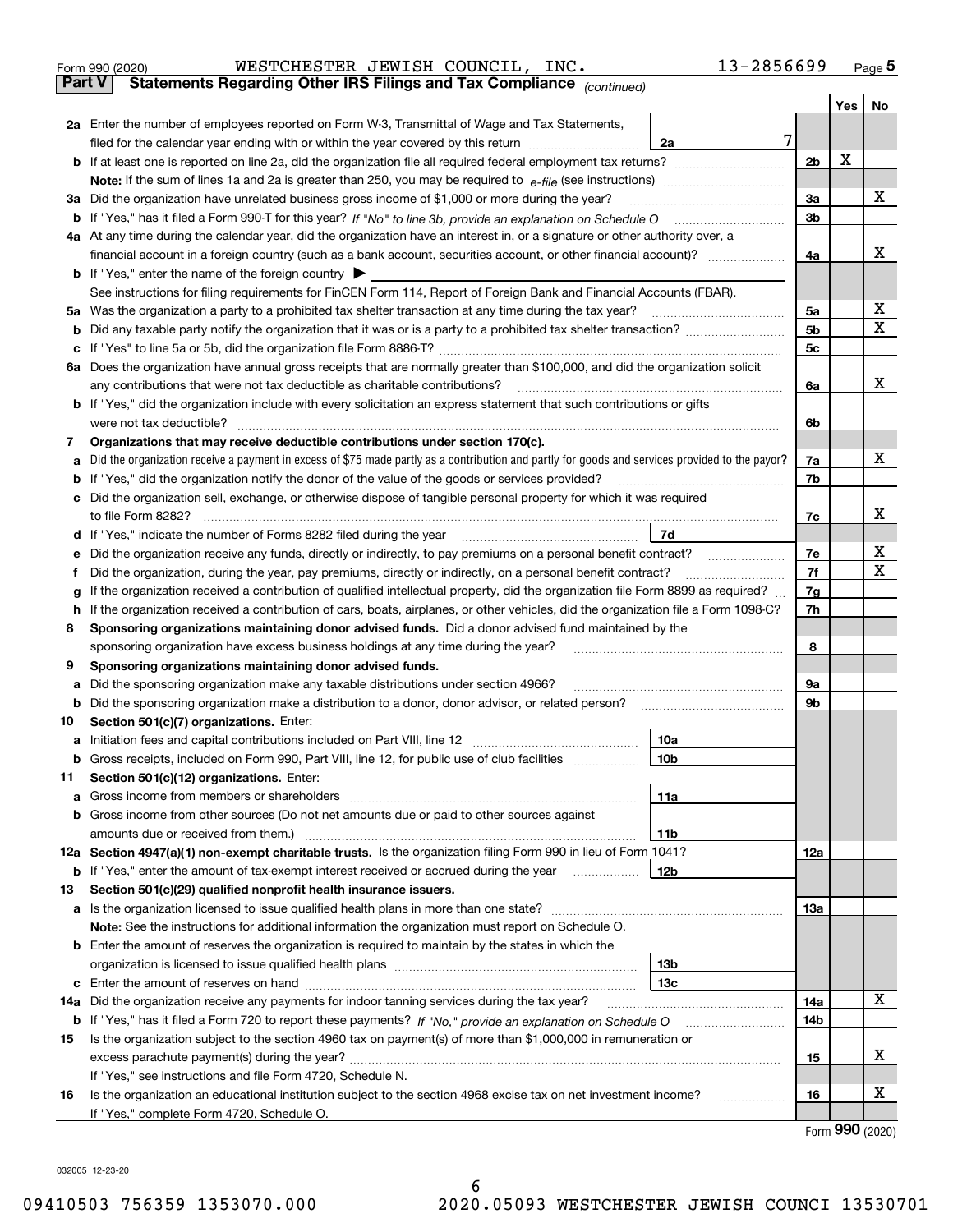|  | Form 990 (2020) |
|--|-----------------|
|  |                 |

WESTCHESTER JEWISH COUNCIL, INC. 13-2856699

*For each "Yes" response to lines 2 through 7b below, and for a "No" response to line 8a, 8b, or 10b below, describe the circumstances, processes, or changes on Schedule O. See instructions.* Form 990 (2020) **COVER TER JEWISH COUNCIL, INC.** 13-2856699 Page 6<br>**Part VI Governance, Management, and Disclosure** For each "Yes" response to lines 2 through 7b below, and for a "No" response

|    |                                                                                                                                                                            |       |    |                 | Yes   No        |              |
|----|----------------------------------------------------------------------------------------------------------------------------------------------------------------------------|-------|----|-----------------|-----------------|--------------|
|    | <b>1a</b> Enter the number of voting members of the governing body at the end of the tax year <i>manumum</i>                                                               | 1a    | 64 |                 |                 |              |
|    | If there are material differences in voting rights among members of the governing body, or if the governing                                                                |       |    |                 |                 |              |
|    | body delegated broad authority to an executive committee or similar committee, explain on Schedule O.                                                                      |       | 64 |                 |                 |              |
|    |                                                                                                                                                                            | 1b    |    |                 |                 |              |
| 2  | Did any officer, director, trustee, or key employee have a family relationship or a business relationship with any other                                                   |       |    |                 |                 |              |
|    | officer, director, trustee, or key employee?                                                                                                                               |       |    | $\mathbf{2}$    |                 | X            |
| 3  | Did the organization delegate control over management duties customarily performed by or under the direct supervision                                                      |       |    |                 |                 |              |
|    |                                                                                                                                                                            |       |    | 3               | $\mathbf X$     | X            |
| 4  | Did the organization make any significant changes to its governing documents since the prior Form 990 was filed?                                                           |       |    | 4               |                 | X            |
| 5  |                                                                                                                                                                            |       |    | 5               |                 | $\mathbf{x}$ |
| 6  | Did the organization have members or stockholders?                                                                                                                         |       |    | 6               |                 |              |
|    | 7a Did the organization have members, stockholders, or other persons who had the power to elect or appoint one or                                                          |       |    |                 |                 |              |
|    |                                                                                                                                                                            |       |    | 7a              |                 | X            |
|    | <b>b</b> Are any governance decisions of the organization reserved to (or subject to approval by) members, stockholders, or                                                |       |    |                 |                 |              |
|    | persons other than the governing body?                                                                                                                                     |       |    | 7b              |                 | Х            |
| 8  | Did the organization contemporaneously document the meetings held or written actions undertaken during the year by the following:                                          |       |    |                 |                 |              |
| a  |                                                                                                                                                                            |       |    | 8a              | X               |              |
|    |                                                                                                                                                                            |       |    | 8b              | $\mathbf X$     |              |
| 9  | Is there any officer, director, trustee, or key employee listed in Part VII, Section A, who cannot be reached at the                                                       |       |    |                 |                 |              |
|    |                                                                                                                                                                            |       |    | 9               |                 | X            |
|    | Section B. Policies <sub>(This</sub> Section B requests information about policies not required by the Internal Revenue Code.)                                             |       |    |                 |                 |              |
|    |                                                                                                                                                                            |       |    |                 | Yes             | <b>No</b>    |
|    |                                                                                                                                                                            |       |    | <b>10a</b>      |                 | X            |
|    | <b>b</b> If "Yes," did the organization have written policies and procedures governing the activities of such chapters, affiliates,                                        |       |    |                 |                 |              |
|    |                                                                                                                                                                            |       |    | 10 <sub>b</sub> |                 |              |
|    | 11a Has the organization provided a complete copy of this Form 990 to all members of its governing body before filing the form?                                            |       |    | 11a             | X               |              |
|    | <b>b</b> Describe in Schedule O the process, if any, used by the organization to review this Form 990.                                                                     |       |    |                 |                 |              |
|    |                                                                                                                                                                            |       |    | 12a             | X               |              |
| b  |                                                                                                                                                                            |       |    | 12 <sub>b</sub> | X               |              |
|    | c Did the organization regularly and consistently monitor and enforce compliance with the policy? If "Yes," describe                                                       |       |    |                 |                 |              |
|    | in Schedule O how this was done measured and contained a state of the state of the state of the state of the s                                                             |       |    | 12c             | X               |              |
| 13 |                                                                                                                                                                            |       |    | 13              | $\mathbf X$     |              |
| 14 | Did the organization have a written document retention and destruction policy? manufactured and the organization have a written document retention and destruction policy? |       |    | 14              | $\mathbf X$     |              |
| 15 | Did the process for determining compensation of the following persons include a review and approval by independent                                                         |       |    |                 |                 |              |
|    | persons, comparability data, and contemporaneous substantiation of the deliberation and decision?                                                                          |       |    |                 |                 |              |
|    |                                                                                                                                                                            |       |    | 15a             | X               |              |
|    | <b>b</b> Other officers or key employees of the organization                                                                                                               |       |    | 15 <sub>b</sub> |                 | X            |
|    | If "Yes" to line 15a or 15b, describe the process in Schedule O (see instructions).                                                                                        |       |    |                 |                 |              |
|    | 16a Did the organization invest in, contribute assets to, or participate in a joint venture or similar arrangement with a                                                  |       |    |                 |                 |              |
|    | taxable entity during the year?                                                                                                                                            |       |    | 16a             |                 | х            |
|    | b If "Yes," did the organization follow a written policy or procedure requiring the organization to evaluate its participation                                             |       |    |                 |                 |              |
|    | in joint venture arrangements under applicable federal tax law, and take steps to safeguard the organization's                                                             |       |    |                 |                 |              |
|    | exempt status with respect to such arrangements?                                                                                                                           |       |    | <b>16b</b>      |                 |              |
|    | <b>Section C. Disclosure</b>                                                                                                                                               |       |    |                 |                 |              |
| 17 | List the states with which a copy of this Form 990 is required to be filed $\blacktriangleright$ NY                                                                        |       |    |                 |                 |              |
| 18 | Section 6104 requires an organization to make its Forms 1023 (1024 or 1024-A, if applicable), 990, and 990-T (Section 501(c)(3)s only) available                           |       |    |                 |                 |              |
|    | for public inspection. Indicate how you made these available. Check all that apply.                                                                                        |       |    |                 |                 |              |
|    | $X$ Upon request<br>$ X $ Own website<br>$X$ Another's website<br>Other (explain on Schedule O)                                                                            |       |    |                 |                 |              |
| 19 | Describe on Schedule O whether (and if so, how) the organization made its governing documents, conflict of interest policy, and financial                                  |       |    |                 |                 |              |
|    | statements available to the public during the tax year.                                                                                                                    |       |    |                 |                 |              |
| 20 | State the name, address, and telephone number of the person who possesses the organization's books and records                                                             |       |    |                 |                 |              |
|    | ELLIOT FORCHHEIMER - 914-328-7001                                                                                                                                          |       |    |                 |                 |              |
|    | 925 WESTCHESTER AVENUE, NO. 200, WHITE PLAINS, NY                                                                                                                          | 10604 |    |                 |                 |              |
|    | 032006 12-23-20                                                                                                                                                            |       |    |                 | Form 990 (2020) |              |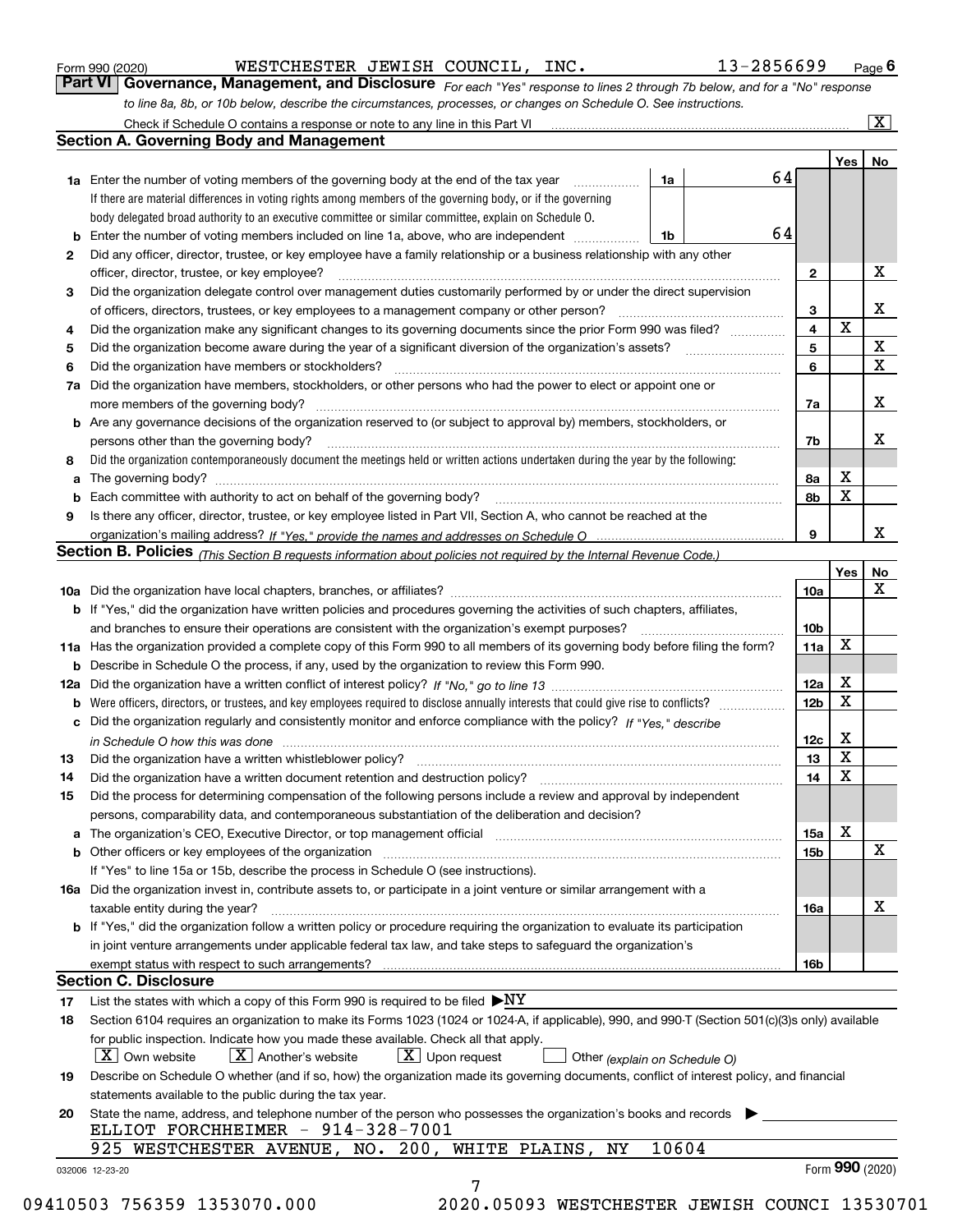|  | Form 990 (2020) |
|--|-----------------|
|  |                 |

 $\mathcal{L}^{\text{max}}$ 

| Form 990 (2020) | WESTCHESTER JEWISH COUNCIL,                                                                |  | INC. | 13-2856699 | Page 7 |
|-----------------|--------------------------------------------------------------------------------------------|--|------|------------|--------|
|                 | Part VII Compensation of Officers, Directors, Trustees, Key Employees, Highest Compensated |  |      |            |        |
|                 | <b>Employees, and Independent Contractors</b>                                              |  |      |            |        |

Check if Schedule O contains a response or note to any line in this Part VII

**Section A. Officers, Directors, Trustees, Key Employees, and Highest Compensated Employees**

**1a**  Complete this table for all persons required to be listed. Report compensation for the calendar year ending with or within the organization's tax year. **•** List all of the organization's current officers, directors, trustees (whether individuals or organizations), regardless of amount of compensation.

Enter -0- in columns (D), (E), and (F) if no compensation was paid.

 $\bullet$  List all of the organization's  $\,$ current key employees, if any. See instructions for definition of "key employee."

**•** List the organization's five current highest compensated employees (other than an officer, director, trustee, or key employee) who received reportable compensation (Box 5 of Form W-2 and/or Box 7 of Form 1099-MISC) of more than \$100,000 from the organization and any related organizations.

**•** List all of the organization's former officers, key employees, and highest compensated employees who received more than \$100,000 of reportable compensation from the organization and any related organizations.

**former directors or trustees**  ¥ List all of the organization's that received, in the capacity as a former director or trustee of the organization, more than \$10,000 of reportable compensation from the organization and any related organizations.

See instructions for the order in which to list the persons above.

Check this box if neither the organization nor any related organization compensated any current officer, director, or trustee.  $\mathcal{L}^{\text{max}}$ 

| (A)                              | (B)                    |                               |                                                                  |             | (C)          |                                  |        | (D)             | (E)             | (F)                          |
|----------------------------------|------------------------|-------------------------------|------------------------------------------------------------------|-------------|--------------|----------------------------------|--------|-----------------|-----------------|------------------------------|
| Name and title                   | Average                |                               | (do not check more than one                                      | Position    |              |                                  |        | Reportable      | Reportable      | Estimated                    |
|                                  | hours per              |                               | box, unless person is both an<br>officer and a director/trustee) |             |              |                                  |        | compensation    | compensation    | amount of                    |
|                                  | week                   |                               |                                                                  |             |              |                                  |        | from            | from related    | other                        |
|                                  | (list any              |                               |                                                                  |             |              |                                  |        | the             | organizations   | compensation                 |
|                                  | hours for              |                               |                                                                  |             |              |                                  |        | organization    | (W-2/1099-MISC) | from the                     |
|                                  | related                |                               |                                                                  |             |              |                                  |        | (W-2/1099-MISC) |                 | organization                 |
|                                  | organizations<br>below |                               |                                                                  |             |              |                                  |        |                 |                 | and related<br>organizations |
|                                  | line)                  | ndividual trustee or director | Institutional trustee                                            | Officer     | Key employee | Highest compensated<br> employee | Former |                 |                 |                              |
| ELLIOT FORCHHEIMER<br>(1)        | 35.00                  |                               |                                                                  |             |              |                                  |        |                 |                 |                              |
| CHIEF EXECUTIVE OFFICER          |                        |                               |                                                                  | $\mathbf X$ |              |                                  |        | 165,536.        | $\mathbf 0$ .   | 19,500.                      |
| (2)<br>ALISA ROBERTS             | 15.00                  |                               |                                                                  |             |              |                                  |        |                 |                 |                              |
| PRESIDENT                        |                        | $\overline{\mathbf{X}}$       |                                                                  | $\mathbf X$ |              |                                  |        | 0.              | 0.              | 0.                           |
| BETSY BERNSTEIN<br>(3)           | 10.00                  |                               |                                                                  |             |              |                                  |        |                 |                 |                              |
| VICE PRESIDENT                   |                        | X                             |                                                                  | $\mathbf X$ |              |                                  |        | 0.              | 0.              | $0_{.}$                      |
| <b>JEFFREY KOHN</b><br>(4)       | 10.00                  |                               |                                                                  |             |              |                                  |        |                 |                 |                              |
| VICE PRESIDENT                   |                        | $\overline{\mathbf{X}}$       |                                                                  | $\mathbf X$ |              |                                  |        | 0.              | 0.              | $0_{.}$                      |
| <b>JESSICA MORGENTHAL</b><br>(5) | 10.00                  |                               |                                                                  |             |              |                                  |        |                 |                 |                              |
| VICE PRESIDENT                   |                        | X                             |                                                                  | $\mathbf X$ |              |                                  |        | 0.              | 0.              | $0_{.}$                      |
| MARC KLEE<br>(6)                 | 10.00                  |                               |                                                                  |             |              |                                  |        |                 |                 |                              |
| TREASURER & AUDIT CHAIR          |                        | X                             |                                                                  | $\mathbf X$ |              |                                  |        | 0.              | 0.              | $0_{.}$                      |
| MICHAEL KARNES<br>(7)            | 10.00                  |                               |                                                                  |             |              |                                  |        |                 |                 |                              |
| <b>ASSOCIATE TREASURER</b>       |                        | X                             |                                                                  | $\mathbf X$ |              |                                  |        | 0.              | 0.              | $0_{.}$                      |
| ELIZABETH LAMPERT<br>(8)         | 10.00                  |                               |                                                                  |             |              |                                  |        |                 |                 |                              |
| <b>SECRETARY</b>                 |                        | X                             |                                                                  | $\mathbf X$ |              |                                  |        | 0.              | 0.              | $\mathbf 0$ .                |
| STEVEN YOUNG<br>(9)              | 10.00                  |                               |                                                                  |             |              |                                  |        |                 |                 |                              |
| ASSOCIATE SECRETARY              |                        | $\mathbf X$                   |                                                                  | $\mathbf X$ |              |                                  |        | 0.              | 0.              | $\mathbf 0$ .                |
| (10) JEREMY ABRAMSON             | $\overline{5.00}$      |                               |                                                                  |             |              |                                  |        |                 |                 |                              |
| <b>DIRECTOR</b>                  |                        | X                             |                                                                  |             |              |                                  |        | 0.              | 0.              | $\mathbf 0$ .                |
| (11) MONA ABRAMSON               | $\overline{5.00}$      |                               |                                                                  |             |              |                                  |        |                 |                 |                              |
| <b>DIRECTOR</b>                  |                        | X                             |                                                                  |             |              |                                  |        | 0.              | 0.              | $\mathbf 0$ .                |
| (12) DAVID A. ALPERT             | $\overline{5.00}$      |                               |                                                                  |             |              |                                  |        |                 |                 |                              |
| <b>DIRECTOR</b>                  |                        | X                             |                                                                  |             |              |                                  |        | 0.              | 0.              | 0.                           |
| (13) HAROLD ASPIS                | $\overline{5.00}$      |                               |                                                                  |             |              |                                  |        |                 |                 |                              |
| <b>DIRECTOR</b>                  |                        | X                             |                                                                  |             |              |                                  |        | 0.              | 0.              | 0.                           |
| (14) MELISSA BAER                | $\overline{5.00}$      |                               |                                                                  |             |              |                                  |        |                 |                 |                              |
| <b>DIRECTOR</b>                  |                        | $\mathbf X$                   |                                                                  |             |              |                                  |        | 0.              | $\mathbf 0$ .   | 0.                           |
| (15) ELLEN JANCKO-BAKEN          | 5.00                   |                               |                                                                  |             |              |                                  |        |                 |                 |                              |
| <b>DIRECTOR</b>                  |                        | $\mathbf X$                   |                                                                  |             |              |                                  |        | $\mathbf 0$ .   | $\mathbf 0$ .   | 0.                           |
| (16) MICHELLE BEINHACKER         | 5.00                   |                               |                                                                  |             |              |                                  |        |                 |                 |                              |
| <b>DIRECTOR</b>                  |                        | $\mathbf X$                   |                                                                  |             |              |                                  |        | 0.              | $\mathbf 0$ .   | 0.                           |
| (17) BETTY BERENSON              | 5.00                   |                               |                                                                  |             |              |                                  |        |                 |                 |                              |
| <b>DIRECTOR</b>                  |                        | $\mathbf X$                   |                                                                  |             |              |                                  |        | 0.              | $\mathbf 0$ .   | 0.                           |
| 032007 12-23-20                  |                        |                               |                                                                  |             |              |                                  |        |                 |                 | Form 990 (2020)              |

032007 12-23-20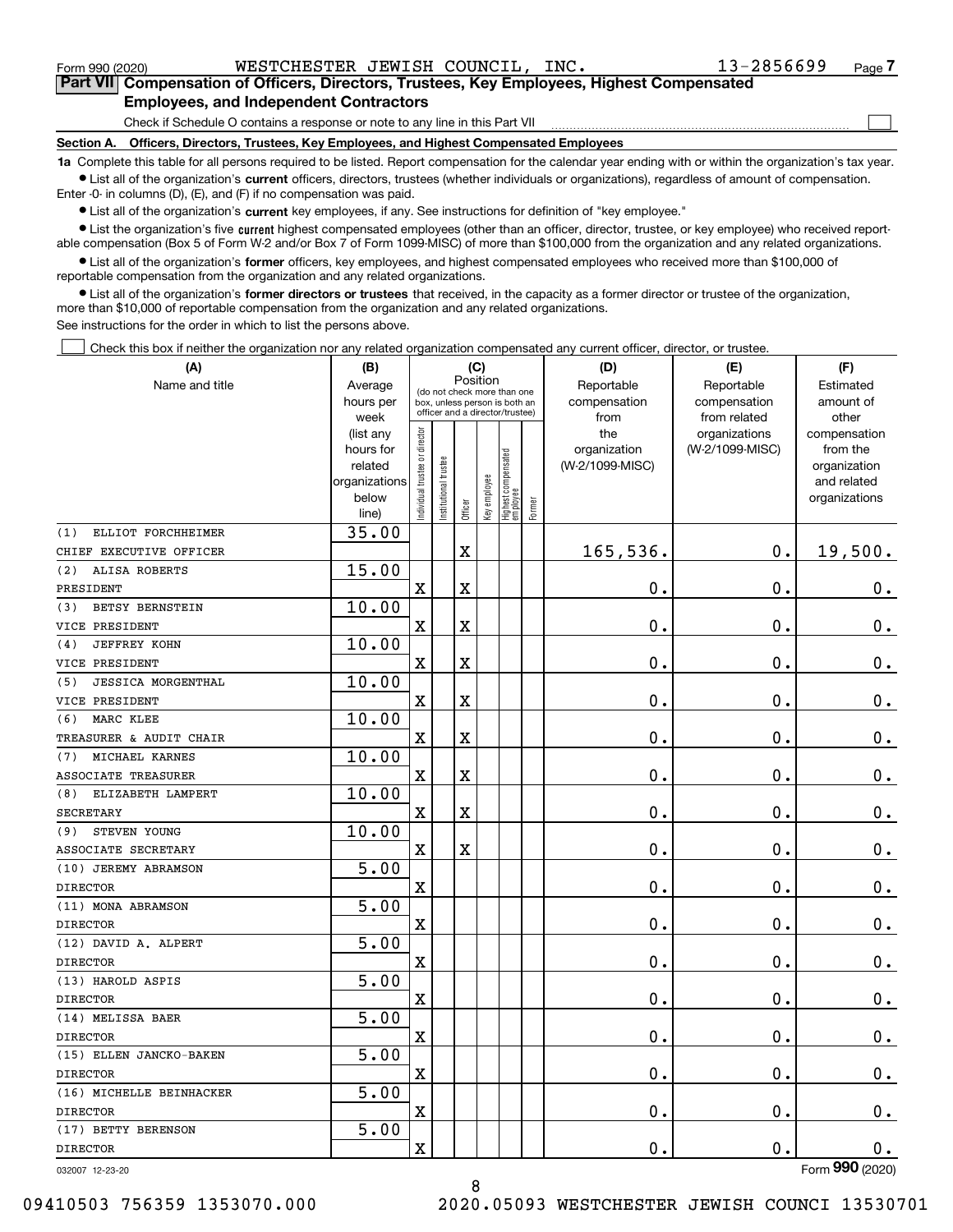|    | WESTCHESTER JEWISH COUNCIL, INC.<br>Form 990 (2020)                                                                                                                                                                                                                         |                                                                      |                                |                       |         |              |                                                                                                 |        |                                           | 13-2856699                                        |              | Page 8                                                                   |
|----|-----------------------------------------------------------------------------------------------------------------------------------------------------------------------------------------------------------------------------------------------------------------------------|----------------------------------------------------------------------|--------------------------------|-----------------------|---------|--------------|-------------------------------------------------------------------------------------------------|--------|-------------------------------------------|---------------------------------------------------|--------------|--------------------------------------------------------------------------|
|    | <b>Part VII</b><br>Section A. Officers, Directors, Trustees, Key Employees, and Highest Compensated Employees (continued)                                                                                                                                                   |                                                                      |                                |                       |         |              |                                                                                                 |        |                                           |                                                   |              |                                                                          |
|    | (A)<br>Name and title                                                                                                                                                                                                                                                       | (B)<br>Average<br>hours per<br>week                                  |                                |                       | (C)     | Position     | (do not check more than one<br>box, unless person is both an<br>officer and a director/trustee) |        | (D)<br>Reportable<br>compensation<br>from | (E)<br>Reportable<br>compensation<br>from related |              | (F)<br>Estimated<br>amount of<br>other                                   |
|    |                                                                                                                                                                                                                                                                             | (list any<br>hours for<br>related<br>organizations<br>below<br>line) | Individual trustee or director | Institutional trustee | Officer | Key employee | Highest compensated<br>employee                                                                 | Former | the<br>organization<br>(W-2/1099-MISC)    | organizations<br>(W-2/1099-MISC)                  |              | compensation<br>from the<br>organization<br>and related<br>organizations |
|    | (18) SAMUEL BERGER<br>DIRECTOR                                                                                                                                                                                                                                              | 5.00                                                                 | X                              |                       |         |              |                                                                                                 |        | 0.                                        | 0.                                                |              | 0.                                                                       |
|    | (19) JOYCE CLAAR<br>DIRECTOR                                                                                                                                                                                                                                                | 5.00                                                                 | $\mathbf X$                    |                       |         |              |                                                                                                 |        | 0.                                        | 0.                                                |              | 0.                                                                       |
|    | (20) STEVE CONY<br>DIRECTOR                                                                                                                                                                                                                                                 | 5.00                                                                 | X                              |                       |         |              |                                                                                                 |        | 0.                                        | 0.                                                |              | 0.                                                                       |
|    | (21) LAWRENCE ENGLE<br><b>DIRECTOR</b>                                                                                                                                                                                                                                      | 5.00                                                                 | X                              |                       |         |              |                                                                                                 |        | 0.                                        | 0.                                                |              | $0_{.}$                                                                  |
|    | (22) DAVID EPPINGER<br><b>DIRECTOR</b>                                                                                                                                                                                                                                      | 5.00                                                                 | X                              |                       |         |              |                                                                                                 |        | 0.                                        | 0.                                                |              | $0$ .                                                                    |
|    | (23) KAREN EVERETT<br><b>DIRECTOR</b>                                                                                                                                                                                                                                       | 5.00                                                                 | X                              |                       |         |              |                                                                                                 |        | 0.                                        | 0.                                                |              | 0.                                                                       |
|    | (24) HOLLY ROSEN FINK<br>DIRECTOR                                                                                                                                                                                                                                           | 5.00                                                                 | X                              |                       |         |              |                                                                                                 |        | 0.                                        | 0.                                                |              | 0.                                                                       |
|    | (25) KAREN FIRESTONE<br>DIRECTOR                                                                                                                                                                                                                                            | 5.00                                                                 | X                              |                       |         |              |                                                                                                 |        | 0.                                        | $\mathbf 0$ .                                     |              | 0.                                                                       |
|    | (26) JONATHAN FLAXER<br>DIRECTOR                                                                                                                                                                                                                                            | 5.00                                                                 | $\mathbf x$                    |                       |         |              |                                                                                                 |        | 0.                                        | 0.                                                |              | 0.                                                                       |
|    | 1b Subtotal<br>c Total from continuation sheets to Part VII, Section A                                                                                                                                                                                                      |                                                                      |                                |                       |         |              |                                                                                                 |        | 165, 536.<br>Ο.<br>165,536.               | $\overline{0}$ .<br>0.<br>$\overline{0}$ .        |              | 19,500.<br>0.<br>19,500.                                                 |
| 2  | Total number of individuals (including but not limited to those listed above) who received more than \$100,000 of reportable<br>compensation from the organization $\blacktriangleright$                                                                                    |                                                                      |                                |                       |         |              |                                                                                                 |        |                                           |                                                   |              |                                                                          |
| 3  | Did the organization list any former officer, director, trustee, key employee, or highest compensated employee on                                                                                                                                                           |                                                                      |                                |                       |         |              |                                                                                                 |        |                                           |                                                   |              | No<br>Yes<br>X                                                           |
| 4  | line 1a? If "Yes," complete Schedule J for such individual manufactured contained and the 1a? If "Yes," complete Schedule J for such individual<br>For any individual listed on line 1a, is the sum of reportable compensation and other compensation from the organization |                                                                      |                                |                       |         |              |                                                                                                 |        |                                           |                                                   | 3<br>4       | X                                                                        |
| 5  | Did any person listed on line 1a receive or accrue compensation from any unrelated organization or individual for services                                                                                                                                                  |                                                                      |                                |                       |         |              |                                                                                                 |        |                                           |                                                   | 5            | X                                                                        |
| 1. | <b>Section B. Independent Contractors</b><br>Complete this table for your five highest compensated independent contractors that received more than \$100,000 of compensation from                                                                                           |                                                                      |                                |                       |         |              |                                                                                                 |        |                                           |                                                   |              |                                                                          |
|    | the organization. Report compensation for the calendar year ending with or within the organization's tax year.<br>(A)                                                                                                                                                       |                                                                      |                                |                       |         |              |                                                                                                 |        | (B)                                       |                                                   | (C)          |                                                                          |
|    | Name and business address                                                                                                                                                                                                                                                   |                                                                      |                                | <b>NONE</b>           |         |              |                                                                                                 |        | Description of services                   |                                                   | Compensation |                                                                          |
|    |                                                                                                                                                                                                                                                                             |                                                                      |                                |                       |         |              |                                                                                                 |        |                                           |                                                   |              |                                                                          |
|    |                                                                                                                                                                                                                                                                             |                                                                      |                                |                       |         |              |                                                                                                 |        |                                           |                                                   |              |                                                                          |
|    |                                                                                                                                                                                                                                                                             |                                                                      |                                |                       |         |              |                                                                                                 |        |                                           |                                                   |              |                                                                          |
|    |                                                                                                                                                                                                                                                                             |                                                                      |                                |                       |         |              |                                                                                                 |        |                                           |                                                   |              |                                                                          |
| 2  | Total number of independent contractors (including but not limited to those listed above) who received more than<br>\$100,000 of compensation from the organization<br>SEE PART VII, SECTION A CONTINUATION SHEETS                                                          |                                                                      |                                |                       |         | 0            |                                                                                                 |        |                                           |                                                   |              | Form 990 (2020)                                                          |

032008 12-23-20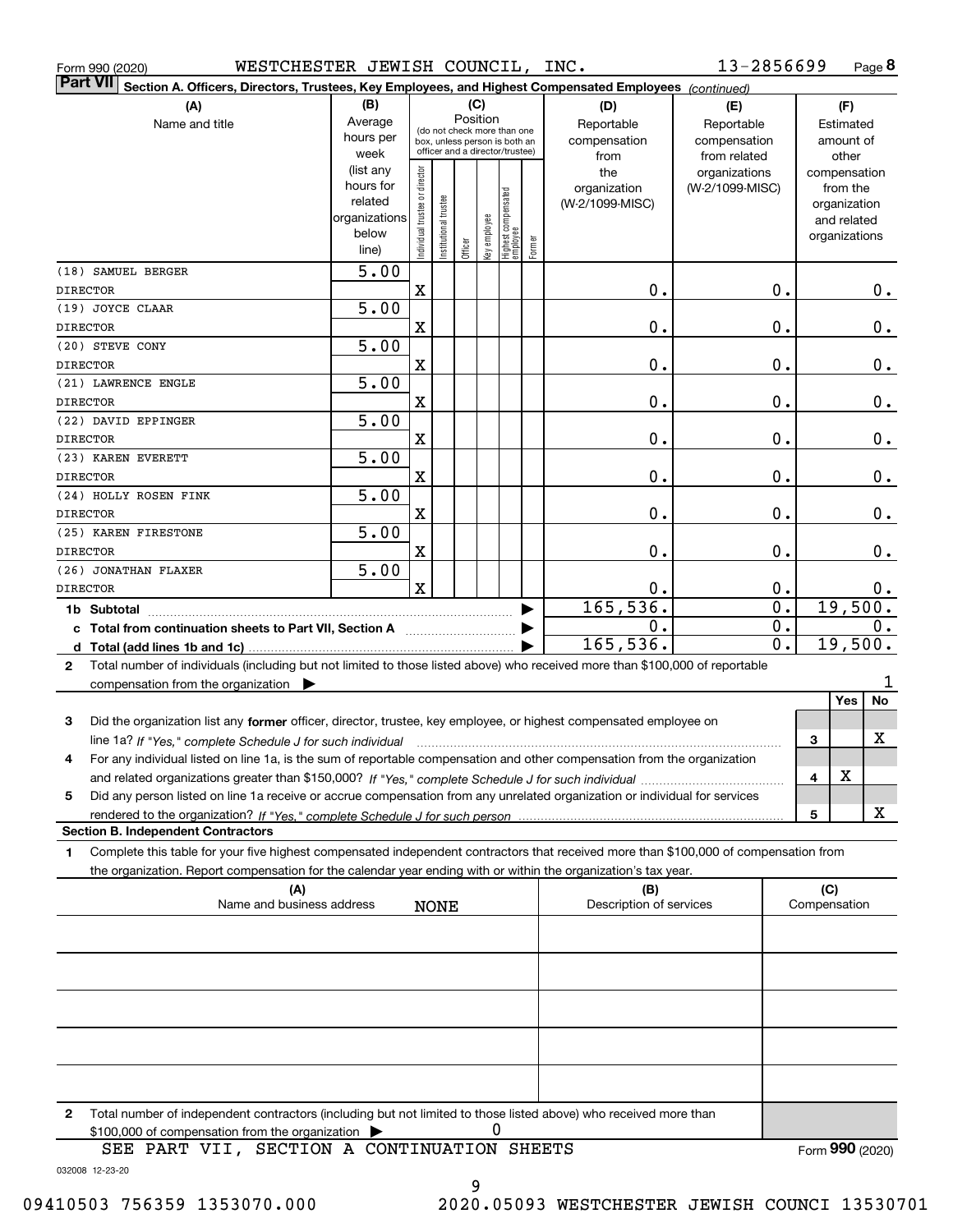| WESTCHESTER JEWISH COUNCIL, INC.<br>Form 990                                                                                 |                   |                                |                       |         |                        |                              |        |                     | 13-2856699                       |                          |
|------------------------------------------------------------------------------------------------------------------------------|-------------------|--------------------------------|-----------------------|---------|------------------------|------------------------------|--------|---------------------|----------------------------------|--------------------------|
| <b>Part VII</b><br>Section A.<br>Officers, Directors, Trustees, Key Employees, and Highest Compensated Employees (continued) |                   |                                |                       |         |                        |                              |        |                     |                                  |                          |
| (A)                                                                                                                          | (B)               |                                |                       |         | (C)                    |                              |        | (D)                 | (E)                              | (F)                      |
| Name and title                                                                                                               | Average           |                                |                       |         | Position               |                              |        | Reportable          | Reportable                       | Estimated                |
|                                                                                                                              | hours             |                                |                       |         | (check all that apply) |                              |        | compensation        | compensation                     | amount of                |
|                                                                                                                              | per               |                                |                       |         |                        |                              |        | from                | from related                     | other                    |
|                                                                                                                              | week<br>(list any |                                |                       |         |                        | Highest compensated employee |        | the<br>organization | organizations<br>(W-2/1099-MISC) | compensation<br>from the |
|                                                                                                                              | hours for         |                                |                       |         |                        |                              |        | (W-2/1099-MISC)     |                                  | organization             |
|                                                                                                                              | related           |                                |                       |         |                        |                              |        |                     |                                  | and related              |
|                                                                                                                              | organizations     |                                |                       |         |                        |                              |        |                     |                                  | organizations            |
|                                                                                                                              | below             | Individual trustee or director | Institutional trustee | Officer | Key employee           |                              | Former |                     |                                  |                          |
|                                                                                                                              | line)             |                                |                       |         |                        |                              |        |                     |                                  |                          |
| (27) AARON FLEISHAKER                                                                                                        | 5.00              |                                |                       |         |                        |                              |        |                     |                                  |                          |
| <b>DIRECTOR</b>                                                                                                              |                   | $\mathbf X$                    |                       |         |                        |                              |        | 0.                  | 0.                               | $\mathbf 0$ .            |
| (28) MICHELLE GEWANTER                                                                                                       | 5.00              |                                |                       |         |                        |                              |        |                     |                                  |                          |
| <b>DIRECTOR</b>                                                                                                              |                   | $\mathbf x$                    |                       |         |                        |                              |        | 0.                  | 0.                               | $0_{.}$                  |
| (29) LISA GINSBERG                                                                                                           | 5.00              |                                |                       |         |                        |                              |        |                     |                                  |                          |
| <b>DIRECTOR</b>                                                                                                              |                   | $\mathbf X$                    |                       |         |                        |                              |        | 0.                  | 0.                               | $0_{.}$                  |
| (30) MICHELE GREGSON                                                                                                         | 5.00              |                                |                       |         |                        |                              |        | $\mathbf 0$ .       | 0.                               |                          |
| <b>DIRECTOR</b><br>(31) BONNIE HAGEN                                                                                         | 5.00              | $\mathbf X$                    |                       |         |                        |                              |        |                     |                                  | $0_{.}$                  |
| <b>DIRECTOR</b>                                                                                                              |                   | $\mathbf X$                    |                       |         |                        |                              |        | $\mathbf 0$ .       | 0.                               | $\mathbf 0$ .            |
| (32) JEFFREY KAPELUS                                                                                                         | 5.00              |                                |                       |         |                        |                              |        |                     |                                  |                          |
| <b>DIRECTOR</b>                                                                                                              |                   | $\mathbf x$                    |                       |         |                        |                              |        | $\mathbf 0$ .       | 0.                               | $\mathbf 0$ .            |
| (33) ARLENE KLEINBERG                                                                                                        | 5.00              |                                |                       |         |                        |                              |        |                     |                                  |                          |
| <b>DIRECTOR</b>                                                                                                              |                   | $\mathbf x$                    |                       |         |                        |                              |        | $\mathbf 0$ .       | 0.                               | $\mathbf 0$ .            |
| (34) MARILYN KNELLER-RIMSKY                                                                                                  | 5.00              |                                |                       |         |                        |                              |        |                     |                                  |                          |
| <b>DIRECTOR</b>                                                                                                              |                   | $\mathbf X$                    |                       |         |                        |                              |        | $\mathbf 0$ .       | 0.                               | $0_{.}$                  |
| (35) STUART KOLBERT                                                                                                          | 5.00              |                                |                       |         |                        |                              |        |                     |                                  |                          |
| <b>DIRECTOR</b>                                                                                                              |                   | $\mathbf X$                    |                       |         |                        |                              |        | $\mathbf 0$ .       | 0.                               | $0_{.}$                  |
| (36) BETSY MILLER LANDIS                                                                                                     | 5.00              |                                |                       |         |                        |                              |        |                     |                                  |                          |
| <b>DIRECTOR</b>                                                                                                              |                   | $\mathbf X$                    |                       |         |                        |                              |        | $\mathbf 0$ .       | 0.                               | $0_{.}$                  |
| (37) ARNOLD LINHARDT                                                                                                         | 5.00              |                                |                       |         |                        |                              |        |                     |                                  |                          |
| <b>DIRECTOR</b>                                                                                                              |                   | $\mathbf x$                    |                       |         |                        |                              |        | $\mathbf 0$ .       | 0.                               | 0.                       |
| (38) MARTI MICHAEL                                                                                                           | 5.00              |                                |                       |         |                        |                              |        |                     |                                  |                          |
| <b>DIRECTOR</b>                                                                                                              |                   | $\mathbf x$                    |                       |         |                        |                              |        | Ο.                  | 0.                               | $0_{.}$                  |
| (39) MICHAEL MITTELMAN                                                                                                       | 5.00              |                                |                       |         |                        |                              |        |                     |                                  |                          |
| <b>DIRECTOR</b>                                                                                                              |                   | $\mathbf X$                    |                       |         |                        |                              |        | $0$ .               | $\mathbf 0$ .                    | $\pmb{0}$ .              |
| (40) MITCHELL OSTROVE                                                                                                        | $\overline{5.00}$ |                                |                       |         |                        |                              |        |                     |                                  |                          |
| <b>DIRECTOR</b>                                                                                                              |                   | X                              |                       |         |                        |                              |        | 0.                  | 0.                               | 0.                       |
| (41) SUE PEARSON                                                                                                             | 5.00              |                                |                       |         |                        |                              |        |                     |                                  |                          |
| <b>DIRECTOR</b>                                                                                                              |                   | X                              |                       |         |                        |                              |        | О.                  | $\mathbf 0$ .                    | 0.                       |
| (42) KEITH REICH                                                                                                             | 5.00              |                                |                       |         |                        |                              |        |                     |                                  |                          |
| <b>DIRECTOR</b><br>(43) DAN REINGOLD                                                                                         | 5.00              | X                              |                       |         |                        |                              |        | О.                  | $\mathbf 0$ .                    | 0.                       |
| <b>DIRECTOR</b>                                                                                                              |                   | X                              |                       |         |                        |                              |        | О.                  | $\mathbf 0$ .                    | 0.                       |
| (44) JULIE ROCKOWITZ                                                                                                         | 5.00              |                                |                       |         |                        |                              |        |                     |                                  |                          |
| <b>DIRECTOR</b>                                                                                                              |                   | X                              |                       |         |                        |                              |        | 0.                  | 0.                               | 0.                       |
| (45) MARTIN ROGOWSKY                                                                                                         | 5.00              |                                |                       |         |                        |                              |        |                     |                                  |                          |
| <b>DIRECTOR</b>                                                                                                              |                   | X                              |                       |         |                        |                              |        | 0.                  | $\mathbf 0$ .                    | 0.                       |
| (46) MICHAEL ROSENBLUT                                                                                                       | 5.00              |                                |                       |         |                        |                              |        |                     |                                  |                          |
| <b>DIRECTOR</b>                                                                                                              |                   | X                              |                       |         |                        |                              |        | О.                  | $\mathbf 0$ .                    | 0.                       |
|                                                                                                                              |                   |                                |                       |         |                        |                              |        |                     |                                  |                          |
| Total to Part VII, Section A, line 1c                                                                                        |                   |                                |                       |         |                        |                              |        |                     |                                  |                          |

032201 04-01-20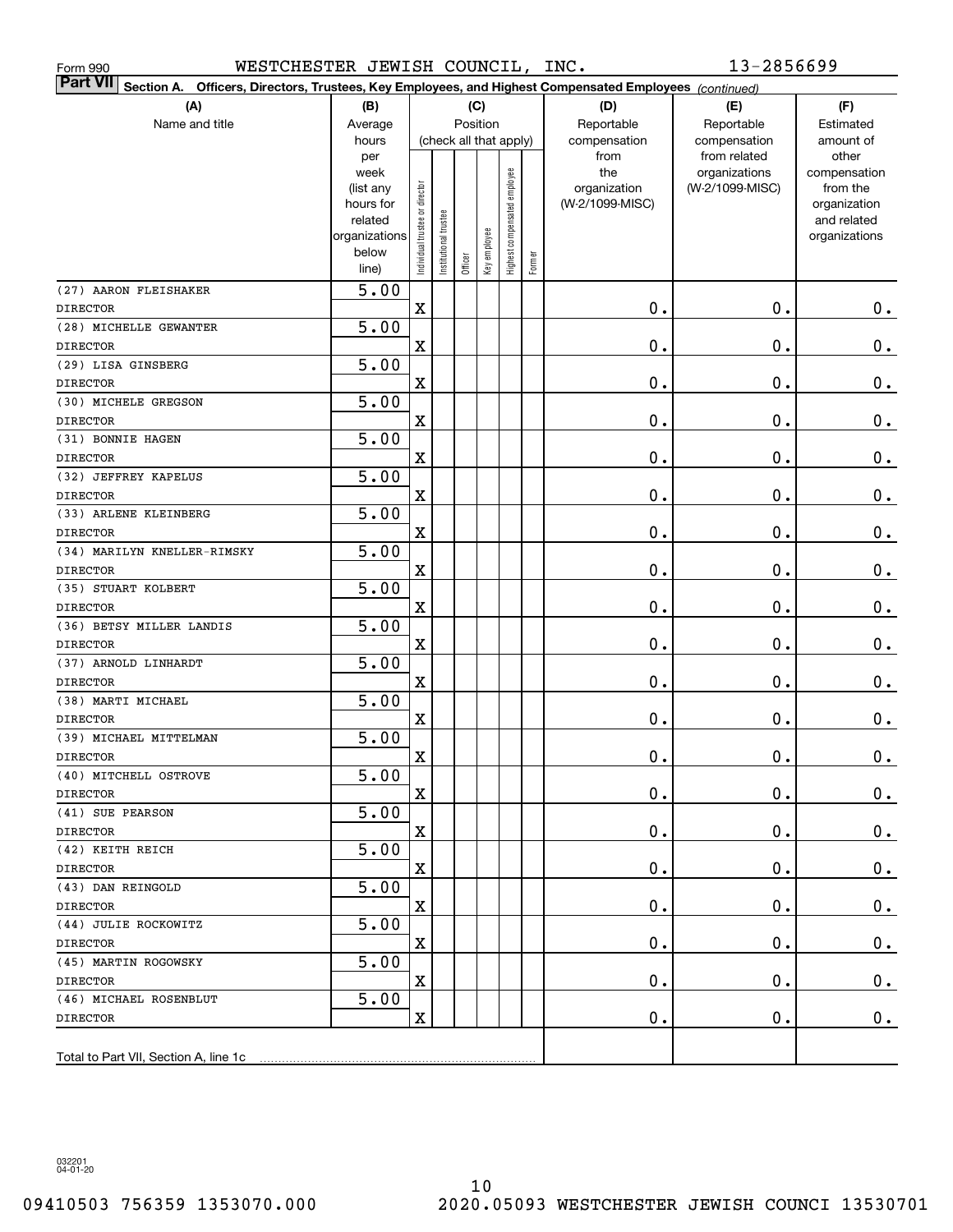| WESTCHESTER JEWISH COUNCIL, INC.<br>Form 990                                                                          |                        |                                |                       |         |                        |                              |        |                                 | 13-2856699      |                          |
|-----------------------------------------------------------------------------------------------------------------------|------------------------|--------------------------------|-----------------------|---------|------------------------|------------------------------|--------|---------------------------------|-----------------|--------------------------|
| Part VII<br>Officers, Directors, Trustees, Key Employees, and Highest Compensated Employees (continued)<br>Section A. |                        |                                |                       |         |                        |                              |        |                                 |                 |                          |
| (A)                                                                                                                   | (B)                    |                                |                       |         | (C)                    |                              |        | (D)                             | (E)             | (F)                      |
| Name and title                                                                                                        | Average                |                                |                       |         | Position               |                              |        | Reportable                      | Reportable      | Estimated                |
|                                                                                                                       | hours                  |                                |                       |         | (check all that apply) |                              |        | compensation                    | compensation    | amount of                |
|                                                                                                                       | per                    |                                |                       |         |                        |                              |        | from                            | from related    | other                    |
|                                                                                                                       | week                   |                                |                       |         |                        |                              |        | the                             | organizations   | compensation             |
|                                                                                                                       | (list any<br>hours for |                                |                       |         |                        |                              |        | organization<br>(W-2/1099-MISC) | (W-2/1099-MISC) | from the<br>organization |
|                                                                                                                       | related                |                                |                       |         |                        |                              |        |                                 |                 | and related              |
|                                                                                                                       | organizations          | Individual trustee or director | Institutional trustee |         |                        | Highest compensated employee |        |                                 |                 | organizations            |
|                                                                                                                       | below                  |                                |                       |         | Key employee           |                              |        |                                 |                 |                          |
|                                                                                                                       | line)                  |                                |                       | Officer |                        |                              | Former |                                 |                 |                          |
| (47) KAREN ROSENFELD                                                                                                  | 5.00                   |                                |                       |         |                        |                              |        |                                 |                 |                          |
| <b>DIRECTOR</b>                                                                                                       |                        | $\mathbf X$                    |                       |         |                        |                              |        | 0.                              | 0.              | $\mathbf 0$ .            |
| (48) ELLEN SALANT                                                                                                     | 5.00                   |                                |                       |         |                        |                              |        |                                 |                 |                          |
| <b>DIRECTOR</b>                                                                                                       |                        | $\mathbf X$                    |                       |         |                        |                              |        | 0.                              | $\mathbf 0$ .   | $0_{.}$                  |
| (49) WILLIAM SCHRAG                                                                                                   | 5.00                   |                                |                       |         |                        |                              |        |                                 |                 |                          |
| <b>DIRECTOR</b>                                                                                                       |                        | $\mathbf X$                    |                       |         |                        |                              |        | 0.                              | $\mathbf 0$ .   | $0_{.}$                  |
| (50) DANNY SCHULTZ                                                                                                    | 5.00                   |                                |                       |         |                        |                              |        |                                 |                 |                          |
| <b>DIRECTOR</b>                                                                                                       |                        | $\mathbf X$                    |                       |         |                        |                              |        | 0.                              | $\mathbf 0$ .   | $0_{.}$                  |
| (51) JANE SILVERMAN                                                                                                   | 5.00                   |                                |                       |         |                        |                              |        |                                 |                 |                          |
| <b>DIRECTOR</b><br>(52) LORI SLOANE                                                                                   | 5.00                   | $\mathbf X$                    |                       |         |                        |                              |        | 0.                              | $\mathbf 0$ .   | $0_{.}$                  |
| <b>DIRECTOR</b>                                                                                                       |                        | $\mathbf X$                    |                       |         |                        |                              |        | 0.                              | $\mathbf 0$ .   | $0_{.}$                  |
| (53) JENNIFER SOKOL                                                                                                   | 5.00                   |                                |                       |         |                        |                              |        |                                 |                 |                          |
| <b>DIRECTOR</b>                                                                                                       |                        | $\mathbf X$                    |                       |         |                        |                              |        | 0.                              | $\mathbf 0$ .   | $0_{.}$                  |
| (54) SHEILA SPICEHANDLER                                                                                              | 5.00                   |                                |                       |         |                        |                              |        |                                 |                 |                          |
| <b>DIRECTOR</b>                                                                                                       |                        | $\mathbf X$                    |                       |         |                        |                              |        | 0.                              | $\mathbf 0$ .   | $\mathbf 0$ .            |
| (55) RICHARD SPITZ                                                                                                    | $\overline{5.00}$      |                                |                       |         |                        |                              |        |                                 |                 |                          |
| <b>DIRECTOR</b>                                                                                                       |                        | $\mathbf X$                    |                       |         |                        |                              |        | 0.                              | $\mathbf 0$ .   | $\mathbf 0$ .            |
| (56) ANN TOURK                                                                                                        | $\overline{5.00}$      |                                |                       |         |                        |                              |        |                                 |                 |                          |
| <b>DIRECTOR</b>                                                                                                       |                        | $\mathbf X$                    |                       |         |                        |                              |        | 0.                              | $\mathbf 0$ .   | $0_{.}$                  |
| (57) GARY TRACHTEN                                                                                                    | $\overline{5.00}$      |                                |                       |         |                        |                              |        |                                 |                 |                          |
| <b>DIRECTOR</b>                                                                                                       |                        | $\mathbf X$                    |                       |         |                        |                              |        | 0.                              | $\mathbf 0$ .   | 0.                       |
| (58) DEBRA ABRAHAMS WEINER                                                                                            | 5.00                   |                                |                       |         |                        |                              |        |                                 |                 |                          |
| <b>DIRECTOR</b>                                                                                                       |                        | $\mathbf X$                    |                       |         |                        |                              |        | 0.                              | $\mathbf 0$ .   | 0.                       |
| (59) GISELLE WEISSMAN                                                                                                 | 5.00                   |                                |                       |         |                        |                              |        |                                 |                 |                          |
| <b>DIRECTOR</b>                                                                                                       |                        | $\mathbf X$                    |                       |         |                        |                              |        | $\mathbf 0$ .                   | $\mathbf 0$ .   | $\pmb{0}$ .              |
| (60) BRUCE WEXLER                                                                                                     | $\overline{5.00}$      |                                |                       |         |                        |                              |        |                                 |                 |                          |
| <b>DIRECTOR</b>                                                                                                       |                        | X                              |                       |         |                        |                              |        | $\mathbf 0$ .                   | $\mathbf 0$ .   | $0_{.}$                  |
| (61) JAMIE SCHAEFER-WILSON                                                                                            | 5.00                   |                                |                       |         |                        |                              |        |                                 |                 |                          |
| DIRECTOR                                                                                                              |                        | $\mathbf X$                    |                       |         |                        |                              |        | 0.                              | $\mathbf 0$ .   | 0.                       |
| (62) NANCY ZARO                                                                                                       | 5.00                   |                                |                       |         |                        |                              |        |                                 |                 |                          |
| <b>DIRECTOR</b>                                                                                                       |                        | $\mathbf X$                    |                       |         |                        |                              |        | 0.                              | $\mathbf 0$ .   | 0.                       |
| (63) HARRIETT ZELLER                                                                                                  | 5.00                   |                                |                       |         |                        |                              |        |                                 |                 |                          |
| <b>DIRECTOR</b>                                                                                                       |                        | $\mathbf X$                    |                       |         |                        |                              |        | $\mathbf 0$ .                   | $\mathbf 0$ .   | 0.                       |
| (64) JACK ZITOMER                                                                                                     | 5.00                   |                                |                       |         |                        |                              |        |                                 |                 |                          |
| <b>DIRECTOR</b>                                                                                                       |                        | $\mathbf X$                    |                       |         |                        |                              |        | 0.                              | $\mathbf 0$ .   | $0_{\cdot}$              |
| (65) PAUL WARHIT                                                                                                      | 5.00                   |                                |                       |         |                        |                              |        |                                 |                 |                          |
| IMMEDIATE PAST PRESIDENT                                                                                              |                        | $\mathbf X$                    |                       |         |                        |                              |        | $\mathbf 0$ .                   | $\mathbf 0$ .   | 0.                       |
|                                                                                                                       |                        |                                |                       |         |                        |                              |        |                                 |                 |                          |
|                                                                                                                       |                        |                                |                       |         |                        |                              |        |                                 |                 |                          |
| Total to Part VII, Section A, line 1c                                                                                 |                        |                                |                       |         |                        |                              |        |                                 |                 |                          |
|                                                                                                                       |                        |                                |                       |         |                        |                              |        |                                 |                 |                          |

032201 04-01-20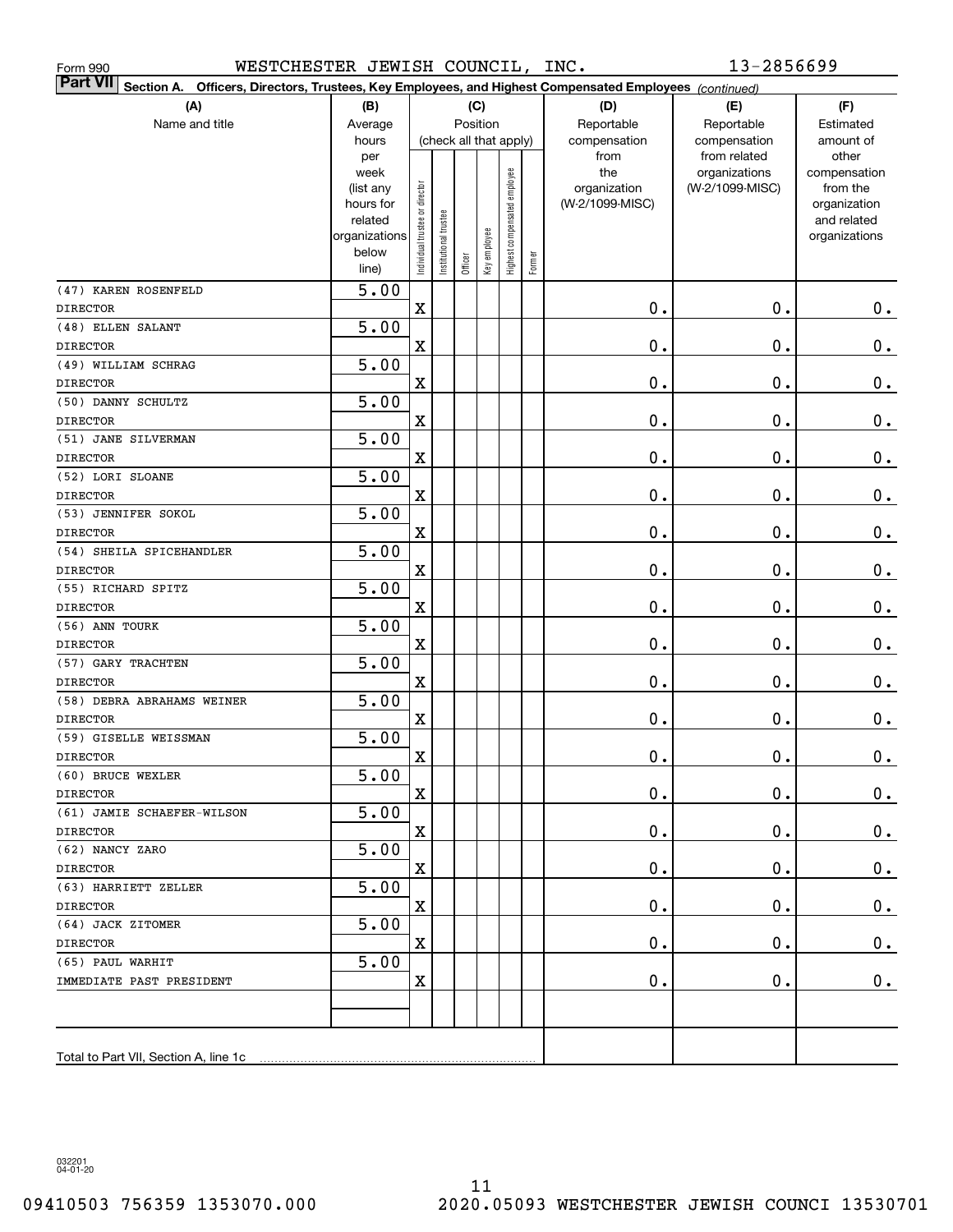|                                                           |                       | WESTCHESTER JEWISH COUNCIL, INC.<br>Form 990 (2020)                                                                                                                                                                                                                                                                                                                  |                                                                                         |                      |                                                                                                 | 13-2856699                    | Page 9                                                          |
|-----------------------------------------------------------|-----------------------|----------------------------------------------------------------------------------------------------------------------------------------------------------------------------------------------------------------------------------------------------------------------------------------------------------------------------------------------------------------------|-----------------------------------------------------------------------------------------|----------------------|-------------------------------------------------------------------------------------------------|-------------------------------|-----------------------------------------------------------------|
|                                                           | <b>Part VIII</b>      | <b>Statement of Revenue</b>                                                                                                                                                                                                                                                                                                                                          |                                                                                         |                      |                                                                                                 |                               |                                                                 |
|                                                           |                       | Check if Schedule O contains a response or note to any line in this Part VIII                                                                                                                                                                                                                                                                                        |                                                                                         |                      | $\begin{array}{c c c c c c c} \hline \text{ } & \text{(B)} & \text{(C)} & \text{ } \end{array}$ |                               |                                                                 |
|                                                           |                       |                                                                                                                                                                                                                                                                                                                                                                      |                                                                                         | (A)<br>Total revenue | Related or exempt<br>function revenue                                                           | Unrelated<br>business revenue | (D)<br>Revenue excluded<br>from tax under<br>sections 512 - 514 |
| Contributions, Gifts, Grants<br>and Other Similar Amounts | с<br>е<br>g           | 1a<br>1 a Federated campaigns<br>1 <sub>b</sub><br><b>b</b> Membership dues<br>1 <sub>c</sub><br>Fundraising events<br>1 <sub>d</sub><br>d Related organizations<br>1e<br>Government grants (contributions)<br>f All other contributions, gifts, grants, and<br>similar amounts not included above<br>1f<br>$1g$ \$<br>Noncash contributions included in lines 1a-1f | 98,444.<br>61,419.<br>375, 392.<br>52,258.<br>53,498.<br>3,441.<br><b>Business Code</b> | 641,011.             |                                                                                                 |                               |                                                                 |
| Program Service<br>Revenue                                | b<br>c<br>d           | 2 a PROGRAM INCOME<br><u> De Carlos de Carlos de Carlos de Carlos de Carlos de Carlos de Carlos de Carlos de Carlos de Carlos de Carlos </u><br><u> 1989 - Johann Stein, mars an de Brazilian (b. 1989)</u>                                                                                                                                                          | 900099                                                                                  | 8,676.               | 8,676.                                                                                          |                               |                                                                 |
|                                                           | е<br>f<br>a<br>3      | All other program service revenue<br>Investment income (including dividends, interest, and                                                                                                                                                                                                                                                                           |                                                                                         | 8,676.               |                                                                                                 |                               |                                                                 |
|                                                           | 4<br>5                | Income from investment of tax-exempt bond proceeds                                                                                                                                                                                                                                                                                                                   |                                                                                         | 2,367.               |                                                                                                 |                               | 2,367.                                                          |
|                                                           | b<br>c                | (i) Real<br>6a<br>6 a Gross rents<br>6b<br>Less: rental expenses<br>Rental income or (loss)<br>6c<br>d Net rental income or (loss)<br>(i) Securities                                                                                                                                                                                                                 | (ii) Personal                                                                           |                      |                                                                                                 |                               |                                                                 |
| evenue                                                    |                       | 7 a Gross amount from sales of<br>assets other than inventory<br>7a<br><b>b</b> Less: cost or other basis<br>7b<br>and sales expenses<br>7c<br>c Gain or (loss)                                                                                                                                                                                                      | (ii) Other                                                                              |                      |                                                                                                 |                               |                                                                 |
| Other <sub>R</sub>                                        |                       | 8 a Gross income from fundraising events (not<br>including \$375, 392. of<br>contributions reported on line 1c). See<br><u> 8a</u><br>8b                                                                                                                                                                                                                             | 0.<br>23,049.                                                                           |                      |                                                                                                 |                               |                                                                 |
|                                                           |                       | c Net income or (loss) from fundraising events<br>9 a Gross income from gaming activities. See<br> 9a                                                                                                                                                                                                                                                                |                                                                                         | $-23,049.$           |                                                                                                 |                               | $-23,049.$                                                      |
|                                                           |                       | 9 <sub>b</sub><br><b>b</b> Less: direct expenses <b>manually</b><br>c Net income or (loss) from gaming activities<br>10 a Gross sales of inventory, less returns<br>10a<br>10 <sub>b</sub><br><b>b</b> Less: cost of goods sold                                                                                                                                      |                                                                                         |                      |                                                                                                 |                               |                                                                 |
|                                                           | b                     | c Net income or (loss) from sales of inventory<br>11 a MISCELLANEOUS INCOME                                                                                                                                                                                                                                                                                          | <b>Business Code</b><br>900099                                                          | 2,885.               |                                                                                                 |                               | 2,885.                                                          |
| Miscellaneous<br>Revenue                                  | c                     |                                                                                                                                                                                                                                                                                                                                                                      | ▶                                                                                       | 2,885.               |                                                                                                 |                               |                                                                 |
|                                                           | 12<br>032009 12-23-20 |                                                                                                                                                                                                                                                                                                                                                                      |                                                                                         | 631,890.             | 8,676.                                                                                          | 0.                            | $-17,797.$<br>Form 990 (2020)                                   |

12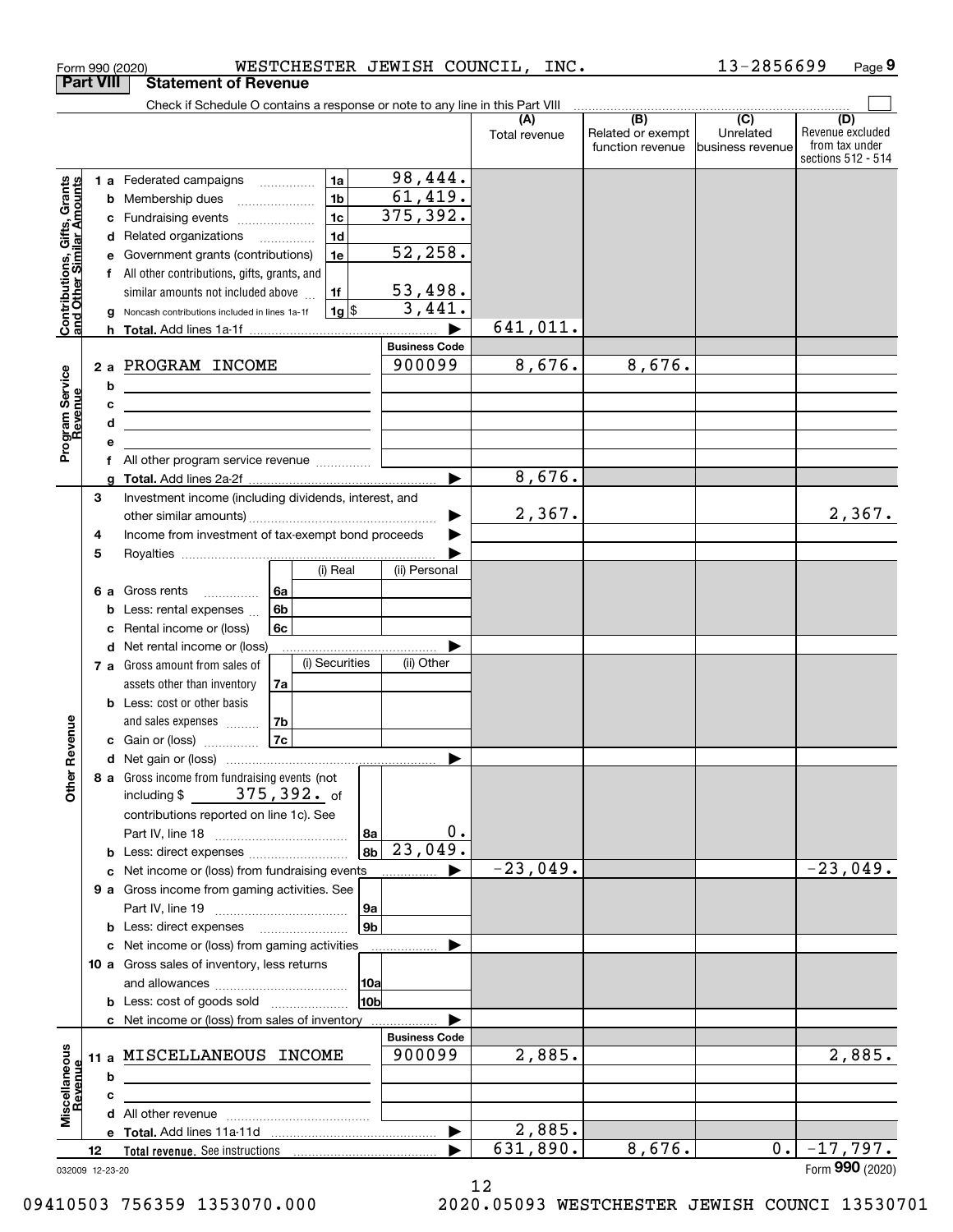Form 990 (2020) WESTCHESTER JEWISH COUNCIL,INC. 13-2856699 <sub>Page</sub> **Part IX Statement of Functional Expenses**

|              | Section 501(c)(3) and 501(c)(4) organizations must complete all columns. All other organizations must complete column (A).                                                                                 |                       |                                    |                                           |                                |
|--------------|------------------------------------------------------------------------------------------------------------------------------------------------------------------------------------------------------------|-----------------------|------------------------------------|-------------------------------------------|--------------------------------|
|              | Check if Schedule O contains a response or note to any line in this Part IX                                                                                                                                |                       |                                    |                                           |                                |
|              | Do not include amounts reported on lines 6b,<br>7b, 8b, 9b, and 10b of Part VIII.                                                                                                                          | (A)<br>Total expenses | (B)<br>Program service<br>expenses | (C)<br>Management and<br>general expenses | (D)<br>Fundraising<br>expenses |
| 1.           | Grants and other assistance to domestic organizations                                                                                                                                                      |                       |                                    |                                           |                                |
|              | and domestic governments. See Part IV, line 21                                                                                                                                                             |                       |                                    |                                           |                                |
| $\mathbf{2}$ | Grants and other assistance to domestic                                                                                                                                                                    |                       |                                    |                                           |                                |
|              | individuals. See Part IV, line 22                                                                                                                                                                          |                       |                                    |                                           |                                |
| 3            | Grants and other assistance to foreign                                                                                                                                                                     |                       |                                    |                                           |                                |
|              | organizations, foreign governments, and foreign                                                                                                                                                            |                       |                                    |                                           |                                |
|              | individuals. See Part IV, lines 15 and 16                                                                                                                                                                  |                       |                                    |                                           |                                |
| 4            | Benefits paid to or for members                                                                                                                                                                            |                       |                                    |                                           |                                |
| 5            | Compensation of current officers, directors,                                                                                                                                                               |                       |                                    |                                           |                                |
|              | trustees, and key employees                                                                                                                                                                                | 195,983.              | 186,184.                           | 9,799.                                    |                                |
| 6            | Compensation not included above to disqualified                                                                                                                                                            |                       |                                    |                                           |                                |
|              | persons (as defined under section 4958(f)(1)) and                                                                                                                                                          |                       |                                    |                                           |                                |
|              | persons described in section 4958(c)(3)(B)                                                                                                                                                                 |                       |                                    |                                           |                                |
| 7            |                                                                                                                                                                                                            | 171,125.              | 162,568.                           | 8,557.                                    |                                |
| 8            | Pension plan accruals and contributions (include                                                                                                                                                           |                       |                                    |                                           |                                |
|              | section 401(k) and 403(b) employer contributions)                                                                                                                                                          |                       |                                    |                                           |                                |
| 9            |                                                                                                                                                                                                            |                       |                                    |                                           |                                |
| 10           |                                                                                                                                                                                                            | $\overline{26,429}$ . | 25,108.                            | 1,321.                                    |                                |
| 11           | Fees for services (nonemployees):                                                                                                                                                                          |                       |                                    |                                           |                                |
| a            |                                                                                                                                                                                                            |                       |                                    |                                           |                                |
| b            |                                                                                                                                                                                                            |                       |                                    |                                           |                                |
| c            |                                                                                                                                                                                                            | 11,500.               |                                    | 11,500.                                   |                                |
| d            |                                                                                                                                                                                                            |                       |                                    |                                           |                                |
| e            | Professional fundraising services. See Part IV, line 17                                                                                                                                                    |                       |                                    |                                           |                                |
| f            | Investment management fees                                                                                                                                                                                 |                       |                                    |                                           |                                |
| g            | Other. (If line 11g amount exceeds 10% of line 25,                                                                                                                                                         |                       |                                    |                                           |                                |
|              | column (A) amount, list line 11g expenses on Sch O.)                                                                                                                                                       | 2,722.                | 1,322.                             | 1,400.                                    |                                |
| 12           |                                                                                                                                                                                                            | 791.                  |                                    | 791.                                      |                                |
| 13           |                                                                                                                                                                                                            | 10,780.               | 4,665.                             | 6,115.                                    |                                |
| 14           |                                                                                                                                                                                                            | 27,662.               | 26, 279.                           | 1,383.                                    |                                |
| 15           |                                                                                                                                                                                                            |                       |                                    |                                           |                                |
| 16           |                                                                                                                                                                                                            | 2,200.                | 1,503.                             | 697.                                      |                                |
| 17           |                                                                                                                                                                                                            | $\overline{432}$ .    | 410.                               | $\overline{22}$ .                         |                                |
| 18           | Payments of travel or entertainment expenses                                                                                                                                                               |                       |                                    |                                           |                                |
|              | for any federal, state, or local public officials                                                                                                                                                          |                       |                                    |                                           |                                |
| 19           | Conferences, conventions, and meetings                                                                                                                                                                     | 10,673.               | 10,673.                            |                                           |                                |
| 20           | Interest                                                                                                                                                                                                   |                       |                                    |                                           |                                |
| 21           |                                                                                                                                                                                                            |                       |                                    |                                           |                                |
| 22           | Depreciation, depletion, and amortization                                                                                                                                                                  | 4,042.                |                                    | 4,042.                                    |                                |
| 23           | Insurance                                                                                                                                                                                                  | 6,942.                | 6,595.                             | 347.                                      |                                |
| 24           | Other expenses. Itemize expenses not covered<br>above (List miscellaneous expenses on line 24e. If<br>line 24e amount exceeds 10% of line 25, column (A)<br>amount, list line 24e expenses on Schedule O.) |                       |                                    |                                           |                                |
| $\mathbf{a}$ | PROGRAM EXPENSE                                                                                                                                                                                            | 26,834.               | 19, 199.                           |                                           | 7,635.                         |
| b            | MISCELLANEOUS EXPENSES                                                                                                                                                                                     | $\overline{1,293}$ .  |                                    | $\overline{1,293}$ .                      |                                |
| c            |                                                                                                                                                                                                            |                       |                                    |                                           |                                |
| d            |                                                                                                                                                                                                            |                       |                                    |                                           |                                |
| е            | All other expenses                                                                                                                                                                                         |                       |                                    |                                           |                                |
| 25           | Total functional expenses. Add lines 1 through 24e                                                                                                                                                         | 499,408.              | 444,506.                           | 47,267.                                   | 7,635.                         |
| 26           | Joint costs. Complete this line only if the organization                                                                                                                                                   |                       |                                    |                                           |                                |
|              | reported in column (B) joint costs from a combined                                                                                                                                                         |                       |                                    |                                           |                                |
|              | educational campaign and fundraising solicitation.                                                                                                                                                         |                       |                                    |                                           |                                |
|              | Check here $\blacktriangleright$<br>if following SOP 98-2 (ASC 958-720)<br>$\sim$ 1                                                                                                                        |                       |                                    |                                           |                                |

13

032010 12-23-20

Form (2020) **990**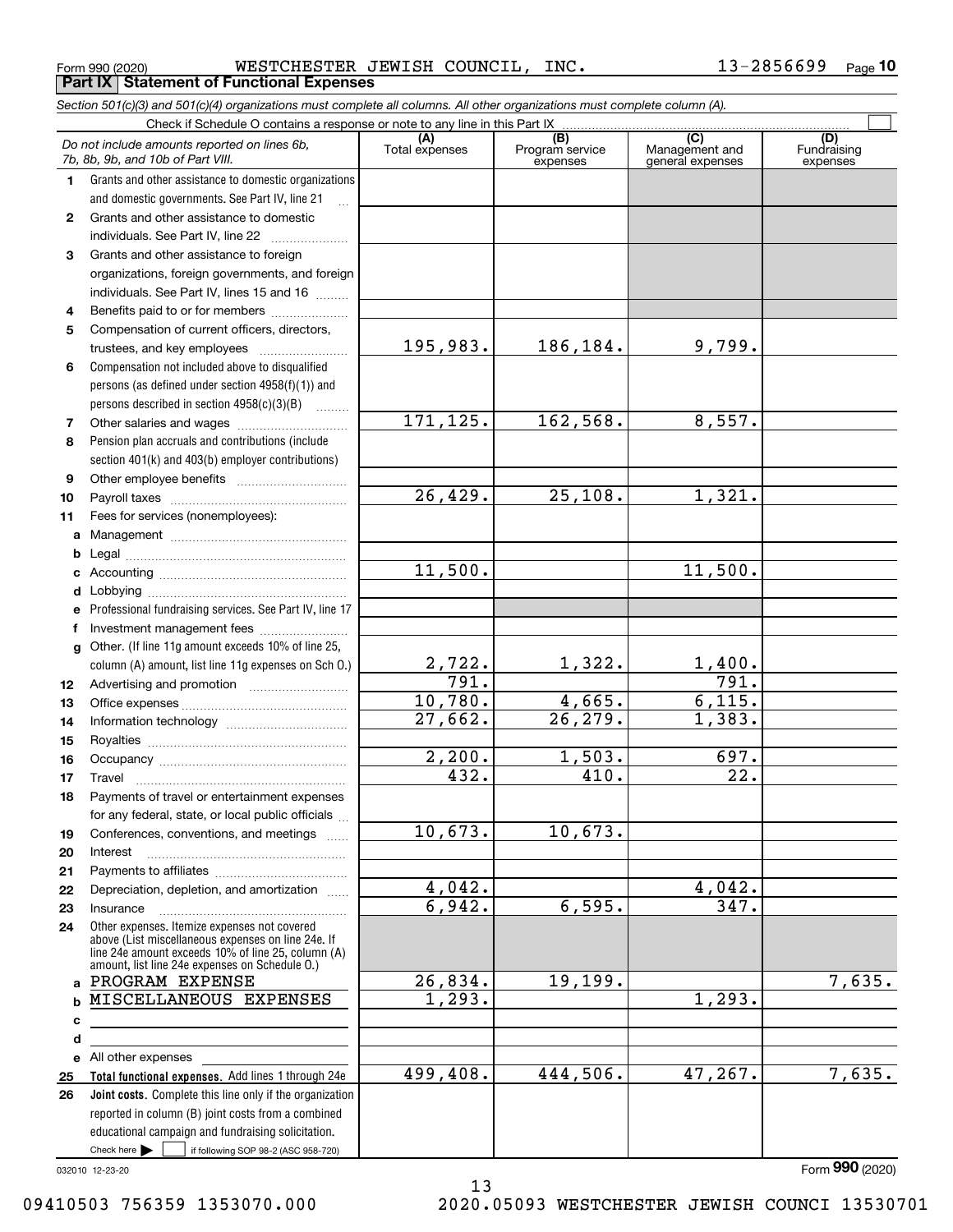| Form 990 (2020) | WESTCHESTER JEWISH COUNCIL, |  |  | $_{\tt INC.}$ | 13-2856699 | Page |
|-----------------|-----------------------------|--|--|---------------|------------|------|
|-----------------|-----------------------------|--|--|---------------|------------|------|

|                             |          | Check if Schedule O contains a response or note to any line in this Part X         |                           |                          |                  |                                |
|-----------------------------|----------|------------------------------------------------------------------------------------|---------------------------|--------------------------|------------------|--------------------------------|
|                             |          |                                                                                    |                           | (A)<br>Beginning of year |                  | (B)<br>End of year             |
|                             | 1        |                                                                                    |                           | 105,476.                 | $\mathbf{1}$     | 321,566.                       |
|                             | 2        |                                                                                    |                           | 428, 210.                | $\overline{2}$   | 366,001.                       |
|                             | 3        |                                                                                    |                           | 5,852.                   | 3                | 2,475.                         |
|                             | 4        |                                                                                    |                           |                          | 4                |                                |
|                             | 5        | Loans and other receivables from any current or former officer, director,          |                           |                          |                  |                                |
|                             |          | trustee, key employee, creator or founder, substantial contributor, or 35%         |                           |                          |                  |                                |
|                             |          | controlled entity or family member of any of these persons                         |                           |                          | 5                |                                |
|                             | 6        | Loans and other receivables from other disqualified persons (as defined            |                           |                          |                  |                                |
|                             |          | under section $4958(f)(1)$ , and persons described in section $4958(c)(3)(B)$      | $\ldots$                  |                          | 6                |                                |
|                             | 7        |                                                                                    |                           |                          | 7                |                                |
| Assets                      | 8        |                                                                                    |                           |                          | 8                |                                |
|                             | 9        | Prepaid expenses and deferred charges                                              |                           | $\overline{2}$ , 470.    | $\boldsymbol{9}$ | 2,470.                         |
|                             |          | <b>10a</b> Land, buildings, and equipment: cost or other                           |                           |                          |                  |                                |
|                             |          | basis. Complete Part VI of Schedule D  10a                                         | $\frac{29,468}{21,179}$ . |                          |                  |                                |
|                             | b        | <u>  10b</u><br>Less: accumulated depreciation                                     |                           | 12,331.                  | 10 <sub>c</sub>  | $\frac{8,289}{72,334}$ .       |
|                             | 11       |                                                                                    |                           | 81,138.                  | 11               |                                |
|                             | 12       |                                                                                    |                           | 50,000.                  | 12               | 50,000.                        |
|                             | 13       |                                                                                    |                           |                          | 13               |                                |
|                             | 14       |                                                                                    |                           |                          | 14               |                                |
|                             | 15       |                                                                                    |                           |                          | 15               |                                |
|                             | 16       |                                                                                    |                           | 685,477.                 | 16               | 823, 135.                      |
|                             | 17       |                                                                                    |                           | 4,696.                   | 17               | 8,501.                         |
|                             | 18       |                                                                                    |                           |                          | 18               | 200.                           |
|                             | 19       |                                                                                    |                           | 200.                     | 19               |                                |
|                             | 20       |                                                                                    |                           |                          | 20               |                                |
|                             | 21       | Escrow or custodial account liability. Complete Part IV of Schedule D              |                           |                          | 21               |                                |
|                             | 22       | Loans and other payables to any current or former officer, director,               |                           |                          |                  |                                |
| Liabilities                 |          | trustee, key employee, creator or founder, substantial contributor, or 35%         |                           |                          |                  |                                |
|                             |          | controlled entity or family member of any of these persons                         |                           |                          | 22<br>23         |                                |
|                             | 23<br>24 | Secured mortgages and notes payable to unrelated third parties                     |                           |                          | 24               |                                |
|                             | 25       | Other liabilities (including federal income tax, payables to related third         |                           |                          |                  |                                |
|                             |          | parties, and other liabilities not included on lines 17-24). Complete Part X       |                           |                          |                  |                                |
|                             |          | of Schedule D                                                                      |                           | 52, 258.                 | 25               | 53,629.                        |
|                             | 26       | Total liabilities. Add lines 17 through 25.                                        |                           | $\overline{57, 154.}$    | 26               | 62,330.                        |
|                             |          | Organizations that follow FASB ASC 958, check here $\blacktriangleright \boxed{X}$ |                           |                          |                  |                                |
|                             |          | and complete lines 27, 28, 32, and 33.                                             |                           |                          |                  |                                |
|                             | 27       | Net assets without donor restrictions                                              |                           | 623, 232.                | 27               | <u>757,982.</u>                |
|                             | 28       |                                                                                    |                           | 5,091.                   | 28               | $\overline{2}$ , 823.          |
|                             |          | Organizations that do not follow FASB ASC 958, check here ▶ [                      |                           |                          |                  |                                |
|                             |          | and complete lines 29 through 33.                                                  |                           |                          |                  |                                |
| Net Assets or Fund Balances | 29       |                                                                                    |                           |                          | 29               |                                |
|                             | 30       | Paid-in or capital surplus, or land, building, or equipment fund                   |                           |                          | 30               |                                |
|                             | 31       | Retained earnings, endowment, accumulated income, or other funds                   |                           |                          | 31               |                                |
|                             | 32       | Total net assets or fund balances                                                  |                           | 628,323.                 | 32               | 760,805.                       |
|                             | 33       | Total liabilities and net assets/fund balances                                     |                           | 685,477.                 | 33               | 823,135.<br>$000 \, \text{km}$ |

Form (2020) **990**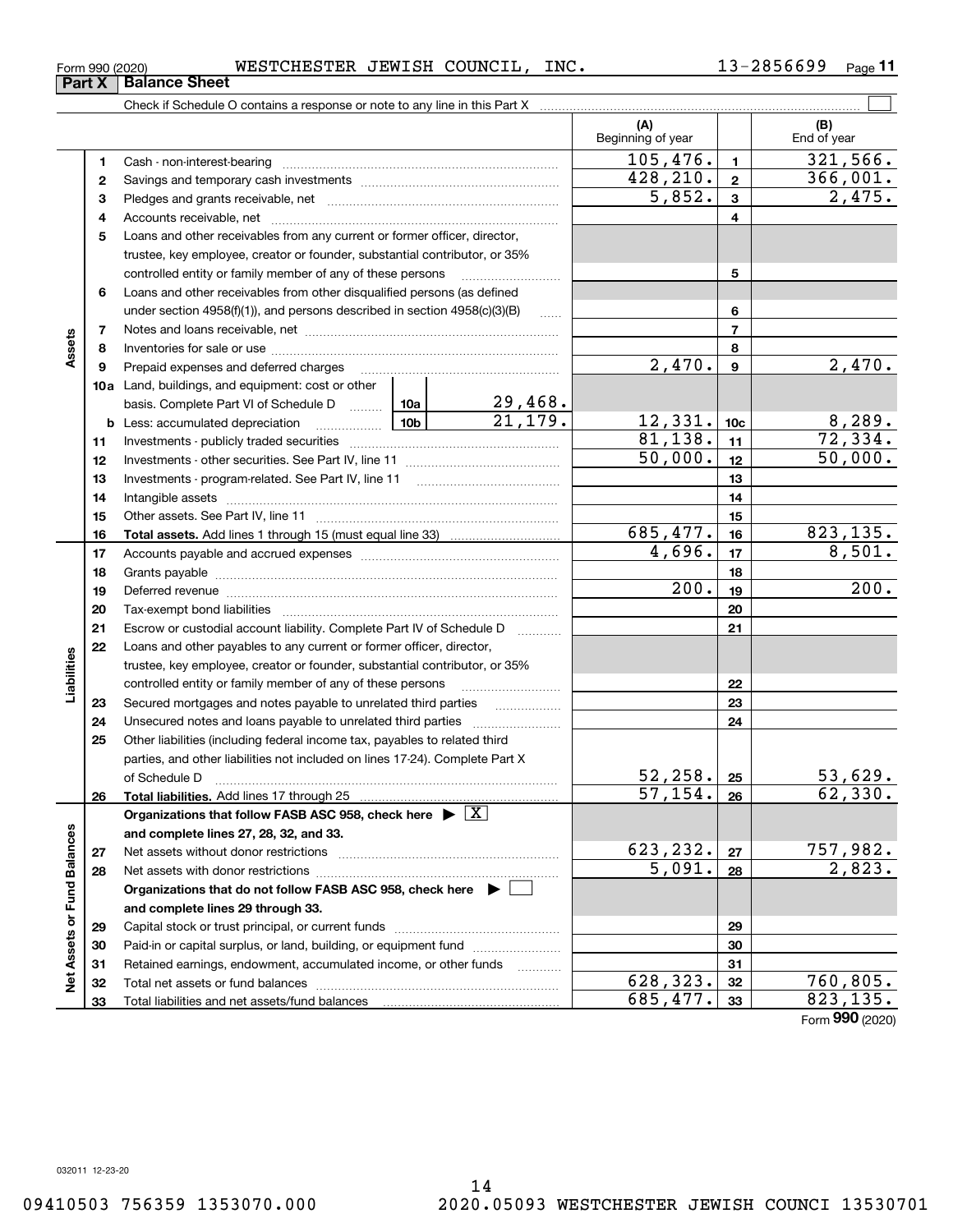|    | WESTCHESTER JEWISH COUNCIL, INC.<br>Form 990 (2020)                                                                                                                                                                            | 13-2856699     |                |          | Page $12$               |
|----|--------------------------------------------------------------------------------------------------------------------------------------------------------------------------------------------------------------------------------|----------------|----------------|----------|-------------------------|
|    | Part XI<br><b>Reconciliation of Net Assets</b>                                                                                                                                                                                 |                |                |          |                         |
|    |                                                                                                                                                                                                                                |                |                |          |                         |
|    |                                                                                                                                                                                                                                |                |                |          |                         |
| 1  |                                                                                                                                                                                                                                | 1.             |                | 631,890. |                         |
| 2  |                                                                                                                                                                                                                                | $\overline{2}$ |                |          | 499,408.                |
| 3  | Revenue less expenses. Subtract line 2 from line 1                                                                                                                                                                             | 3              |                |          | 132,482.                |
| 4  |                                                                                                                                                                                                                                | 4              |                |          | 628,323.                |
| 5  |                                                                                                                                                                                                                                | 5              |                |          |                         |
| 6  |                                                                                                                                                                                                                                | 6              |                |          |                         |
| 7  | Investment expenses www.communication.com/www.communication.com/www.communication.com/www.com                                                                                                                                  | $\overline{7}$ |                |          |                         |
| 8  | Prior period adjustments                                                                                                                                                                                                       | 8              |                |          |                         |
| 9  | Other changes in net assets or fund balances (explain on Schedule O)                                                                                                                                                           | 9              |                |          | 0.                      |
| 10 | Net assets or fund balances at end of year. Combine lines 3 through 9 (must equal Part X, line 32,                                                                                                                             |                |                |          |                         |
|    |                                                                                                                                                                                                                                | 10             |                |          | 760, 805.               |
|    | Part XII Financial Statements and Reporting                                                                                                                                                                                    |                |                |          |                         |
|    |                                                                                                                                                                                                                                |                |                |          | $\overline{\mathbf{x}}$ |
|    |                                                                                                                                                                                                                                |                |                | Yes      | No                      |
| 1  | $\boxed{\text{X}}$ Accrual<br>Accounting method used to prepare the Form 990: <u>June</u> Cash<br>Other<br>$\mathbf{1}$                                                                                                        |                |                |          |                         |
|    | If the organization changed its method of accounting from a prior year or checked "Other," explain in Schedule O.                                                                                                              |                |                |          |                         |
|    | 2a Were the organization's financial statements compiled or reviewed by an independent accountant?                                                                                                                             |                | 2a             |          | X                       |
|    | If "Yes," check a box below to indicate whether the financial statements for the year were compiled or reviewed on a                                                                                                           |                |                |          |                         |
|    | separate basis, consolidated basis, or both:                                                                                                                                                                                   |                |                |          |                         |
|    | Separate basis<br>Both consolidated and separate basis<br>Consolidated basis                                                                                                                                                   |                |                |          |                         |
|    | <b>b</b> Were the organization's financial statements audited by an independent accountant?                                                                                                                                    |                | 2 <sub>b</sub> | X        |                         |
|    | If "Yes," check a box below to indicate whether the financial statements for the year were audited on a separate basis,                                                                                                        |                |                |          |                         |
|    | consolidated basis, or both:                                                                                                                                                                                                   |                |                |          |                         |
|    | $\lfloor x \rfloor$ Separate basis<br><b>Consolidated basis</b><br>Both consolidated and separate basis                                                                                                                        |                |                |          |                         |
|    | c If "Yes" to line 2a or 2b, does the organization have a committee that assumes responsibility for oversight of the audit,                                                                                                    |                |                |          |                         |
|    |                                                                                                                                                                                                                                |                | 2c             | х        |                         |
|    | If the organization changed either its oversight process or selection process during the tax year, explain on Schedule O.                                                                                                      |                |                |          |                         |
|    | 3a As a result of a federal award, was the organization required to undergo an audit or audits as set forth in the Single Audit                                                                                                |                |                |          |                         |
|    |                                                                                                                                                                                                                                |                | За             |          | х                       |
|    | <b>b</b> If "Yes," did the organization undergo the required audit or audits? If the organization did not undergo the required audit                                                                                           |                |                |          |                         |
|    | or audits, explain why on Schedule O and describe any steps taken to undergo such audits [11] our contract to the stream to and the stream of the stream of the stream of the stream of the stream of the stream of the stream |                | 3b             |          |                         |
|    |                                                                                                                                                                                                                                |                |                | nnn      |                         |

Form (2020) **990**

032012 12-23-20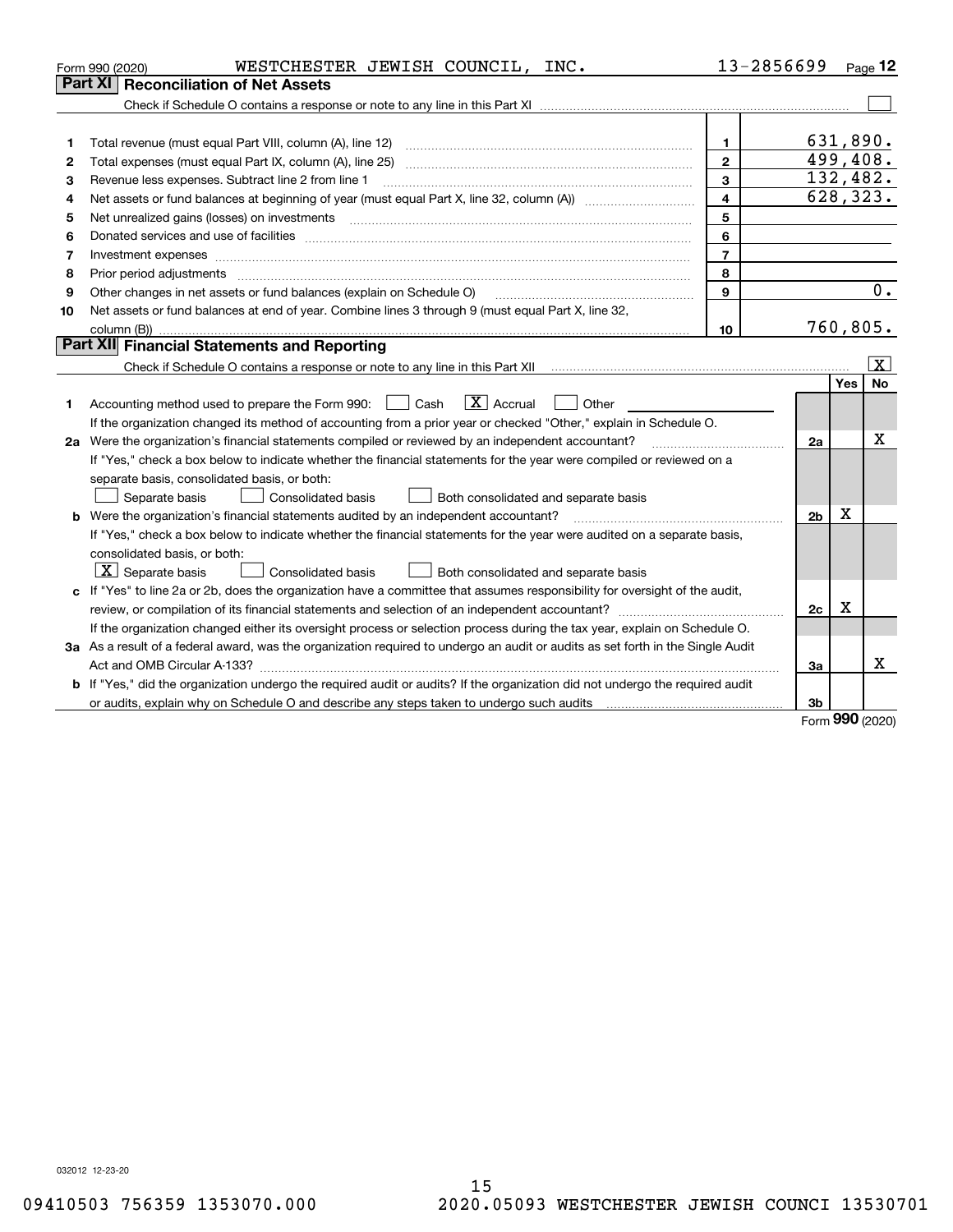| <b>SCHEDULE A</b> |
|-------------------|
|-------------------|

**(Form 990 or 990-EZ)**

## **Public Charity Status and Public Support**

**Complete if the organization is a section 501(c)(3) organization or a section 4947(a)(1) nonexempt charitable trust. | Attach to Form 990 or Form 990-EZ.** 

|  | ο www.irs.αον/Form990 for instructions and the latest information. |  |  |
|--|--------------------------------------------------------------------|--|--|

| OMB No. 1545-0047                   |
|-------------------------------------|
| 2020                                |
| <b>Open to Public</b><br>Inspection |

|                  | Department of the Treasury<br>▶ Attach to Form 990 or Form 990-EZ.<br>Internal Revenue Service<br>Go to www.irs.gov/Form990 for instructions and the latest information.                                                                                                                                                                                                                                                                                                                                                                                                                                                                                                                                                                                                                                                                                                                                                                                                                                                       |  |                                       | <b>Open to Public</b><br><b>Inspection</b>  |                                                                                    |                                                                                                                                                                                                                                                                                                                                                                                                                                   |                                    |                                       |                                                      |  |                                                    |
|------------------|--------------------------------------------------------------------------------------------------------------------------------------------------------------------------------------------------------------------------------------------------------------------------------------------------------------------------------------------------------------------------------------------------------------------------------------------------------------------------------------------------------------------------------------------------------------------------------------------------------------------------------------------------------------------------------------------------------------------------------------------------------------------------------------------------------------------------------------------------------------------------------------------------------------------------------------------------------------------------------------------------------------------------------|--|---------------------------------------|---------------------------------------------|------------------------------------------------------------------------------------|-----------------------------------------------------------------------------------------------------------------------------------------------------------------------------------------------------------------------------------------------------------------------------------------------------------------------------------------------------------------------------------------------------------------------------------|------------------------------------|---------------------------------------|------------------------------------------------------|--|----------------------------------------------------|
|                  |                                                                                                                                                                                                                                                                                                                                                                                                                                                                                                                                                                                                                                                                                                                                                                                                                                                                                                                                                                                                                                |  | Name of the organization              |                                             |                                                                                    |                                                                                                                                                                                                                                                                                                                                                                                                                                   |                                    |                                       |                                                      |  | <b>Employer identification number</b>              |
|                  |                                                                                                                                                                                                                                                                                                                                                                                                                                                                                                                                                                                                                                                                                                                                                                                                                                                                                                                                                                                                                                |  |                                       |                                             |                                                                                    | WESTCHESTER JEWISH COUNCIL, INC.                                                                                                                                                                                                                                                                                                                                                                                                  |                                    |                                       |                                                      |  | 13-2856699                                         |
|                  | Part I                                                                                                                                                                                                                                                                                                                                                                                                                                                                                                                                                                                                                                                                                                                                                                                                                                                                                                                                                                                                                         |  |                                       |                                             |                                                                                    |                                                                                                                                                                                                                                                                                                                                                                                                                                   |                                    |                                       |                                                      |  |                                                    |
| 1<br>2<br>з<br>4 | Reason for Public Charity Status. (All organizations must complete this part.) See instructions.<br>The organization is not a private foundation because it is: (For lines 1 through 12, check only one box.)<br>A church, convention of churches, or association of churches described in section 170(b)(1)(A)(i).<br>A school described in section 170(b)(1)(A)(ii). (Attach Schedule E (Form 990 or 990-EZ).)<br>A hospital or a cooperative hospital service organization described in section 170(b)(1)(A)(iii).<br>A medical research organization operated in conjunction with a hospital described in section 170(b)(1)(A)(iii). Enter the hospital's name,<br>city, and state:                                                                                                                                                                                                                                                                                                                                        |  |                                       |                                             |                                                                                    |                                                                                                                                                                                                                                                                                                                                                                                                                                   |                                    |                                       |                                                      |  |                                                    |
| 5                |                                                                                                                                                                                                                                                                                                                                                                                                                                                                                                                                                                                                                                                                                                                                                                                                                                                                                                                                                                                                                                |  |                                       |                                             |                                                                                    | An organization operated for the benefit of a college or university owned or operated by a governmental unit described in                                                                                                                                                                                                                                                                                                         |                                    |                                       |                                                      |  |                                                    |
| 6<br>8<br>9      | section 170(b)(1)(A)(iv). (Complete Part II.)<br>A federal, state, or local government or governmental unit described in section 170(b)(1)(A)(v).<br>$7 \mid X \mid$<br>An organization that normally receives a substantial part of its support from a governmental unit or from the general public described in<br>section 170(b)(1)(A)(vi). (Complete Part II.)<br>A community trust described in section 170(b)(1)(A)(vi). (Complete Part II.)<br>An agricultural research organization described in section 170(b)(1)(A)(ix) operated in conjunction with a land-grant college<br>or university or a non-land-grant college of agriculture (see instructions). Enter the name, city, and state of the college or                                                                                                                                                                                                                                                                                                          |  |                                       |                                             |                                                                                    |                                                                                                                                                                                                                                                                                                                                                                                                                                   |                                    |                                       |                                                      |  |                                                    |
| 10               |                                                                                                                                                                                                                                                                                                                                                                                                                                                                                                                                                                                                                                                                                                                                                                                                                                                                                                                                                                                                                                |  | university:                           |                                             |                                                                                    | An organization that normally receives (1) more than 33 1/3% of its support from contributions, membership fees, and gross receipts from<br>activities related to its exempt functions, subject to certain exceptions; and (2) no more than 33 1/3% of its support from gross investment<br>income and unrelated business taxable income (less section 511 tax) from businesses acquired by the organization after June 30, 1975. |                                    |                                       |                                                      |  |                                                    |
| 11<br>12         | See section 509(a)(2). (Complete Part III.)<br>An organization organized and operated exclusively to test for public safety. See section 509(a)(4).<br>An organization organized and operated exclusively for the benefit of, to perform the functions of, or to carry out the purposes of one or<br>more publicly supported organizations described in section 509(a)(1) or section 509(a)(2). See section 509(a)(3). Check the box in<br>lines 12a through 12d that describes the type of supporting organization and complete lines 12e, 12f, and 12g.<br>Type I. A supporting organization operated, supervised, or controlled by its supported organization(s), typically by giving<br>а<br>the supported organization(s) the power to regularly appoint or elect a majority of the directors or trustees of the supporting<br>organization. You must complete Part IV, Sections A and B.<br>Type II. A supporting organization supervised or controlled in connection with its supported organization(s), by having<br>b |  |                                       |                                             |                                                                                    |                                                                                                                                                                                                                                                                                                                                                                                                                                   |                                    |                                       |                                                      |  |                                                    |
|                  | control or management of the supporting organization vested in the same persons that control or manage the supported<br>organization(s). You must complete Part IV, Sections A and C.<br>Type III functionally integrated. A supporting organization operated in connection with, and functionally integrated with,<br>c<br>its supported organization(s) (see instructions). You must complete Part IV, Sections A, D, and E.<br>Type III non-functionally integrated. A supporting organization operated in connection with its supported organization(s)<br>d<br>that is not functionally integrated. The organization generally must satisfy a distribution requirement and an attentiveness<br>requirement (see instructions). You must complete Part IV, Sections A and D, and Part V.<br>Check this box if the organization received a written determination from the IRS that it is a Type I, Type II, Type III<br>е                                                                                                   |  |                                       |                                             |                                                                                    |                                                                                                                                                                                                                                                                                                                                                                                                                                   |                                    |                                       |                                                      |  |                                                    |
|                  |                                                                                                                                                                                                                                                                                                                                                                                                                                                                                                                                                                                                                                                                                                                                                                                                                                                                                                                                                                                                                                |  |                                       |                                             |                                                                                    | functionally integrated, or Type III non-functionally integrated supporting organization.                                                                                                                                                                                                                                                                                                                                         |                                    |                                       |                                                      |  |                                                    |
|                  |                                                                                                                                                                                                                                                                                                                                                                                                                                                                                                                                                                                                                                                                                                                                                                                                                                                                                                                                                                                                                                |  |                                       | Enter the number of supported organizations |                                                                                    |                                                                                                                                                                                                                                                                                                                                                                                                                                   |                                    |                                       |                                                      |  |                                                    |
|                  |                                                                                                                                                                                                                                                                                                                                                                                                                                                                                                                                                                                                                                                                                                                                                                                                                                                                                                                                                                                                                                |  | (i) Name of supported<br>organization |                                             | Provide the following information about the supported organization(s).<br>(ii) EIN | (iii) Type of organization<br>(described on lines 1-10<br>above (see instructions))                                                                                                                                                                                                                                                                                                                                               | in your governing document?<br>Yes | (iv) Is the organization listed<br>No | (v) Amount of monetary<br>support (see instructions) |  | (vi) Amount of other<br>support (see instructions) |
|                  |                                                                                                                                                                                                                                                                                                                                                                                                                                                                                                                                                                                                                                                                                                                                                                                                                                                                                                                                                                                                                                |  |                                       |                                             |                                                                                    |                                                                                                                                                                                                                                                                                                                                                                                                                                   |                                    |                                       |                                                      |  |                                                    |
|                  |                                                                                                                                                                                                                                                                                                                                                                                                                                                                                                                                                                                                                                                                                                                                                                                                                                                                                                                                                                                                                                |  |                                       |                                             |                                                                                    |                                                                                                                                                                                                                                                                                                                                                                                                                                   |                                    |                                       |                                                      |  |                                                    |
|                  |                                                                                                                                                                                                                                                                                                                                                                                                                                                                                                                                                                                                                                                                                                                                                                                                                                                                                                                                                                                                                                |  |                                       |                                             |                                                                                    |                                                                                                                                                                                                                                                                                                                                                                                                                                   |                                    |                                       |                                                      |  |                                                    |
|                  |                                                                                                                                                                                                                                                                                                                                                                                                                                                                                                                                                                                                                                                                                                                                                                                                                                                                                                                                                                                                                                |  |                                       |                                             |                                                                                    |                                                                                                                                                                                                                                                                                                                                                                                                                                   |                                    |                                       |                                                      |  |                                                    |
|                  |                                                                                                                                                                                                                                                                                                                                                                                                                                                                                                                                                                                                                                                                                                                                                                                                                                                                                                                                                                                                                                |  |                                       |                                             |                                                                                    |                                                                                                                                                                                                                                                                                                                                                                                                                                   |                                    |                                       |                                                      |  |                                                    |

**Total**

LHA For Paperwork Reduction Act Notice, see the Instructions for Form 990 or 990-EZ. <sub>032021</sub> o1-25-21 Schedule A (Form 990 or 990-EZ) 2020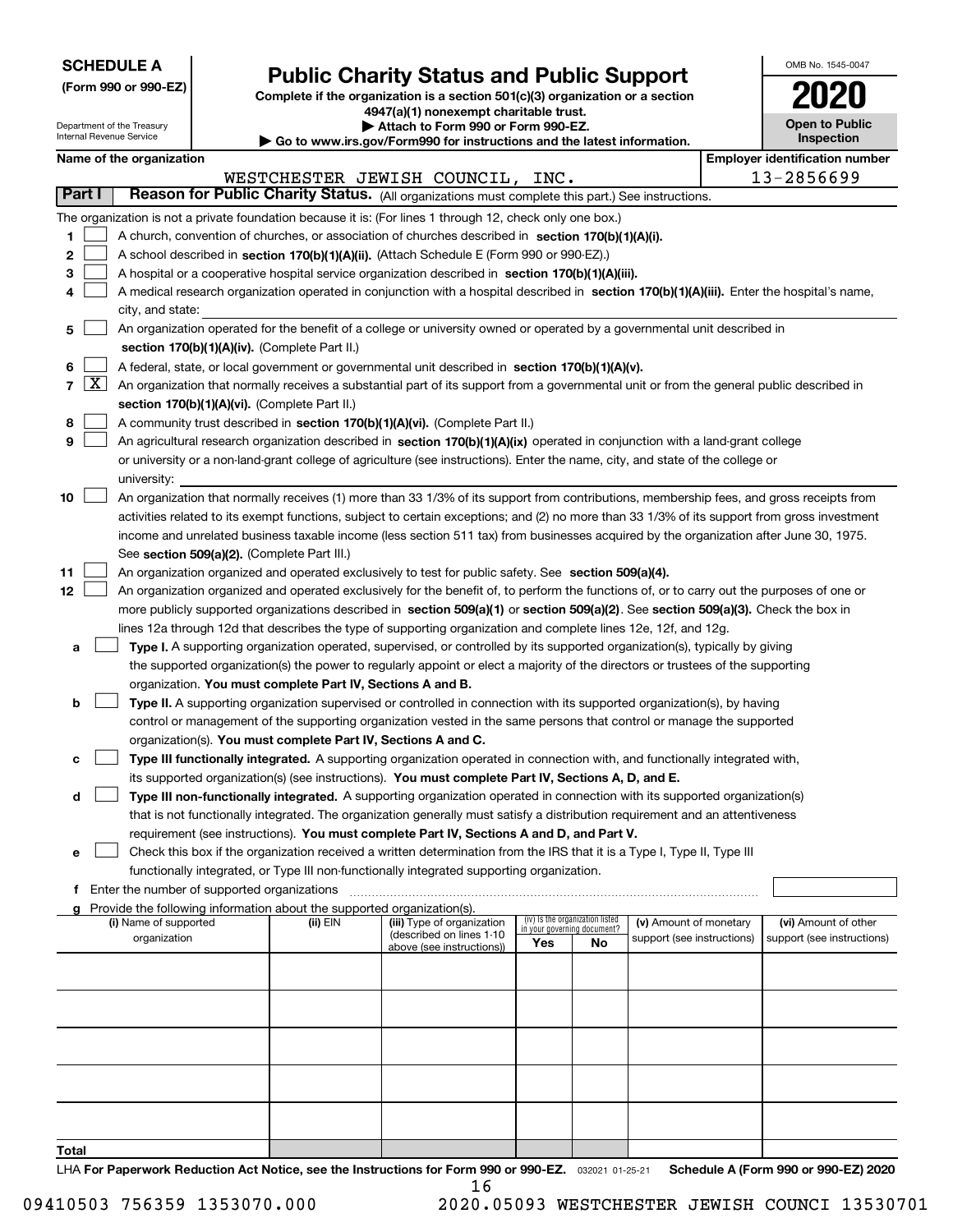#### Schedule A (Form 990 or 990-EZ) 2020 WESTCHESTER JEWISH COUNCIL,INC。 I3-Z856699 Page **Part II Support Schedule for Organizations Described in Sections 170(b)(1)(A)(iv) and 170(b)(1)(A)(vi)** WESTCHESTER JEWISH COUNCIL, INC. 13-2856699

 $13 - 2856699$  Page 2

(Complete only if you checked the box on line 5, 7, or 8 of Part I or if the organization failed to qualify under Part III. If the organization fails to qualify under the tests listed below, please complete Part III.)

|    | <b>Section A. Public Support</b>                                                                                                               |                        |                        |                        |                        |                                      |               |
|----|------------------------------------------------------------------------------------------------------------------------------------------------|------------------------|------------------------|------------------------|------------------------|--------------------------------------|---------------|
|    | Calendar year (or fiscal year beginning in)                                                                                                    | (a) 2016               | (b) 2017               | $(c)$ 2018             | $(d)$ 2019             | (e) 2020                             | (f) Total     |
|    | 1 Gifts, grants, contributions, and                                                                                                            |                        |                        |                        |                        |                                      |               |
|    | membership fees received. (Do not                                                                                                              |                        |                        |                        |                        |                                      |               |
|    | include any "unusual grants.")                                                                                                                 | 739,890.               | 975,503.               | 537,950.               | 507,556.               | 641,011.                             | 3401910.      |
|    | 2 Tax revenues levied for the organ-                                                                                                           |                        |                        |                        |                        |                                      |               |
|    | ization's benefit and either paid to                                                                                                           |                        |                        |                        |                        |                                      |               |
|    | or expended on its behalf                                                                                                                      |                        |                        |                        |                        |                                      |               |
|    | 3 The value of services or facilities                                                                                                          |                        |                        |                        |                        |                                      |               |
|    | furnished by a governmental unit to                                                                                                            |                        |                        |                        |                        |                                      |               |
|    | the organization without charge                                                                                                                |                        |                        |                        |                        |                                      |               |
|    | 4 Total. Add lines 1 through 3                                                                                                                 | 739,890.               | 975,503.               | 537,950.               | 507,556.               | 641,011.                             | 3401910.      |
|    | 5 The portion of total contributions                                                                                                           |                        |                        |                        |                        |                                      |               |
|    | by each person (other than a                                                                                                                   |                        |                        |                        |                        |                                      |               |
|    | governmental unit or publicly                                                                                                                  |                        |                        |                        |                        |                                      |               |
|    | supported organization) included                                                                                                               |                        |                        |                        |                        |                                      |               |
|    | on line 1 that exceeds 2% of the                                                                                                               |                        |                        |                        |                        |                                      |               |
|    | amount shown on line 11,                                                                                                                       |                        |                        |                        |                        |                                      |               |
|    | column (f)                                                                                                                                     |                        |                        |                        |                        |                                      |               |
|    | 6 Public support. Subtract line 5 from line 4.                                                                                                 |                        |                        |                        |                        |                                      | 3401910.      |
|    | <b>Section B. Total Support</b>                                                                                                                |                        |                        |                        |                        |                                      |               |
|    | Calendar year (or fiscal year beginning in)                                                                                                    | (a) 2016               | (b) 2017               | $(c)$ 2018             | $(d)$ 2019             | (e) 2020                             | (f) Total     |
|    | <b>7</b> Amounts from line 4                                                                                                                   | $\overline{739,890}$ . | $\overline{975,503}$ . | $\overline{537,950}$ . | $\overline{507,556}$ . | $\overline{641,011}$ .               | 3401910.      |
|    | 8 Gross income from interest,                                                                                                                  |                        |                        |                        |                        |                                      |               |
|    | dividends, payments received on                                                                                                                |                        |                        |                        |                        |                                      |               |
|    | securities loans, rents, royalties,                                                                                                            |                        |                        |                        |                        |                                      |               |
|    | and income from similar sources                                                                                                                | 982.                   | 1,739.                 | 2,591.                 | 7,000.                 | 2,367.                               | 14,679.       |
|    | 9 Net income from unrelated business                                                                                                           |                        |                        |                        |                        |                                      |               |
|    | activities, whether or not the                                                                                                                 |                        |                        |                        |                        |                                      |               |
|    | business is regularly carried on                                                                                                               |                        |                        |                        |                        |                                      |               |
|    | 10 Other income. Do not include gain                                                                                                           |                        |                        |                        |                        |                                      |               |
|    | or loss from the sale of capital                                                                                                               |                        |                        |                        |                        |                                      |               |
|    | assets (Explain in Part VI.)                                                                                                                   |                        |                        |                        |                        | 2,885.                               | <u>2,885.</u> |
|    | 11 Total support. Add lines 7 through 10                                                                                                       |                        |                        |                        |                        |                                      | 3419474.      |
|    | 12 Gross receipts from related activities, etc. (see instructions)                                                                             |                        |                        |                        |                        | 12                                   | 512, 146.     |
|    | 13 First 5 years. If the Form 990 is for the organization's first, second, third, fourth, or fifth tax year as a section 501(c)(3)             |                        |                        |                        |                        |                                      |               |
|    | organization, check this box and stop here                                                                                                     |                        |                        |                        |                        |                                      |               |
|    | <b>Section C. Computation of Public Support Percentage</b>                                                                                     |                        |                        |                        |                        |                                      |               |
|    |                                                                                                                                                |                        |                        |                        |                        | 14                                   | 99.49<br>%    |
|    |                                                                                                                                                |                        |                        |                        |                        | 15                                   | 99.59<br>$\%$ |
|    | 16a 33 1/3% support test - 2020. If the organization did not check the box on line 13, and line 14 is 33 1/3% or more, check this box and      |                        |                        |                        |                        |                                      |               |
|    | $\blacktriangleright$ $\boxed{\text{X}}$<br>stop here. The organization qualifies as a publicly supported organization                         |                        |                        |                        |                        |                                      |               |
|    | b 33 1/3% support test - 2019. If the organization did not check a box on line 13 or 16a, and line 15 is 33 1/3% or more, check this box       |                        |                        |                        |                        |                                      |               |
|    | and stop here. The organization qualifies as a publicly supported organization                                                                 |                        |                        |                        |                        |                                      |               |
|    | 17a 10% -facts-and-circumstances test - 2020. If the organization did not check a box on line 13, 16a, or 16b, and line 14 is 10% or more,     |                        |                        |                        |                        |                                      |               |
|    | and if the organization meets the facts-and-circumstances test, check this box and stop here. Explain in Part VI how the organization          |                        |                        |                        |                        |                                      |               |
|    | meets the facts-and-circumstances test. The organization qualifies as a publicly supported organization                                        |                        |                        |                        |                        |                                      |               |
|    | <b>b 10% -facts-and-circumstances test - 2019.</b> If the organization did not check a box on line 13, 16a, 16b, or 17a, and line 15 is 10% or |                        |                        |                        |                        |                                      |               |
|    | more, and if the organization meets the facts-and-circumstances test, check this box and stop here. Explain in Part VI how the                 |                        |                        |                        |                        |                                      |               |
|    | organization meets the facts-and-circumstances test. The organization qualifies as a publicly supported organization                           |                        |                        |                        |                        |                                      |               |
| 18 | Private foundation. If the organization did not check a box on line 13, 16a, 16b, 17a, or 17b, check this box and see instructions             |                        |                        |                        |                        |                                      |               |
|    |                                                                                                                                                |                        |                        |                        |                        | Schedule A (Form 990 or 990-F7) 2020 |               |

**Schedule A (Form 990 or 990-EZ) 2020**

032022 01-25-21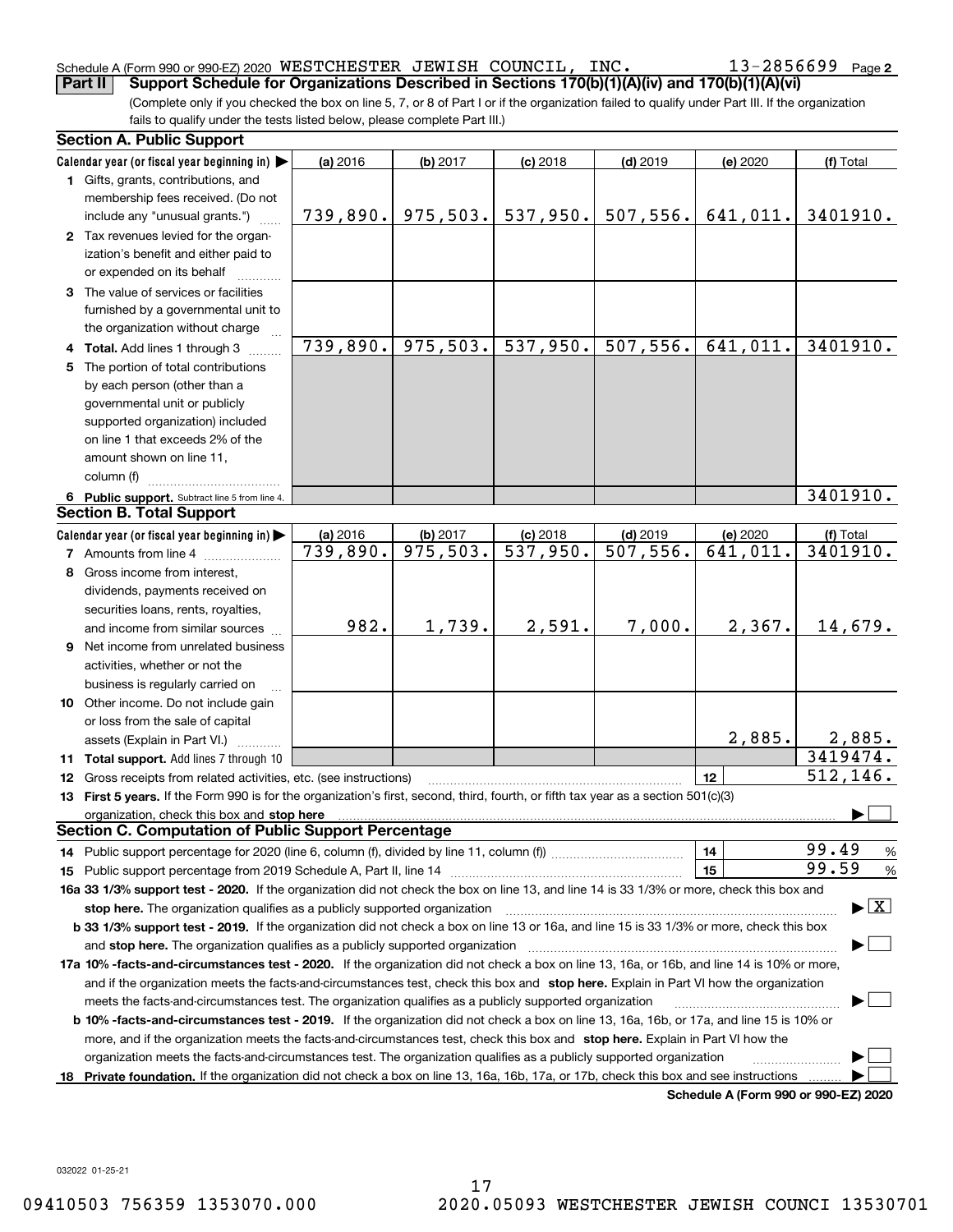#### Schedule A (Form 990 or 990-EZ) 2020 <code>WESTCHESTER JEWISH COUNCIL, INC</code> .  $13$   $2856699$  <code>Page</code> **Part III Support Schedule for Organizations Described in Section 509(a)(2)**

(Complete only if you checked the box on line 10 of Part I or if the organization failed to qualify under Part II. If the organization fails to qualify under the tests listed below, please complete Part II.)

|    | <b>Section A. Public Support</b>                                                                                                                                                                                              |          |          |            |            |          |                                      |
|----|-------------------------------------------------------------------------------------------------------------------------------------------------------------------------------------------------------------------------------|----------|----------|------------|------------|----------|--------------------------------------|
|    | Calendar year (or fiscal year beginning in) $\blacktriangleright$                                                                                                                                                             | (a) 2016 | (b) 2017 | $(c)$ 2018 | $(d)$ 2019 | (e) 2020 | (f) Total                            |
|    | 1 Gifts, grants, contributions, and                                                                                                                                                                                           |          |          |            |            |          |                                      |
|    | membership fees received. (Do not                                                                                                                                                                                             |          |          |            |            |          |                                      |
|    | include any "unusual grants.")                                                                                                                                                                                                |          |          |            |            |          |                                      |
|    | 2 Gross receipts from admissions,<br>merchandise sold or services per-<br>formed, or facilities furnished in<br>any activity that is related to the<br>organization's tax-exempt purpose                                      |          |          |            |            |          |                                      |
|    | 3 Gross receipts from activities that<br>are not an unrelated trade or bus-                                                                                                                                                   |          |          |            |            |          |                                      |
|    | iness under section 513                                                                                                                                                                                                       |          |          |            |            |          |                                      |
|    | 4 Tax revenues levied for the organ-                                                                                                                                                                                          |          |          |            |            |          |                                      |
|    | ization's benefit and either paid to<br>or expended on its behalf<br>.                                                                                                                                                        |          |          |            |            |          |                                      |
|    | 5 The value of services or facilities                                                                                                                                                                                         |          |          |            |            |          |                                      |
|    | furnished by a governmental unit to                                                                                                                                                                                           |          |          |            |            |          |                                      |
|    | the organization without charge                                                                                                                                                                                               |          |          |            |            |          |                                      |
|    | <b>6 Total.</b> Add lines 1 through 5                                                                                                                                                                                         |          |          |            |            |          |                                      |
|    | 7a Amounts included on lines 1, 2, and                                                                                                                                                                                        |          |          |            |            |          |                                      |
|    | 3 received from disqualified persons                                                                                                                                                                                          |          |          |            |            |          |                                      |
|    | <b>b</b> Amounts included on lines 2 and 3 received<br>from other than disqualified persons that<br>exceed the greater of \$5,000 or 1% of the<br>amount on line 13 for the year                                              |          |          |            |            |          |                                      |
|    | c Add lines 7a and 7b                                                                                                                                                                                                         |          |          |            |            |          |                                      |
|    | 8 Public support. (Subtract line 7c from line 6.)                                                                                                                                                                             |          |          |            |            |          |                                      |
|    | <b>Section B. Total Support</b>                                                                                                                                                                                               |          |          |            |            |          |                                      |
|    | Calendar year (or fiscal year beginning in) $\blacktriangleright$                                                                                                                                                             | (a) 2016 | (b) 2017 | $(c)$ 2018 | $(d)$ 2019 | (e) 2020 | (f) Total                            |
|    | 9 Amounts from line 6                                                                                                                                                                                                         |          |          |            |            |          |                                      |
|    | 10a Gross income from interest,<br>dividends, payments received on<br>securities loans, rents, royalties,<br>and income from similar sources                                                                                  |          |          |            |            |          |                                      |
|    | <b>b</b> Unrelated business taxable income<br>(less section 511 taxes) from businesses                                                                                                                                        |          |          |            |            |          |                                      |
|    | acquired after June 30, 1975                                                                                                                                                                                                  |          |          |            |            |          |                                      |
|    | c Add lines 10a and 10b                                                                                                                                                                                                       |          |          |            |            |          |                                      |
|    | 11 Net income from unrelated business<br>activities not included in line 10b,<br>whether or not the business is<br>regularly carried on                                                                                       |          |          |            |            |          |                                      |
|    | 12 Other income. Do not include gain<br>or loss from the sale of capital<br>assets (Explain in Part VI.)                                                                                                                      |          |          |            |            |          |                                      |
|    | <b>13</b> Total support. (Add lines 9, 10c, 11, and 12.)                                                                                                                                                                      |          |          |            |            |          |                                      |
|    | 14 First 5 years. If the Form 990 is for the organization's first, second, third, fourth, or fifth tax year as a section 501(c)(3) organization,                                                                              |          |          |            |            |          |                                      |
|    | check this box and stop here with the continuum control to the control of the state of the state of the control of the state of the control of the control of the control of the control of the control of the control of the |          |          |            |            |          |                                      |
|    | <b>Section C. Computation of Public Support Percentage</b>                                                                                                                                                                    |          |          |            |            |          |                                      |
|    | 15 Public support percentage for 2020 (line 8, column (f), divided by line 13, column (f))                                                                                                                                    |          |          |            |            | 15       | %                                    |
|    | 16 Public support percentage from 2019 Schedule A, Part III, line 15                                                                                                                                                          |          |          |            |            | 16       | %                                    |
|    | <b>Section D. Computation of Investment Income Percentage</b>                                                                                                                                                                 |          |          |            |            |          |                                      |
|    | 17 Investment income percentage for 2020 (line 10c, column (f), divided by line 13, column (f))                                                                                                                               |          |          |            |            | 17       | %                                    |
|    | <b>18</b> Investment income percentage from <b>2019</b> Schedule A, Part III, line 17                                                                                                                                         |          |          |            |            | 18       | %                                    |
|    | 19a 33 1/3% support tests - 2020. If the organization did not check the box on line 14, and line 15 is more than 33 1/3%, and line 17 is not                                                                                  |          |          |            |            |          |                                      |
|    | more than 33 1/3%, check this box and stop here. The organization qualifies as a publicly supported organization                                                                                                              |          |          |            |            |          | ▶                                    |
|    | b 33 1/3% support tests - 2019. If the organization did not check a box on line 14 or line 19a, and line 16 is more than 33 1/3%, and                                                                                         |          |          |            |            |          |                                      |
|    | line 18 is not more than 33 1/3%, check this box and stop here. The organization qualifies as a publicly supported organization                                                                                               |          |          |            |            |          |                                      |
| 20 | <b>Private foundation.</b> If the organization did not check a box on line 14, 19a, or 19b, check this box and see instructions                                                                                               |          |          |            |            |          |                                      |
|    | 032023 01-25-21                                                                                                                                                                                                               |          | 18       |            |            |          | Schedule A (Form 990 or 990-EZ) 2020 |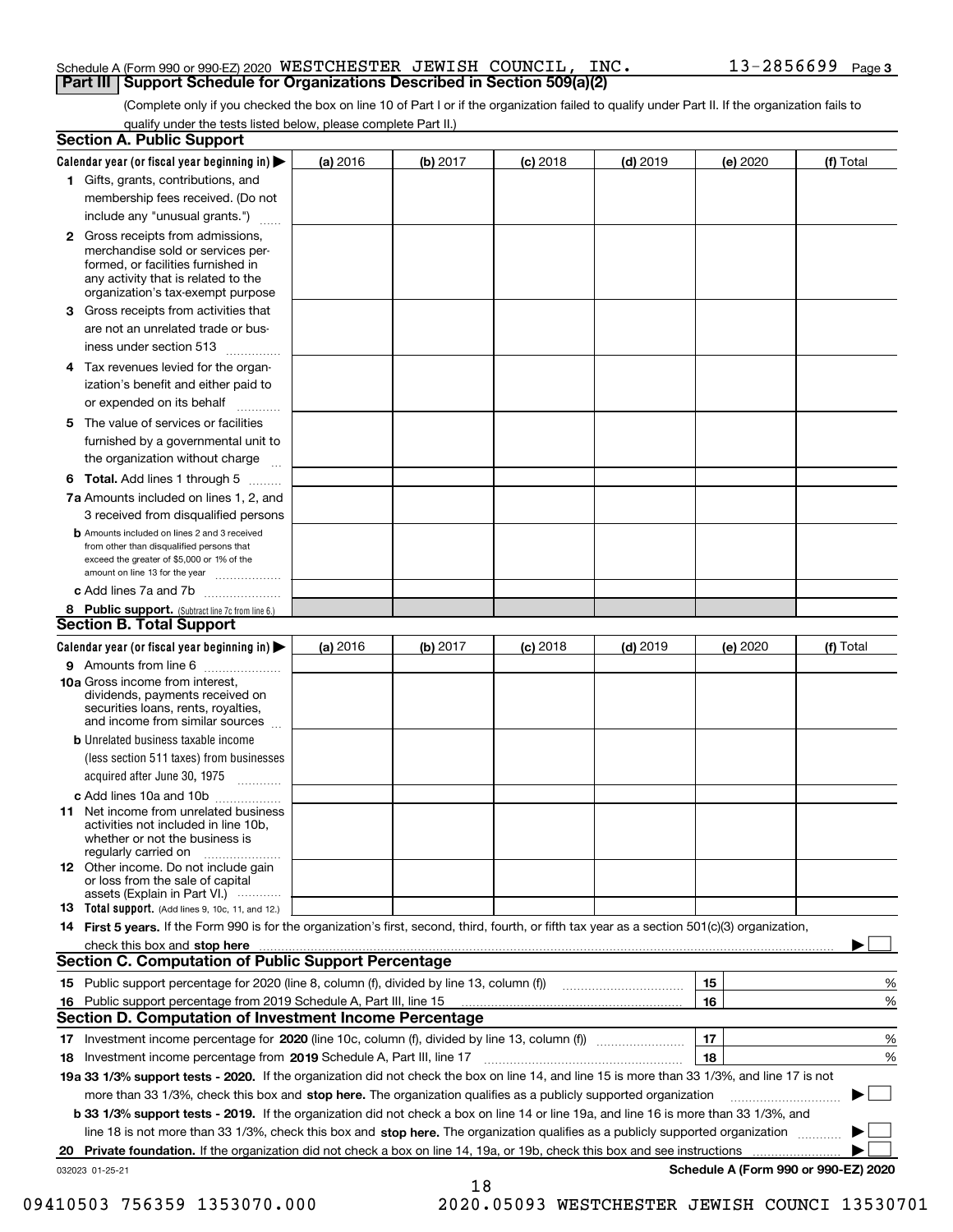#### Schedule A (Form 990 or 990-EZ) 2020 <code>WESTCHESTER JEWISH COUNCIL, INC</code> .  $13$   $2856699$  <code>Page</code>

### **Part IV Supporting Organizations**

(Complete only if you checked a box in line 12 on Part I. If you checked box 12a, Part I, complete Sections A and B. If you checked box 12b, Part I, complete Sections A and C. If you checked box 12c, Part I, complete Sections A, D, and E. If you checked box 12d, Part I, complete Sections A and D, and complete Part V.)

### **Section A. All Supporting Organizations**

- **1** Are all of the organization's supported organizations listed by name in the organization's governing documents? If "No," describe in **Part VI** how the supported organizations are designated. If designated by *class or purpose, describe the designation. If historic and continuing relationship, explain.*
- **2** Did the organization have any supported organization that does not have an IRS determination of status under section 509(a)(1) or (2)? If "Yes," explain in Part VI how the organization determined that the supported *organization was described in section 509(a)(1) or (2).*
- **3a** Did the organization have a supported organization described in section 501(c)(4), (5), or (6)? If "Yes," answer *lines 3b and 3c below.*
- **b** Did the organization confirm that each supported organization qualified under section 501(c)(4), (5), or (6) and satisfied the public support tests under section 509(a)(2)? If "Yes," describe in **Part VI** when and how the *organization made the determination.*
- **c**Did the organization ensure that all support to such organizations was used exclusively for section 170(c)(2)(B) purposes? If "Yes," explain in **Part VI** what controls the organization put in place to ensure such use.
- **4a***If* Was any supported organization not organized in the United States ("foreign supported organization")? *"Yes," and if you checked box 12a or 12b in Part I, answer lines 4b and 4c below.*
- **b** Did the organization have ultimate control and discretion in deciding whether to make grants to the foreign supported organization? If "Yes," describe in **Part VI** how the organization had such control and discretion *despite being controlled or supervised by or in connection with its supported organizations.*
- **c** Did the organization support any foreign supported organization that does not have an IRS determination under sections 501(c)(3) and 509(a)(1) or (2)? If "Yes," explain in **Part VI** what controls the organization used *to ensure that all support to the foreign supported organization was used exclusively for section 170(c)(2)(B) purposes.*
- **5a** Did the organization add, substitute, or remove any supported organizations during the tax year? If "Yes," answer lines 5b and 5c below (if applicable). Also, provide detail in **Part VI,** including (i) the names and EIN *numbers of the supported organizations added, substituted, or removed; (ii) the reasons for each such action; (iii) the authority under the organization's organizing document authorizing such action; and (iv) how the action was accomplished (such as by amendment to the organizing document).*
- **b** Type I or Type II only. Was any added or substituted supported organization part of a class already designated in the organization's organizing document?
- **cSubstitutions only.**  Was the substitution the result of an event beyond the organization's control?
- **6** Did the organization provide support (whether in the form of grants or the provision of services or facilities) to **Part VI.** *If "Yes," provide detail in* support or benefit one or more of the filing organization's supported organizations? anyone other than (i) its supported organizations, (ii) individuals that are part of the charitable class benefited by one or more of its supported organizations, or (iii) other supporting organizations that also
- **7**Did the organization provide a grant, loan, compensation, or other similar payment to a substantial contributor *If "Yes," complete Part I of Schedule L (Form 990 or 990-EZ).* regard to a substantial contributor? (as defined in section 4958(c)(3)(C)), a family member of a substantial contributor, or a 35% controlled entity with
- **8** Did the organization make a loan to a disqualified person (as defined in section 4958) not described in line 7? *If "Yes," complete Part I of Schedule L (Form 990 or 990-EZ).*
- **9a** Was the organization controlled directly or indirectly at any time during the tax year by one or more in section 509(a)(1) or (2))? If "Yes," *provide detail in* <code>Part VI.</code> disqualified persons, as defined in section 4946 (other than foundation managers and organizations described
- **b** Did one or more disqualified persons (as defined in line 9a) hold a controlling interest in any entity in which the supporting organization had an interest? If "Yes," provide detail in P**art VI**.
- **c**Did a disqualified person (as defined in line 9a) have an ownership interest in, or derive any personal benefit from, assets in which the supporting organization also had an interest? If "Yes," provide detail in P**art VI.**
- **10a** Was the organization subject to the excess business holdings rules of section 4943 because of section supporting organizations)? If "Yes," answer line 10b below. 4943(f) (regarding certain Type II supporting organizations, and all Type III non-functionally integrated
- **b** Did the organization have any excess business holdings in the tax year? (Use Schedule C, Form 4720, to *determine whether the organization had excess business holdings.)*

19

032024 01-25-21

**Schedule A (Form 990 or 990-EZ) 2020**

09410503 756359 1353070.000 2020.05093 WESTCHESTER JEWISH COUNCI 13530701

**1**

**2**

**3a**

**3b**

**3c**

**4a**

**4b**

**4c**

**5a**

**5b5c**

**6**

**7**

**8**

**9a**

**9b**

**9c**

**10a**

**10b**

**YesNo**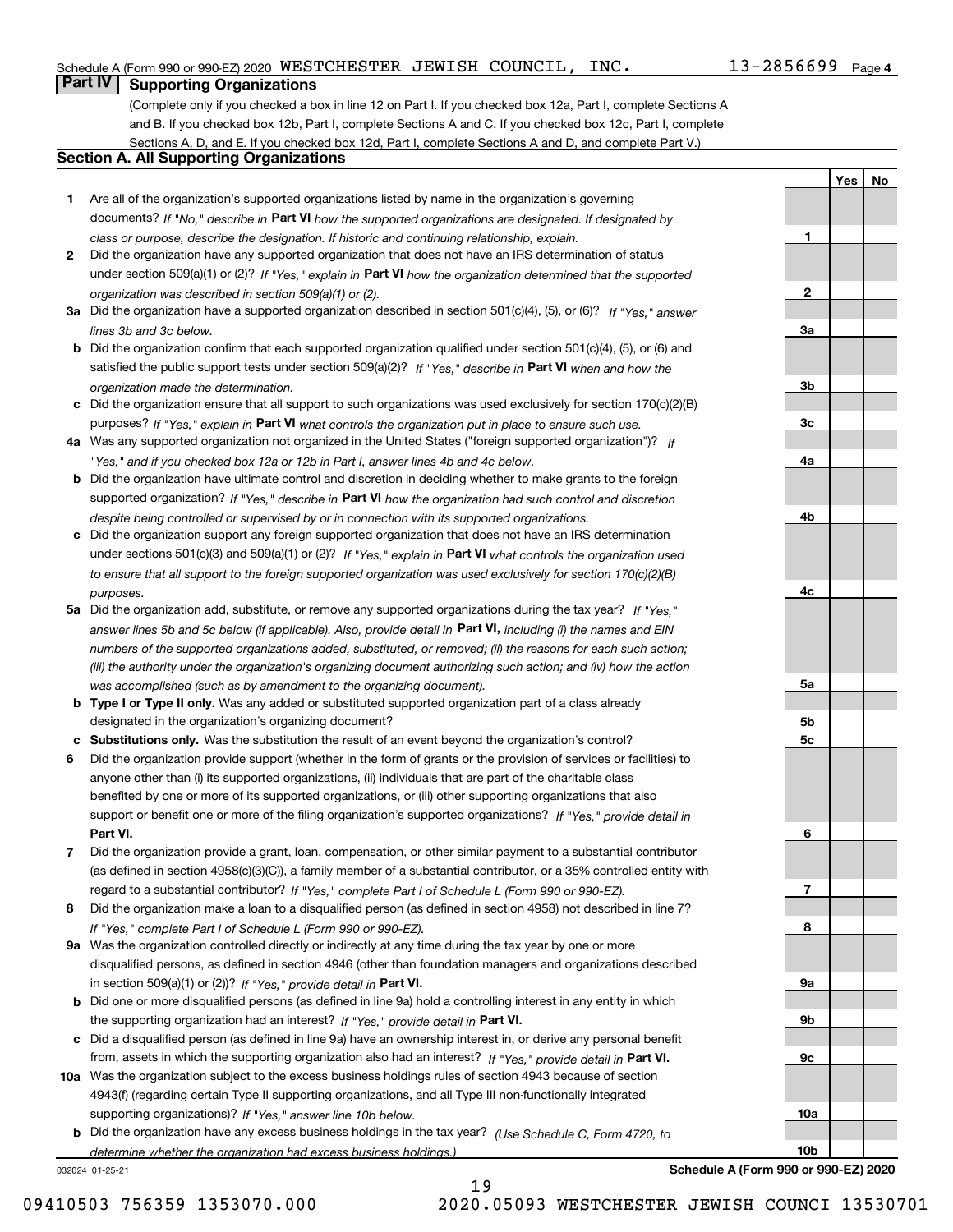#### Schedule A (Form 990 or 990-EZ) 2020 <code>WESTCHESTER JEWISH COUNCIL, INC</code> .  $13$   $2856699$  <code>Page</code> **Part IV Supporting Organizations** *(continued)*

**Yes No**

| 11 | Has the organization accepted a gift or contribution from any of the following persons?                                                                                                                                                                  |              |     |    |
|----|----------------------------------------------------------------------------------------------------------------------------------------------------------------------------------------------------------------------------------------------------------|--------------|-----|----|
|    | a A person who directly or indirectly controls, either alone or together with persons described in lines 11b and                                                                                                                                         |              |     |    |
|    | 11c below, the governing body of a supported organization?                                                                                                                                                                                               | 11a          |     |    |
|    | <b>b</b> A family member of a person described in line 11a above?                                                                                                                                                                                        | 11b          |     |    |
|    | c A 35% controlled entity of a person described in line 11a or 11b above? If "Yes" to line 11a, 11b, or 11c, provide                                                                                                                                     |              |     |    |
|    | detail in Part VI.                                                                                                                                                                                                                                       | 11c          |     |    |
|    | <b>Section B. Type I Supporting Organizations</b>                                                                                                                                                                                                        |              |     |    |
|    |                                                                                                                                                                                                                                                          |              | Yes | No |
| 1  | Did the governing body, members of the governing body, officers acting in their official capacity, or membership of one or                                                                                                                               |              |     |    |
|    | more supported organizations have the power to regularly appoint or elect at least a majority of the organization's officers,<br>directors, or trustees at all times during the tax year? If "No," describe in Part VI how the supported organization(s) |              |     |    |
|    | effectively operated, supervised, or controlled the organization's activities. If the organization had more than one supported                                                                                                                           |              |     |    |
|    | organization, describe how the powers to appoint and/or remove officers, directors, or trustees were allocated among the                                                                                                                                 |              |     |    |
|    | supported organizations and what conditions or restrictions, if any, applied to such powers during the tax year.                                                                                                                                         | 1            |     |    |
| 2  | Did the organization operate for the benefit of any supported organization other than the supported                                                                                                                                                      |              |     |    |
|    | organization(s) that operated, supervised, or controlled the supporting organization? If "Yes," explain in                                                                                                                                               |              |     |    |
|    | Part VI how providing such benefit carried out the purposes of the supported organization(s) that operated,                                                                                                                                              |              |     |    |
|    | supervised, or controlled the supporting organization.<br><b>Section C. Type II Supporting Organizations</b>                                                                                                                                             | $\mathbf{2}$ |     |    |
|    |                                                                                                                                                                                                                                                          |              |     |    |
|    |                                                                                                                                                                                                                                                          |              | Yes | No |
| 1  | Were a majority of the organization's directors or trustees during the tax year also a majority of the directors                                                                                                                                         |              |     |    |
|    | or trustees of each of the organization's supported organization(s)? If "No." describe in Part VI how control                                                                                                                                            |              |     |    |
|    | or management of the supporting organization was vested in the same persons that controlled or managed                                                                                                                                                   | 1            |     |    |
|    | the supported organization(s).<br><b>Section D. All Type III Supporting Organizations</b>                                                                                                                                                                |              |     |    |
|    |                                                                                                                                                                                                                                                          |              | Yes | No |
| 1  | Did the organization provide to each of its supported organizations, by the last day of the fifth month of the                                                                                                                                           |              |     |    |
|    | organization's tax year, (i) a written notice describing the type and amount of support provided during the prior tax                                                                                                                                    |              |     |    |
|    | year, (ii) a copy of the Form 990 that was most recently filed as of the date of notification, and (iii) copies of the                                                                                                                                   |              |     |    |
|    | organization's governing documents in effect on the date of notification, to the extent not previously provided?                                                                                                                                         | 1            |     |    |
| 2  | Were any of the organization's officers, directors, or trustees either (i) appointed or elected by the supported                                                                                                                                         |              |     |    |
|    | organization(s) or (ii) serving on the governing body of a supported organization? If "No," explain in Part VI how                                                                                                                                       |              |     |    |
|    | the organization maintained a close and continuous working relationship with the supported organization(s).                                                                                                                                              | 2            |     |    |
| 3  | By reason of the relationship described in line 2, above, did the organization's supported organizations have a                                                                                                                                          |              |     |    |
|    | significant voice in the organization's investment policies and in directing the use of the organization's                                                                                                                                               |              |     |    |
|    | income or assets at all times during the tax year? If "Yes," describe in Part VI the role the organization's                                                                                                                                             |              |     |    |
|    | supported organizations played in this regard.                                                                                                                                                                                                           | з            |     |    |
|    | Section E. Type III Functionally Integrated Supporting Organizations                                                                                                                                                                                     |              |     |    |
|    | Check the box next to the method that the organization used to satisfy the Integral Part Test during the year (see instructions).                                                                                                                        |              |     |    |
| a  | The organization satisfied the Activities Test. Complete line 2 below.                                                                                                                                                                                   |              |     |    |
| b  | The organization is the parent of each of its supported organizations. Complete line 3 below.                                                                                                                                                            |              |     |    |
| c  | The organization supported a governmental entity. Describe in Part VI how you supported a governmental entity (see instructions)                                                                                                                         |              |     |    |
| 2  | Activities Test. Answer lines 2a and 2b below.                                                                                                                                                                                                           |              | Yes | No |
| a  | Did substantially all of the organization's activities during the tax year directly further the exempt purposes of                                                                                                                                       |              |     |    |
|    | the supported organization(s) to which the organization was responsive? If "Yes," then in Part VI identify                                                                                                                                               |              |     |    |
|    | those supported organizations and explain how these activities directly furthered their exempt purposes,                                                                                                                                                 |              |     |    |
|    | how the organization was responsive to those supported organizations, and how the organization determined                                                                                                                                                |              |     |    |
|    | that these activities constituted substantially all of its activities.                                                                                                                                                                                   | 2a           |     |    |
|    | <b>b</b> Did the activities described in line 2a, above, constitute activities that, but for the organization's involvement,                                                                                                                             |              |     |    |
|    | one or more of the organization's supported organization(s) would have been engaged in? If "Yes," explain in                                                                                                                                             |              |     |    |
|    | <b>Part VI</b> the reasons for the organization's position that its supported organization(s) would have engaged in                                                                                                                                      |              |     |    |
| 3  | these activities but for the organization's involvement.<br>Parent of Supported Organizations. Answer lines 3a and 3b below.                                                                                                                             | 2b           |     |    |
| a  | Did the organization have the power to regularly appoint or elect a majority of the officers, directors, or                                                                                                                                              |              |     |    |
|    | trustees of each of the supported organizations? If "Yes" or "No" provide details in Part VI.                                                                                                                                                            | За           |     |    |
|    | <b>b</b> Did the organization exercise a substantial degree of direction over the policies, programs, and activities of each                                                                                                                             |              |     |    |
|    | of its supported organizations? If "Yes." describe in Part VI the role played by the organization in this regard.                                                                                                                                        | 3b           |     |    |
|    | Schedule A (Form 990 or 990-EZ) 2020<br>032025 01-25-21                                                                                                                                                                                                  |              |     |    |

20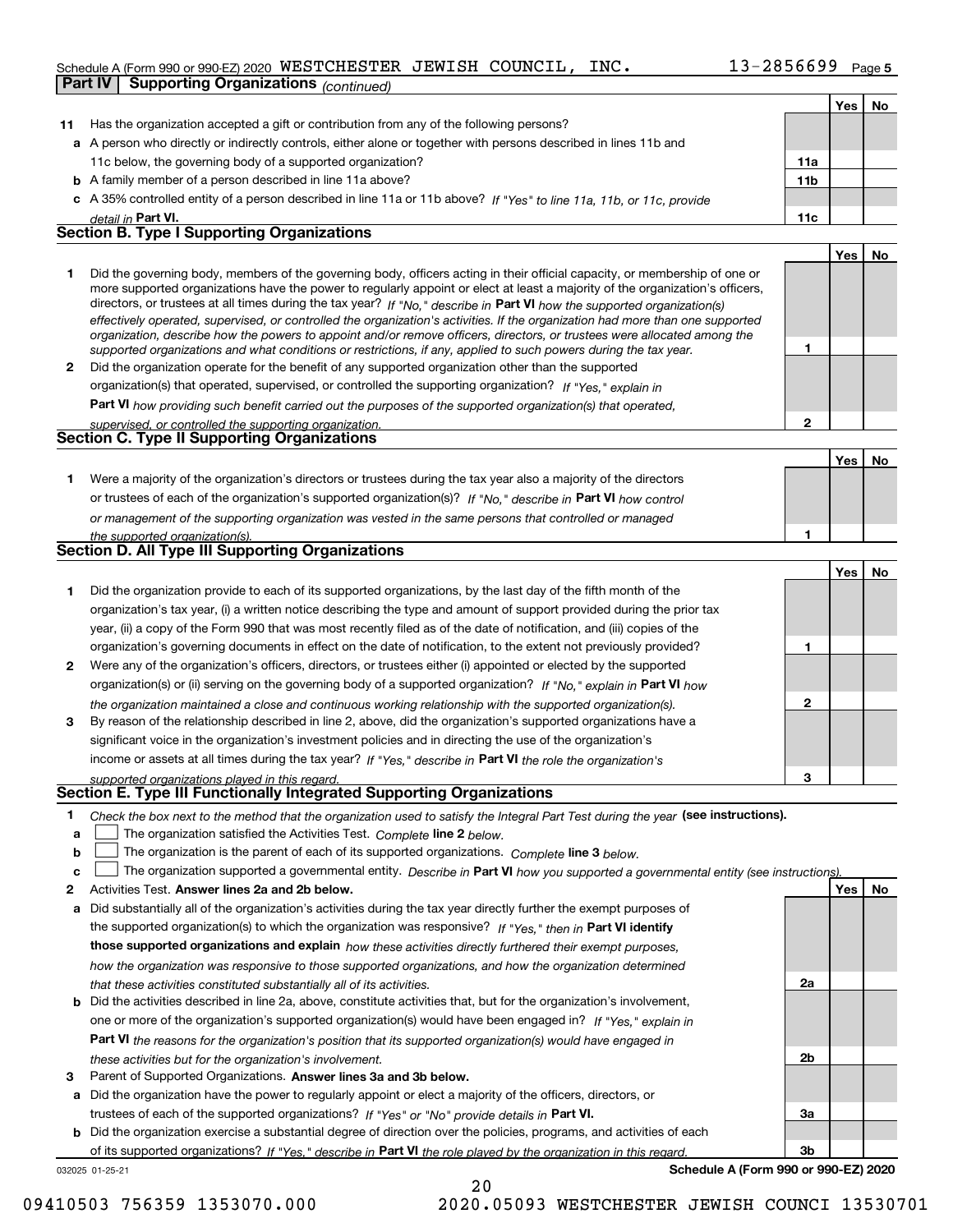|                                         | Schedule A (Form 990 or 990-EZ) 2020 WESTCHESTER JEWISH COUNCIL, INC.<br>Type III Non-Functionally Integrated 509(a)(3) Supporting Organizations                                                                                                              |                |                | $13 - 2856699$ Page 6          |
|-----------------------------------------|---------------------------------------------------------------------------------------------------------------------------------------------------------------------------------------------------------------------------------------------------------------|----------------|----------------|--------------------------------|
|                                         | <b>Part V</b>                                                                                                                                                                                                                                                 |                |                |                                |
| 1                                       | Check here if the organization satisfied the Integral Part Test as a qualifying trust on Nov. 20, 1970 (explain in Part VI). See instructions.<br>All other Type III non-functionally integrated supporting organizations must complete Sections A through E. |                |                |                                |
|                                         | Section A - Adjusted Net Income                                                                                                                                                                                                                               |                | (A) Prior Year | (B) Current Year<br>(optional) |
| 1                                       | Net short term capital gain                                                                                                                                                                                                                                   | 1              |                |                                |
| 2                                       | Recoveries of prior year distributions                                                                                                                                                                                                                        | $\overline{2}$ |                |                                |
| 3                                       | Other gross income (see instructions)                                                                                                                                                                                                                         | 3              |                |                                |
| 4                                       | Add lines 1 through 3.                                                                                                                                                                                                                                        | 4              |                |                                |
| 5                                       | Depreciation and depletion                                                                                                                                                                                                                                    | 5              |                |                                |
| 6                                       | Portion of operating expenses paid or incurred for production or                                                                                                                                                                                              |                |                |                                |
|                                         | collection of gross income or for management, conservation, or                                                                                                                                                                                                |                |                |                                |
|                                         | maintenance of property held for production of income (see instructions)                                                                                                                                                                                      | 6              |                |                                |
| 7                                       | Other expenses (see instructions)                                                                                                                                                                                                                             | $\overline{7}$ |                |                                |
| 8                                       | Adjusted Net Income (subtract lines 5, 6, and 7 from line 4)                                                                                                                                                                                                  | 8              |                |                                |
| <b>Section B - Minimum Asset Amount</b> |                                                                                                                                                                                                                                                               |                | (A) Prior Year | (B) Current Year<br>(optional) |
| 1.                                      | Aggregate fair market value of all non-exempt-use assets (see                                                                                                                                                                                                 |                |                |                                |
|                                         | instructions for short tax year or assets held for part of year):                                                                                                                                                                                             |                |                |                                |
|                                         | a Average monthly value of securities                                                                                                                                                                                                                         | 1a             |                |                                |
|                                         | <b>b</b> Average monthly cash balances                                                                                                                                                                                                                        | 1b             |                |                                |
|                                         | c Fair market value of other non-exempt-use assets                                                                                                                                                                                                            | 1c             |                |                                |
|                                         | d Total (add lines 1a, 1b, and 1c)                                                                                                                                                                                                                            | 1d             |                |                                |
|                                         | <b>e</b> Discount claimed for blockage or other factors                                                                                                                                                                                                       |                |                |                                |
|                                         | (explain in detail in Part VI):                                                                                                                                                                                                                               |                |                |                                |
| $\mathbf{2}$                            | Acquisition indebtedness applicable to non-exempt-use assets                                                                                                                                                                                                  | $\mathbf{2}$   |                |                                |
| 3                                       | Subtract line 2 from line 1d.                                                                                                                                                                                                                                 | 3              |                |                                |
| 4                                       | Cash deemed held for exempt use. Enter 0.015 of line 3 (for greater amount,                                                                                                                                                                                   |                |                |                                |
|                                         | see instructions).                                                                                                                                                                                                                                            | 4              |                |                                |
| 5                                       | Net value of non-exempt-use assets (subtract line 4 from line 3)                                                                                                                                                                                              | 5              |                |                                |
| 6                                       | Multiply line 5 by 0.035.                                                                                                                                                                                                                                     | 6              |                |                                |
| 7                                       | Recoveries of prior-year distributions                                                                                                                                                                                                                        | 7              |                |                                |
| 8                                       | Minimum Asset Amount (add line 7 to line 6)                                                                                                                                                                                                                   | 8              |                |                                |
|                                         | <b>Section C - Distributable Amount</b>                                                                                                                                                                                                                       |                |                | <b>Current Year</b>            |
| 1                                       | Adjusted net income for prior year (from Section A, line 8, column A)                                                                                                                                                                                         | 1              |                |                                |
| $\overline{2}$                          | Enter 0.85 of line 1.                                                                                                                                                                                                                                         | $\mathbf{2}$   |                |                                |
| 3                                       | Minimum asset amount for prior year (from Section B, line 8, column A)                                                                                                                                                                                        | 3              |                |                                |
| 4                                       | Enter greater of line 2 or line 3.                                                                                                                                                                                                                            | 4              |                |                                |
| 5                                       | Income tax imposed in prior year                                                                                                                                                                                                                              | 5              |                |                                |
| 6                                       | <b>Distributable Amount.</b> Subtract line 5 from line 4, unless subject to                                                                                                                                                                                   |                |                |                                |
|                                         | emergency temporary reduction (see instructions).                                                                                                                                                                                                             | 6              |                |                                |
|                                         | . Observate the contract of the component of the contract the                                                                                                                                                                                                 |                |                |                                |

**7** Check here if the current year is the organization's first as a non-functionally integrated Type III supporting organization (see instructions).

**Schedule A (Form 990 or 990-EZ) 2020**

032026 01-25-21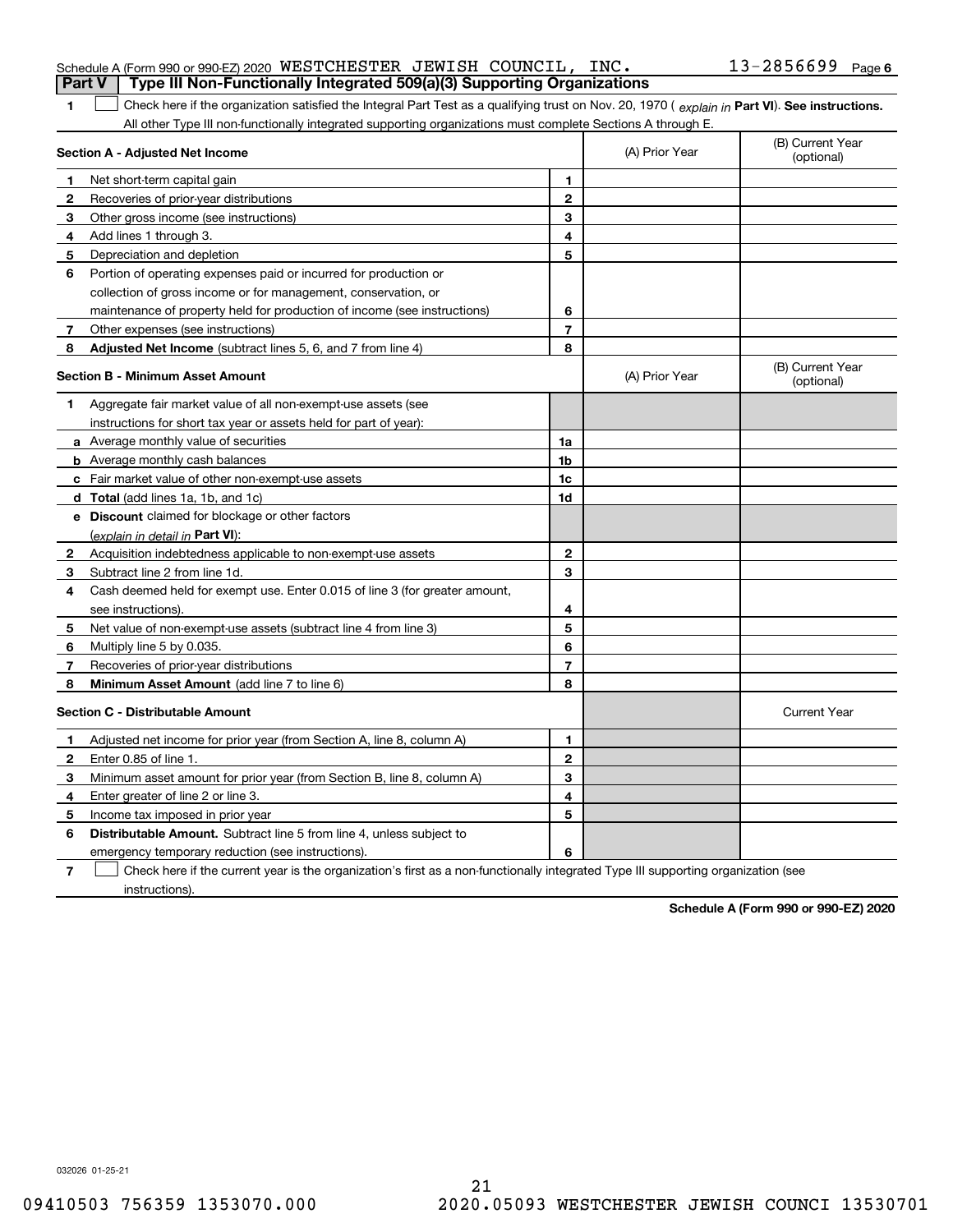### Schedule A (Form 990 or 990-EZ) 2020 <code>WESTCHESTER JEWISH COUNCIL, INC</code> .  $13$   $2856699$  <code>Page</code>

| <b>Part V</b>  | Type III Non-Functionally Integrated 509(a)(3) Supporting Organizations                    |                                    | (continued)                                   |              |                                                  |
|----------------|--------------------------------------------------------------------------------------------|------------------------------------|-----------------------------------------------|--------------|--------------------------------------------------|
|                | <b>Section D - Distributions</b>                                                           |                                    |                                               |              | <b>Current Year</b>                              |
| 1.             | Amounts paid to supported organizations to accomplish exempt purposes                      |                                    |                                               | 1            |                                                  |
| 2              | Amounts paid to perform activity that directly furthers exempt purposes of supported       |                                    |                                               |              |                                                  |
|                | organizations, in excess of income from activity                                           |                                    |                                               | $\mathbf{2}$ |                                                  |
| 3              | Administrative expenses paid to accomplish exempt purposes of supported organizations      |                                    |                                               | 3            |                                                  |
| 4              | Amounts paid to acquire exempt-use assets                                                  |                                    |                                               | 4            |                                                  |
| 5              | Qualified set-aside amounts (prior IRS approval required - provide details in Part VI)     |                                    |                                               | 5            |                                                  |
| 6              | Other distributions ( <i>describe in</i> Part VI). See instructions.                       |                                    |                                               | 6            |                                                  |
| 7              | Total annual distributions. Add lines 1 through 6.                                         |                                    |                                               | 7            |                                                  |
| 8              | Distributions to attentive supported organizations to which the organization is responsive |                                    |                                               |              |                                                  |
|                | (provide details in Part VI). See instructions.                                            |                                    |                                               | 8            |                                                  |
| 9              | Distributable amount for 2020 from Section C, line 6                                       |                                    |                                               | 9            |                                                  |
| 10             | Line 8 amount divided by line 9 amount                                                     |                                    |                                               | 10           |                                                  |
|                | <b>Section E - Distribution Allocations</b> (see instructions)                             | (i)<br><b>Excess Distributions</b> | (ii)<br><b>Underdistributions</b><br>Pre-2020 |              | (iii)<br><b>Distributable</b><br>Amount for 2020 |
| 1              | Distributable amount for 2020 from Section C, line 6                                       |                                    |                                               |              |                                                  |
| 2              | Underdistributions, if any, for years prior to 2020 (reason-                               |                                    |                                               |              |                                                  |
|                | able cause required - explain in Part VI). See instructions.                               |                                    |                                               |              |                                                  |
| 3              | Excess distributions carryover, if any, to 2020                                            |                                    |                                               |              |                                                  |
|                | a From 2015                                                                                |                                    |                                               |              |                                                  |
|                | <b>b</b> From 2016                                                                         |                                    |                                               |              |                                                  |
|                | $c$ From 2017                                                                              |                                    |                                               |              |                                                  |
|                | d From 2018                                                                                |                                    |                                               |              |                                                  |
|                | e From 2019                                                                                |                                    |                                               |              |                                                  |
|                | f Total of lines 3a through 3e                                                             |                                    |                                               |              |                                                  |
|                | g Applied to underdistributions of prior years                                             |                                    |                                               |              |                                                  |
|                | <b>h</b> Applied to 2020 distributable amount                                              |                                    |                                               |              |                                                  |
|                | Carryover from 2015 not applied (see instructions)                                         |                                    |                                               |              |                                                  |
|                | Remainder. Subtract lines 3g, 3h, and 3i from line 3f.                                     |                                    |                                               |              |                                                  |
| 4              | Distributions for 2020 from Section D,                                                     |                                    |                                               |              |                                                  |
|                | line $7:$                                                                                  |                                    |                                               |              |                                                  |
|                | a Applied to underdistributions of prior years                                             |                                    |                                               |              |                                                  |
|                | <b>b</b> Applied to 2020 distributable amount                                              |                                    |                                               |              |                                                  |
|                | c Remainder. Subtract lines 4a and 4b from line 4.                                         |                                    |                                               |              |                                                  |
| 5              | Remaining underdistributions for years prior to 2020, if                                   |                                    |                                               |              |                                                  |
|                | any. Subtract lines 3g and 4a from line 2. For result greater                              |                                    |                                               |              |                                                  |
|                | than zero, explain in Part VI. See instructions.                                           |                                    |                                               |              |                                                  |
| 6              | Remaining underdistributions for 2020. Subtract lines 3h                                   |                                    |                                               |              |                                                  |
|                | and 4b from line 1. For result greater than zero, explain in                               |                                    |                                               |              |                                                  |
|                | Part VI. See instructions.                                                                 |                                    |                                               |              |                                                  |
| $\overline{7}$ | Excess distributions carryover to 2021. Add lines 3j                                       |                                    |                                               |              |                                                  |
|                | and 4c.                                                                                    |                                    |                                               |              |                                                  |
| 8              | Breakdown of line 7:                                                                       |                                    |                                               |              |                                                  |
|                | a Excess from 2016                                                                         |                                    |                                               |              |                                                  |
|                | <b>b</b> Excess from 2017                                                                  |                                    |                                               |              |                                                  |
|                | c Excess from 2018                                                                         |                                    |                                               |              |                                                  |
|                | d Excess from 2019                                                                         |                                    |                                               |              |                                                  |
|                | e Excess from 2020                                                                         |                                    |                                               |              |                                                  |

**Schedule A (Form 990 or 990-EZ) 2020**

032027 01-25-21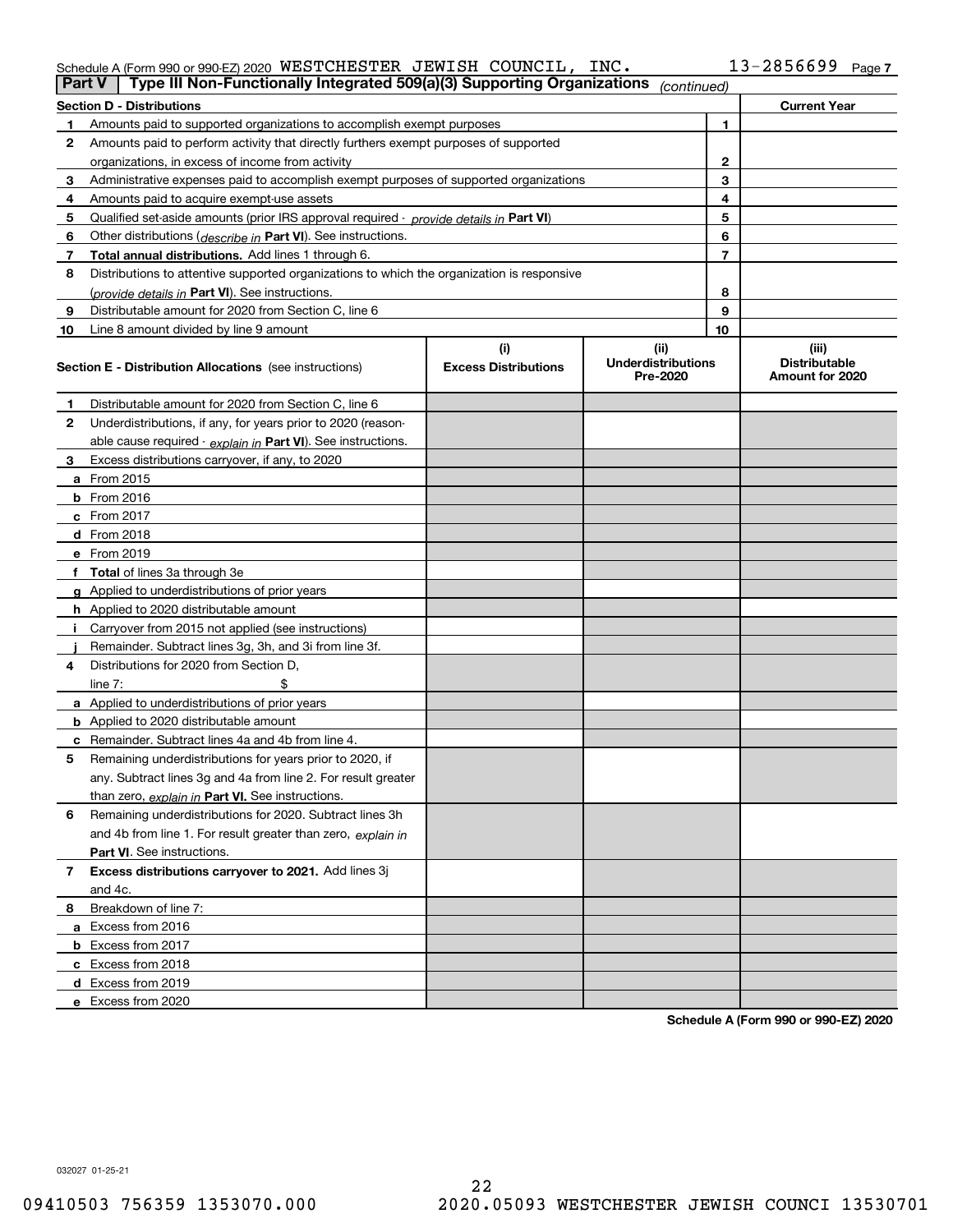|                 | Schedule A (Form 990 or 990-EZ) 2020 WESTCHESTER JEWISH COUNCIL, INC. |                                                                                                                                 |    |  | $13 - 2856699$ Page 8                                                                                                                                                                                                                                                                                                                                                                                                             |  |
|-----------------|-----------------------------------------------------------------------|---------------------------------------------------------------------------------------------------------------------------------|----|--|-----------------------------------------------------------------------------------------------------------------------------------------------------------------------------------------------------------------------------------------------------------------------------------------------------------------------------------------------------------------------------------------------------------------------------------|--|
| <b>Part VI</b>  |                                                                       |                                                                                                                                 |    |  | Supplemental Information. Provide the explanations required by Part II, line 10; Part II, line 17a or 17b; Part III, line 12;<br>Part IV, Section A, lines 1, 2, 3b, 3c, 4b, 4c, 5a, 6, 9a, 9b, 9c, 11a, 11b, and 11c; Part IV, Section B, lines 1 and 2; Part IV, Section C,<br>line 1; Part IV, Section D, lines 2 and 3; Part IV, Section E, lines 1c, 2a, 2b, 3a, and 3b; Part V, line 1; Part V, Section B, line 1e; Part V, |  |
|                 | (See instructions.)                                                   | Section D, lines 5, 6, and 8; and Part V, Section E, lines 2, 5, and 6. Also complete this part for any additional information. |    |  |                                                                                                                                                                                                                                                                                                                                                                                                                                   |  |
|                 |                                                                       |                                                                                                                                 |    |  |                                                                                                                                                                                                                                                                                                                                                                                                                                   |  |
|                 |                                                                       |                                                                                                                                 |    |  |                                                                                                                                                                                                                                                                                                                                                                                                                                   |  |
|                 |                                                                       |                                                                                                                                 |    |  |                                                                                                                                                                                                                                                                                                                                                                                                                                   |  |
|                 |                                                                       |                                                                                                                                 |    |  |                                                                                                                                                                                                                                                                                                                                                                                                                                   |  |
|                 |                                                                       |                                                                                                                                 |    |  |                                                                                                                                                                                                                                                                                                                                                                                                                                   |  |
|                 |                                                                       |                                                                                                                                 |    |  |                                                                                                                                                                                                                                                                                                                                                                                                                                   |  |
|                 |                                                                       |                                                                                                                                 |    |  |                                                                                                                                                                                                                                                                                                                                                                                                                                   |  |
|                 |                                                                       |                                                                                                                                 |    |  |                                                                                                                                                                                                                                                                                                                                                                                                                                   |  |
|                 |                                                                       |                                                                                                                                 |    |  |                                                                                                                                                                                                                                                                                                                                                                                                                                   |  |
|                 |                                                                       |                                                                                                                                 |    |  |                                                                                                                                                                                                                                                                                                                                                                                                                                   |  |
|                 |                                                                       |                                                                                                                                 |    |  |                                                                                                                                                                                                                                                                                                                                                                                                                                   |  |
|                 |                                                                       |                                                                                                                                 |    |  |                                                                                                                                                                                                                                                                                                                                                                                                                                   |  |
|                 |                                                                       |                                                                                                                                 |    |  |                                                                                                                                                                                                                                                                                                                                                                                                                                   |  |
|                 |                                                                       |                                                                                                                                 |    |  |                                                                                                                                                                                                                                                                                                                                                                                                                                   |  |
|                 |                                                                       |                                                                                                                                 |    |  |                                                                                                                                                                                                                                                                                                                                                                                                                                   |  |
|                 |                                                                       |                                                                                                                                 |    |  |                                                                                                                                                                                                                                                                                                                                                                                                                                   |  |
|                 |                                                                       |                                                                                                                                 |    |  |                                                                                                                                                                                                                                                                                                                                                                                                                                   |  |
|                 |                                                                       |                                                                                                                                 |    |  |                                                                                                                                                                                                                                                                                                                                                                                                                                   |  |
|                 |                                                                       |                                                                                                                                 |    |  |                                                                                                                                                                                                                                                                                                                                                                                                                                   |  |
|                 |                                                                       |                                                                                                                                 |    |  |                                                                                                                                                                                                                                                                                                                                                                                                                                   |  |
|                 |                                                                       |                                                                                                                                 |    |  |                                                                                                                                                                                                                                                                                                                                                                                                                                   |  |
|                 |                                                                       |                                                                                                                                 |    |  |                                                                                                                                                                                                                                                                                                                                                                                                                                   |  |
|                 |                                                                       |                                                                                                                                 |    |  |                                                                                                                                                                                                                                                                                                                                                                                                                                   |  |
|                 |                                                                       |                                                                                                                                 |    |  |                                                                                                                                                                                                                                                                                                                                                                                                                                   |  |
|                 |                                                                       |                                                                                                                                 |    |  |                                                                                                                                                                                                                                                                                                                                                                                                                                   |  |
|                 |                                                                       |                                                                                                                                 |    |  |                                                                                                                                                                                                                                                                                                                                                                                                                                   |  |
|                 |                                                                       |                                                                                                                                 |    |  |                                                                                                                                                                                                                                                                                                                                                                                                                                   |  |
|                 |                                                                       |                                                                                                                                 |    |  |                                                                                                                                                                                                                                                                                                                                                                                                                                   |  |
|                 |                                                                       |                                                                                                                                 |    |  |                                                                                                                                                                                                                                                                                                                                                                                                                                   |  |
|                 |                                                                       |                                                                                                                                 |    |  |                                                                                                                                                                                                                                                                                                                                                                                                                                   |  |
|                 |                                                                       |                                                                                                                                 |    |  |                                                                                                                                                                                                                                                                                                                                                                                                                                   |  |
|                 |                                                                       |                                                                                                                                 |    |  |                                                                                                                                                                                                                                                                                                                                                                                                                                   |  |
|                 |                                                                       |                                                                                                                                 |    |  |                                                                                                                                                                                                                                                                                                                                                                                                                                   |  |
|                 |                                                                       |                                                                                                                                 |    |  |                                                                                                                                                                                                                                                                                                                                                                                                                                   |  |
| 032028 01-25-21 |                                                                       |                                                                                                                                 |    |  | Schedule A (Form 990 or 990-EZ) 2020                                                                                                                                                                                                                                                                                                                                                                                              |  |
|                 |                                                                       |                                                                                                                                 | 23 |  |                                                                                                                                                                                                                                                                                                                                                                                                                                   |  |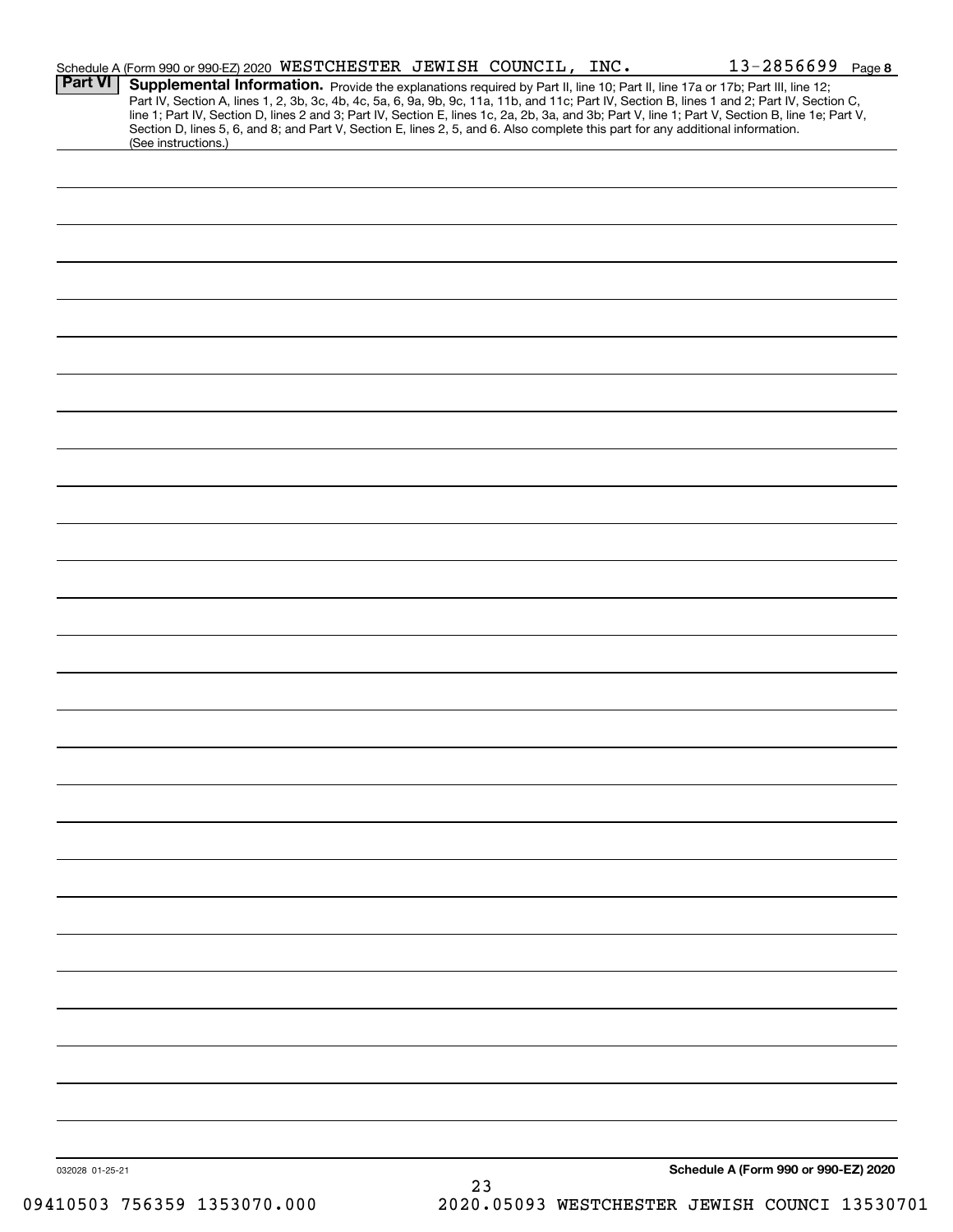Department of the Treasury Internal Revenue Service **(Form 990, 990-EZ, or 990-PF)**

Name of the organization

### \*\* PUBLIC DISCLOSURE COPY \*\*

## **Schedule B Schedule of Contributors**

**| Attach to Form 990, Form 990-EZ, or Form 990-PF. | Go to www.irs.gov/Form990 for the latest information.** OMB No. 1545-0047

**2020**

**Employer identification number**

|                                       | WESTCHESTER JEWISH COUNCIL, INC.                                             | 13-2856699 |
|---------------------------------------|------------------------------------------------------------------------------|------------|
| <b>Organization type (check one):</b> |                                                                              |            |
| Filers of:                            | Section:                                                                     |            |
| Form 990 or 990-EZ                    | $X$ 501(c)(<br>3) (enter number) organization                                |            |
|                                       | 4947(a)(1) nonexempt charitable trust not treated as a private foundation    |            |
|                                       | 527 political organization                                                   |            |
| Form 990-PF                           | 501(c)(3) exempt private foundation                                          |            |
|                                       | 4947(a)(1) nonexempt charitable trust treated as a private foundation        |            |
|                                       | 501(c)(3) taxable private foundation                                         |            |
|                                       |                                                                              |            |
|                                       | Check if your organization is covered by the General Rule or a Special Rule. |            |

**Note:**  Only a section 501(c)(7), (8), or (10) organization can check boxes for both the General Rule and a Special Rule. See instructions.

#### **General Rule**

 $\mathcal{L}^{\text{max}}$ 

For an organization filing Form 990, 990-EZ, or 990-PF that received, during the year, contributions totaling \$5,000 or more (in money or property) from any one contributor. Complete Parts I and II. See instructions for determining a contributor's total contributions.

#### **Special Rules**

any one contributor, during the year, total contributions of the greater of  $\,$  (1) \$5,000; or **(2)** 2% of the amount on (i) Form 990, Part VIII, line 1h;  $\boxed{\textbf{X}}$  For an organization described in section 501(c)(3) filing Form 990 or 990-EZ that met the 33 1/3% support test of the regulations under sections 509(a)(1) and 170(b)(1)(A)(vi), that checked Schedule A (Form 990 or 990-EZ), Part II, line 13, 16a, or 16b, and that received from or (ii) Form 990-EZ, line 1. Complete Parts I and II.

For an organization described in section 501(c)(7), (8), or (10) filing Form 990 or 990-EZ that received from any one contributor, during the year, total contributions of more than \$1,000 exclusively for religious, charitable, scientific, literary, or educational purposes, or for the prevention of cruelty to children or animals. Complete Parts I (entering "N/A" in column (b) instead of the contributor name and address), II, and III.  $\mathcal{L}^{\text{max}}$ 

purpose. Don't complete any of the parts unless the **General Rule** applies to this organization because it received *nonexclusively* year, contributions <sub>exclusively</sub> for religious, charitable, etc., purposes, but no such contributions totaled more than \$1,000. If this box is checked, enter here the total contributions that were received during the year for an  $\;$ exclusively religious, charitable, etc., For an organization described in section 501(c)(7), (8), or (10) filing Form 990 or 990-EZ that received from any one contributor, during the religious, charitable, etc., contributions totaling \$5,000 or more during the year  $\Box$ — $\Box$   $\Box$  $\mathcal{L}^{\text{max}}$ 

**Caution:**  An organization that isn't covered by the General Rule and/or the Special Rules doesn't file Schedule B (Form 990, 990-EZ, or 990-PF),  **must** but it answer "No" on Part IV, line 2, of its Form 990; or check the box on line H of its Form 990-EZ or on its Form 990-PF, Part I, line 2, to certify that it doesn't meet the filing requirements of Schedule B (Form 990, 990-EZ, or 990-PF).

**For Paperwork Reduction Act Notice, see the instructions for Form 990, 990-EZ, or 990-PF. Schedule B (Form 990, 990-EZ, or 990-PF) (2020)** LHA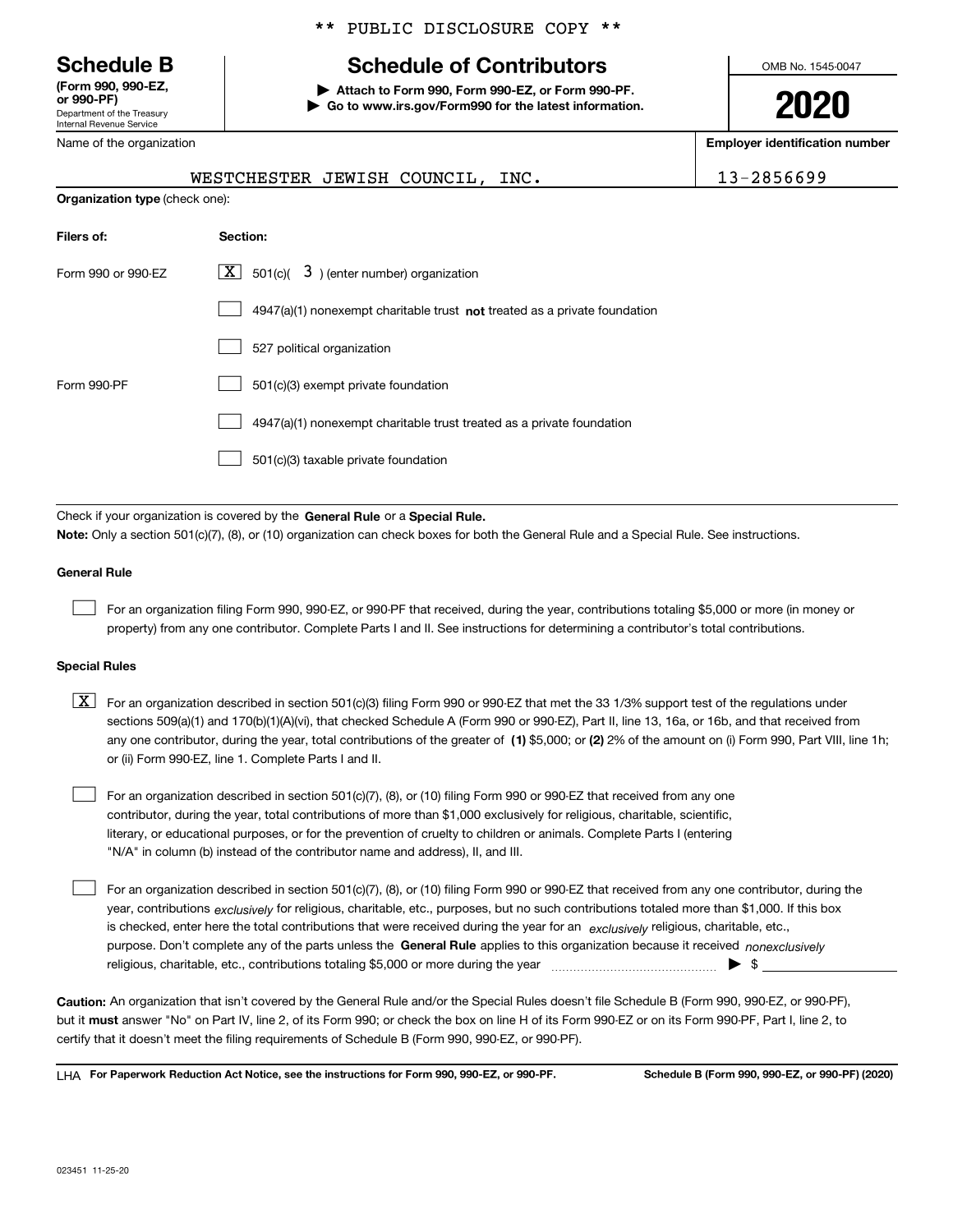| Schedule B (Form 990, 990-EZ, or 990-PF) (2020)<br>$\blacksquare$ | Page |
|-------------------------------------------------------------------|------|
|-------------------------------------------------------------------|------|

Name of organization

**Employer identification number**

WESTCHESTER JEWISH COUNCIL, INC. | 13-2856699

Chedule B (Form 990, 990-EZ, or 990-PF) (2020)<br>
lame of organization<br> **2Part I Contributors** (see instructions). Use duplicate copies of Part I if additional space is needed.<br> **2Part I Contributors** (see instructions).

| (a)<br>No. | (b)<br>Name, address, and ZIP + 4 | (c)<br><b>Total contributions</b> | (d)<br>Type of contribution                                                                               |
|------------|-----------------------------------|-----------------------------------|-----------------------------------------------------------------------------------------------------------|
| 1          |                                   | 108,444.<br>\$                    | $\overline{\text{X}}$<br>Person<br>Payroll<br>Noncash<br>(Complete Part II for<br>noncash contributions.) |
| (a)<br>No. | (b)<br>Name, address, and ZIP + 4 | (c)<br><b>Total contributions</b> | (d)<br>Type of contribution                                                                               |
| 2          |                                   | 52, 258.<br>\$                    | $\overline{\text{X}}$<br>Person<br>Payroll<br>Noncash<br>(Complete Part II for<br>noncash contributions.) |
| (a)<br>No. | (b)<br>Name, address, and ZIP + 4 | (c)<br><b>Total contributions</b> | (d)<br>Type of contribution                                                                               |
| 3          |                                   | 15,000.<br>\$                     | $\overline{\text{X}}$<br>Person<br>Payroll<br>Noncash<br>(Complete Part II for<br>noncash contributions.) |
| (a)<br>No. | (b)<br>Name, address, and ZIP + 4 | (c)<br><b>Total contributions</b> | (d)<br>Type of contribution                                                                               |
|            |                                   | \$                                | Person<br>Payroll<br><b>Noncash</b><br>(Complete Part II for<br>noncash contributions.)                   |
| (a)<br>No. | (b)<br>Name, address, and ZIP + 4 | (c)<br><b>Total contributions</b> | (d)<br>Type of contribution                                                                               |
|            |                                   | \$                                | Person<br>Payroll<br>Noncash<br>(Complete Part II for<br>noncash contributions.)                          |
| (a)<br>No. | (b)<br>Name, address, and ZIP + 4 | (c)<br><b>Total contributions</b> | (d)<br>Type of contribution                                                                               |
|            |                                   | \$                                | Person<br>Payroll<br>Noncash<br>(Complete Part II for<br>noncash contributions.)                          |

023452 11-25-20 **Schedule B (Form 990, 990-EZ, or 990-PF) (2020)**

09410503 756359 1353070.000 2020.05093 WESTCHESTER JEWISH COUNCI 13530701

25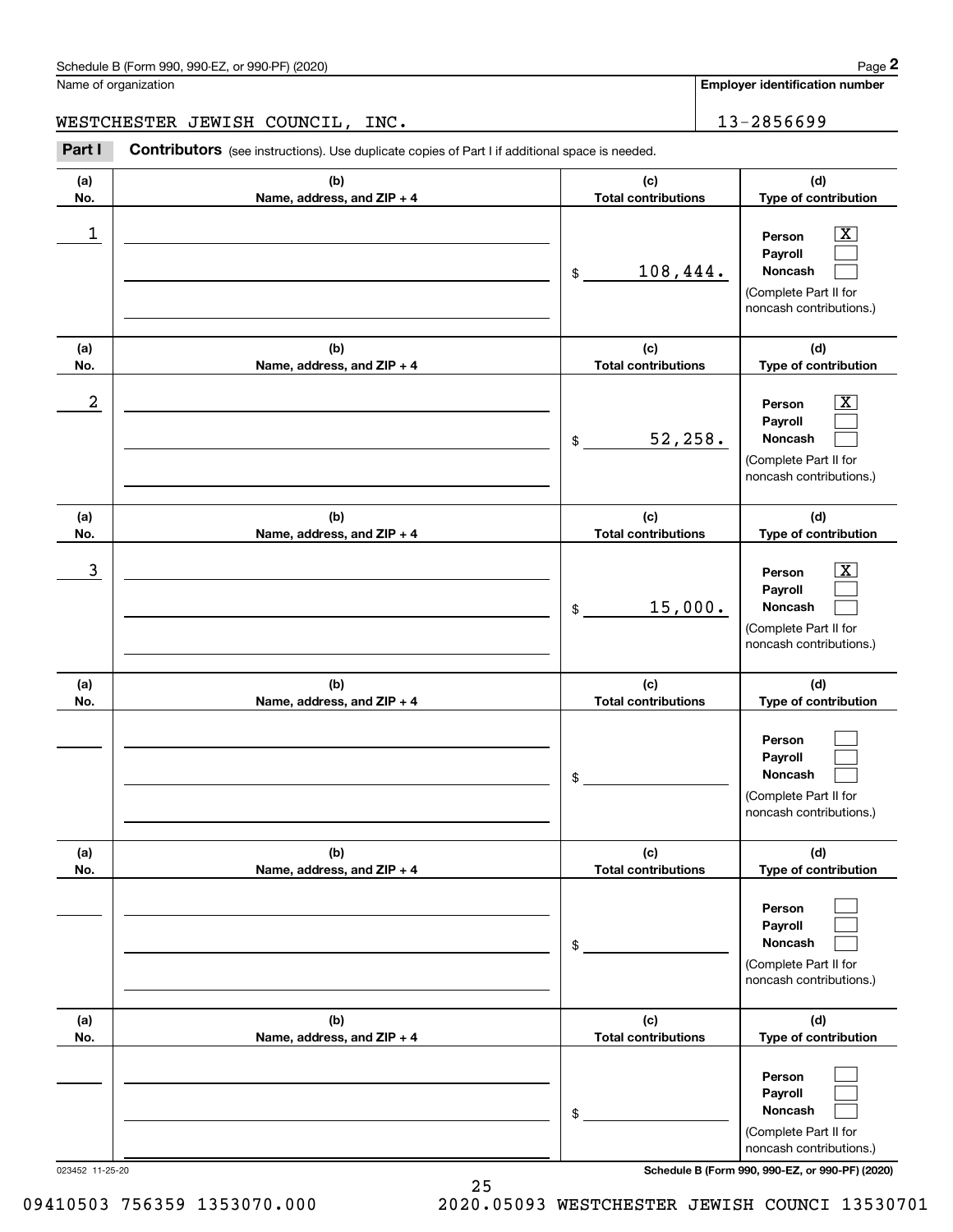| Schedule B (Form 990, 990-EZ, or 990-PF) (2020) | Page |
|-------------------------------------------------|------|
|-------------------------------------------------|------|

Name of organization

**Employer identification number**

WESTCHESTER JEWISH COUNCIL, INC. 13-2856699

(see instructions). Use duplicate copies of Part II if additional space is needed.<br> **28Part II Noncash Property** (see instructions). Use duplicate copies of Part II if additional space is needed.<br> **28Part II Noncash Pr** 

| (a)<br>No.<br>from<br>Part I | (b)<br>Description of noncash property given | (c)<br>FMV (or estimate)<br>(See instructions.) | (d)<br>Date received |
|------------------------------|----------------------------------------------|-------------------------------------------------|----------------------|
|                              |                                              | $\frac{1}{2}$                                   |                      |
| (a)<br>No.<br>from<br>Part I | (b)<br>Description of noncash property given | (c)<br>FMV (or estimate)<br>(See instructions.) | (d)<br>Date received |
|                              |                                              | $\frac{1}{2}$                                   |                      |
| (a)<br>No.<br>from<br>Part I | (b)<br>Description of noncash property given | (c)<br>FMV (or estimate)<br>(See instructions.) | (d)<br>Date received |
|                              |                                              | $\frac{1}{2}$                                   |                      |
| (a)<br>No.<br>from<br>Part I | (b)<br>Description of noncash property given | (c)<br>FMV (or estimate)<br>(See instructions.) | (d)<br>Date received |
|                              |                                              | $\mathsf{\$}$                                   |                      |
| (a)<br>No.<br>from<br>Part I | (b)<br>Description of noncash property given | (c)<br>FMV (or estimate)<br>(See instructions.) | (d)<br>Date received |
|                              |                                              | \$                                              |                      |
| (a)<br>No.<br>from<br>Part I | (b)<br>Description of noncash property given | (c)<br>FMV (or estimate)<br>(See instructions.) | (d)<br>Date received |
|                              |                                              | \$                                              |                      |

26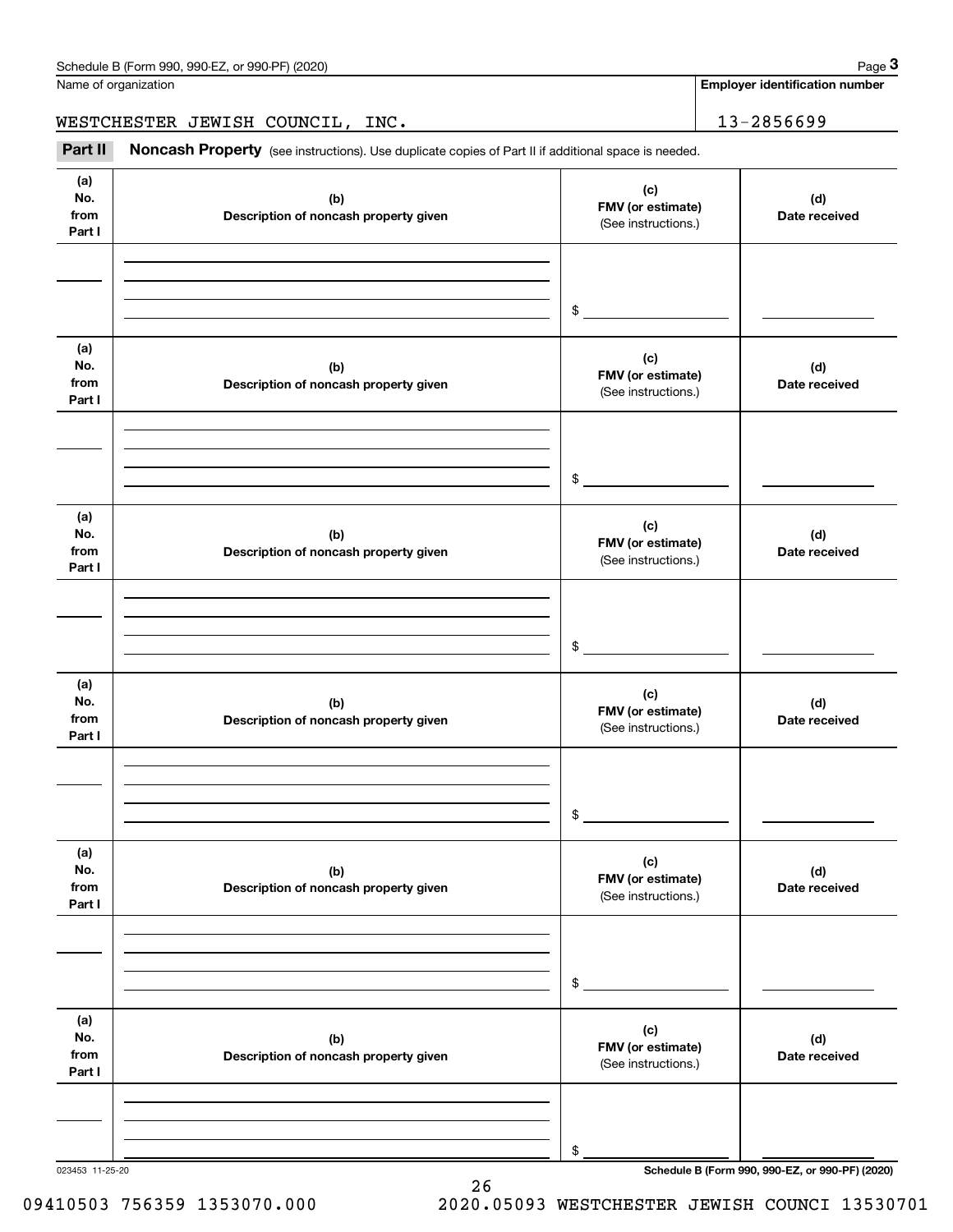|                           | Schedule B (Form 990, 990-EZ, or 990-PF) (2020)                                                                                                                                                                                                                              |                      | Page 4                                          |
|---------------------------|------------------------------------------------------------------------------------------------------------------------------------------------------------------------------------------------------------------------------------------------------------------------------|----------------------|-------------------------------------------------|
| Name of organization      |                                                                                                                                                                                                                                                                              |                      | Employer identification number                  |
|                           | WESTCHESTER JEWISH COUNCIL, INC.                                                                                                                                                                                                                                             |                      | 13-2856699                                      |
| Part III                  | Exclusively religious, charitable, etc., contributions to organizations described in section 501(c)(7), (8), or (10) that total more than \$1,000 for the year<br>from any one contributor. Complete columns (a) through (e) and the following line entry. For organizations |                      |                                                 |
|                           | completing Part III, enter the total of exclusively religious, charitable, etc., contributions of \$1,000 or less for the year. (Enter this info. once.) $\blacktriangleright$ \$<br>Use duplicate copies of Part III if additional space is needed.                         |                      |                                                 |
| (a) No.                   |                                                                                                                                                                                                                                                                              |                      |                                                 |
| from<br>Part I            | (b) Purpose of gift                                                                                                                                                                                                                                                          | (c) Use of gift      | (d) Description of how gift is held             |
|                           |                                                                                                                                                                                                                                                                              |                      |                                                 |
|                           |                                                                                                                                                                                                                                                                              |                      |                                                 |
|                           |                                                                                                                                                                                                                                                                              |                      |                                                 |
|                           |                                                                                                                                                                                                                                                                              | (e) Transfer of gift |                                                 |
|                           | Transferee's name, address, and ZIP + 4                                                                                                                                                                                                                                      |                      | Relationship of transferor to transferee        |
|                           |                                                                                                                                                                                                                                                                              |                      |                                                 |
|                           |                                                                                                                                                                                                                                                                              |                      |                                                 |
|                           |                                                                                                                                                                                                                                                                              |                      |                                                 |
| (a) No.<br>from           | (b) Purpose of gift                                                                                                                                                                                                                                                          | (c) Use of gift      | (d) Description of how gift is held             |
| Part I                    |                                                                                                                                                                                                                                                                              |                      |                                                 |
|                           |                                                                                                                                                                                                                                                                              |                      |                                                 |
|                           |                                                                                                                                                                                                                                                                              |                      |                                                 |
|                           |                                                                                                                                                                                                                                                                              | (e) Transfer of gift |                                                 |
|                           |                                                                                                                                                                                                                                                                              |                      |                                                 |
|                           | Transferee's name, address, and ZIP + 4                                                                                                                                                                                                                                      |                      | Relationship of transferor to transferee        |
|                           |                                                                                                                                                                                                                                                                              |                      |                                                 |
|                           |                                                                                                                                                                                                                                                                              |                      |                                                 |
| (a) No.                   |                                                                                                                                                                                                                                                                              |                      |                                                 |
| from<br>Part I            | (b) Purpose of gift                                                                                                                                                                                                                                                          | (c) Use of gift      | (d) Description of how gift is held             |
|                           |                                                                                                                                                                                                                                                                              |                      |                                                 |
|                           |                                                                                                                                                                                                                                                                              |                      |                                                 |
|                           |                                                                                                                                                                                                                                                                              |                      |                                                 |
|                           |                                                                                                                                                                                                                                                                              | (e) Transfer of gift |                                                 |
|                           | Transferee's name, address, and ZIP + 4                                                                                                                                                                                                                                      |                      | Relationship of transferor to transferee        |
|                           |                                                                                                                                                                                                                                                                              |                      |                                                 |
|                           |                                                                                                                                                                                                                                                                              |                      |                                                 |
|                           |                                                                                                                                                                                                                                                                              |                      |                                                 |
| (a) No.<br>from<br>Part I | (b) Purpose of gift                                                                                                                                                                                                                                                          | (c) Use of gift      | (d) Description of how gift is held             |
|                           |                                                                                                                                                                                                                                                                              |                      |                                                 |
|                           |                                                                                                                                                                                                                                                                              |                      |                                                 |
|                           |                                                                                                                                                                                                                                                                              |                      |                                                 |
|                           |                                                                                                                                                                                                                                                                              | (e) Transfer of gift |                                                 |
|                           |                                                                                                                                                                                                                                                                              |                      |                                                 |
|                           | Transferee's name, address, and $ZIP + 4$                                                                                                                                                                                                                                    |                      | Relationship of transferor to transferee        |
|                           |                                                                                                                                                                                                                                                                              |                      |                                                 |
|                           |                                                                                                                                                                                                                                                                              |                      |                                                 |
| 023454 11-25-20           |                                                                                                                                                                                                                                                                              |                      | Schedule B (Form 990, 990-EZ, or 990-PF) (2020) |

27

**Schedule B (Form 990, 990-EZ, or 990-PF) (2020)**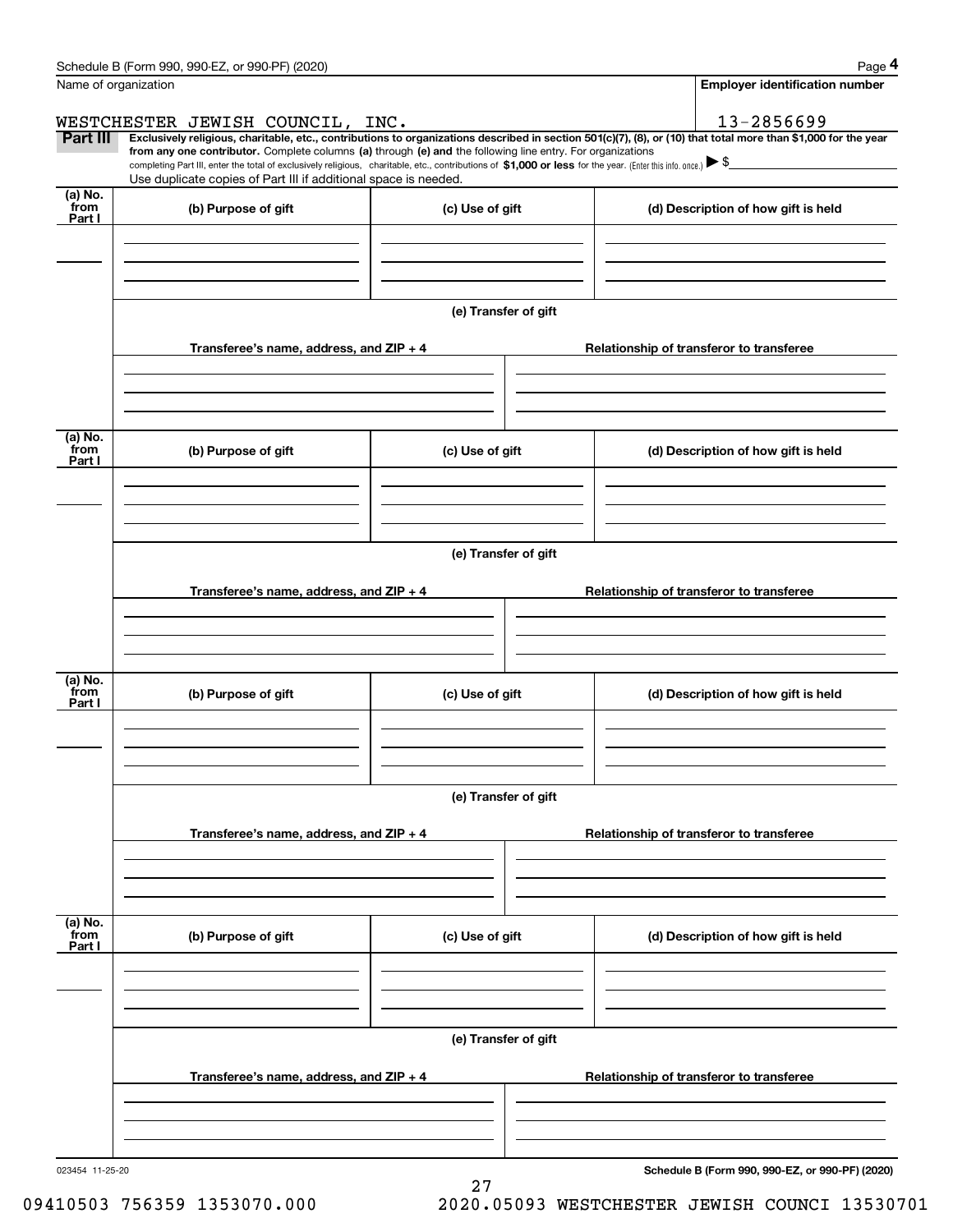| <b>SCHEDULE D</b> |  |
|-------------------|--|
|-------------------|--|

# **SCHEDULE D Supplemental Financial Statements**

(Form 990)<br>
Pepartment of the Treasury<br>
Department of the Treasury<br>
Department of the Treasury<br>
Department of the Treasury<br> **Co to www.irs.gov/Form990 for instructions and the latest information.**<br> **Co to www.irs.gov/Form9** 



Department of the Treasury Internal Revenue Service **Name of the organization Employer identification number**

|         | WESTCHESTER JEWISH COUNCIL, INC.                                                                                                                                  | 13-2856699                                         |    |
|---------|-------------------------------------------------------------------------------------------------------------------------------------------------------------------|----------------------------------------------------|----|
| Part I  | Organizations Maintaining Donor Advised Funds or Other Similar Funds or Accounts. Complete if the                                                                 |                                                    |    |
|         | organization answered "Yes" on Form 990, Part IV, line 6.                                                                                                         |                                                    |    |
|         | (a) Donor advised funds                                                                                                                                           | (b) Funds and other accounts                       |    |
| 1       |                                                                                                                                                                   |                                                    |    |
| 2       | Aggregate value of contributions to (during year)                                                                                                                 |                                                    |    |
| з       | Aggregate value of grants from (during year)                                                                                                                      |                                                    |    |
| 4       |                                                                                                                                                                   |                                                    |    |
| 5       | Did the organization inform all donors and donor advisors in writing that the assets held in donor advised funds                                                  |                                                    |    |
|         |                                                                                                                                                                   | Yes                                                | No |
| 6       | Did the organization inform all grantees, donors, and donor advisors in writing that grant funds can be used only                                                 |                                                    |    |
|         | for charitable purposes and not for the benefit of the donor or donor advisor, or for any other purpose conferring                                                |                                                    |    |
|         | impermissible private benefit?                                                                                                                                    | Yes                                                | No |
| Part II | Conservation Easements. Complete if the organization answered "Yes" on Form 990, Part IV, line 7.                                                                 |                                                    |    |
| 1       | Purpose(s) of conservation easements held by the organization (check all that apply).                                                                             |                                                    |    |
|         | Preservation of land for public use (for example, recreation or education)                                                                                        | Preservation of a historically important land area |    |
|         | Protection of natural habitat                                                                                                                                     | Preservation of a certified historic structure     |    |
|         | Preservation of open space                                                                                                                                        |                                                    |    |
| 2       | Complete lines 2a through 2d if the organization held a qualified conservation contribution in the form of a conservation easement on the last                    |                                                    |    |
|         | day of the tax year.                                                                                                                                              | Held at the End of the Tax Year                    |    |
| а       | Total number of conservation easements                                                                                                                            | 2a                                                 |    |
|         | Total acreage restricted by conservation easements                                                                                                                | 2 <sub>b</sub>                                     |    |
|         | Number of conservation easements on a certified historic structure included in (a) manufacture included in (a)                                                    | 2c                                                 |    |
| d       | Number of conservation easements included in (c) acquired after 7/25/06, and not on a historic structure                                                          |                                                    |    |
|         |                                                                                                                                                                   | 2d                                                 |    |
| 3       | Number of conservation easements modified, transferred, released, extinguished, or terminated by the organization during the tax                                  |                                                    |    |
|         | year                                                                                                                                                              |                                                    |    |
| 4       | Number of states where property subject to conservation easement is located >                                                                                     |                                                    |    |
| 5       | Does the organization have a written policy regarding the periodic monitoring, inspection, handling of                                                            |                                                    |    |
|         | violations, and enforcement of the conservation easements it holds?                                                                                               | Yes                                                | No |
| 6       | Staff and volunteer hours devoted to monitoring, inspecting, handling of violations, and enforcing conservation easements during the year                         |                                                    |    |
|         |                                                                                                                                                                   |                                                    |    |
| 7       | Amount of expenses incurred in monitoring, inspecting, handling of violations, and enforcing conservation easements during the year                               |                                                    |    |
|         | $\blacktriangleright$ S                                                                                                                                           |                                                    |    |
| 8       | Does each conservation easement reported on line 2(d) above satisfy the requirements of section 170(h)(4)(B)(i)                                                   |                                                    |    |
|         |                                                                                                                                                                   | Yes                                                | No |
| 9       | In Part XIII, describe how the organization reports conservation easements in its revenue and expense statement and                                               |                                                    |    |
|         | balance sheet, and include, if applicable, the text of the footnote to the organization's financial statements that describes the                                 |                                                    |    |
|         |                                                                                                                                                                   |                                                    |    |
|         | organization's accounting for conservation easements.<br>Organizations Maintaining Collections of Art, Historical Treasures, or Other Similar Assets.<br>Part III |                                                    |    |
|         | Complete if the organization answered "Yes" on Form 990, Part IV, line 8.                                                                                         |                                                    |    |
|         | 1a If the organization elected, as permitted under FASB ASC 958, not to report in its revenue statement and balance sheet works                                   |                                                    |    |
|         | of art, historical treasures, or other similar assets held for public exhibition, education, or research in furtherance of public                                 |                                                    |    |
|         | service, provide in Part XIII the text of the footnote to its financial statements that describes these items.                                                    |                                                    |    |
|         |                                                                                                                                                                   |                                                    |    |
| b       | If the organization elected, as permitted under FASB ASC 958, to report in its revenue statement and balance sheet works of                                       |                                                    |    |
|         | art, historical treasures, or other similar assets held for public exhibition, education, or research in furtherance of public service,                           |                                                    |    |
|         | provide the following amounts relating to these items:                                                                                                            |                                                    |    |
|         | (i)                                                                                                                                                               | -\$<br>$\blacktriangleright$ \$                    |    |
|         | (ii) Assets included in Form 990, Part X                                                                                                                          |                                                    |    |
| 2       | If the organization received or held works of art, historical treasures, or other similar assets for financial gain, provide                                      |                                                    |    |
|         | the following amounts required to be reported under FASB ASC 958 relating to these items:                                                                         |                                                    |    |
| а       | Revenue included on Form 990, Part VIII, line 1 [2000] [2000] [2000] [2000] [3000] [3000] [3000] [3000] [3000                                                     | - \$                                               |    |
|         |                                                                                                                                                                   | - \$                                               |    |
|         | LHA For Paperwork Reduction Act Notice, see the Instructions for Form 990.                                                                                        | Schedule D (Form 990) 2020                         |    |
|         | 032051 12-01-20<br>28                                                                                                                                             |                                                    |    |

28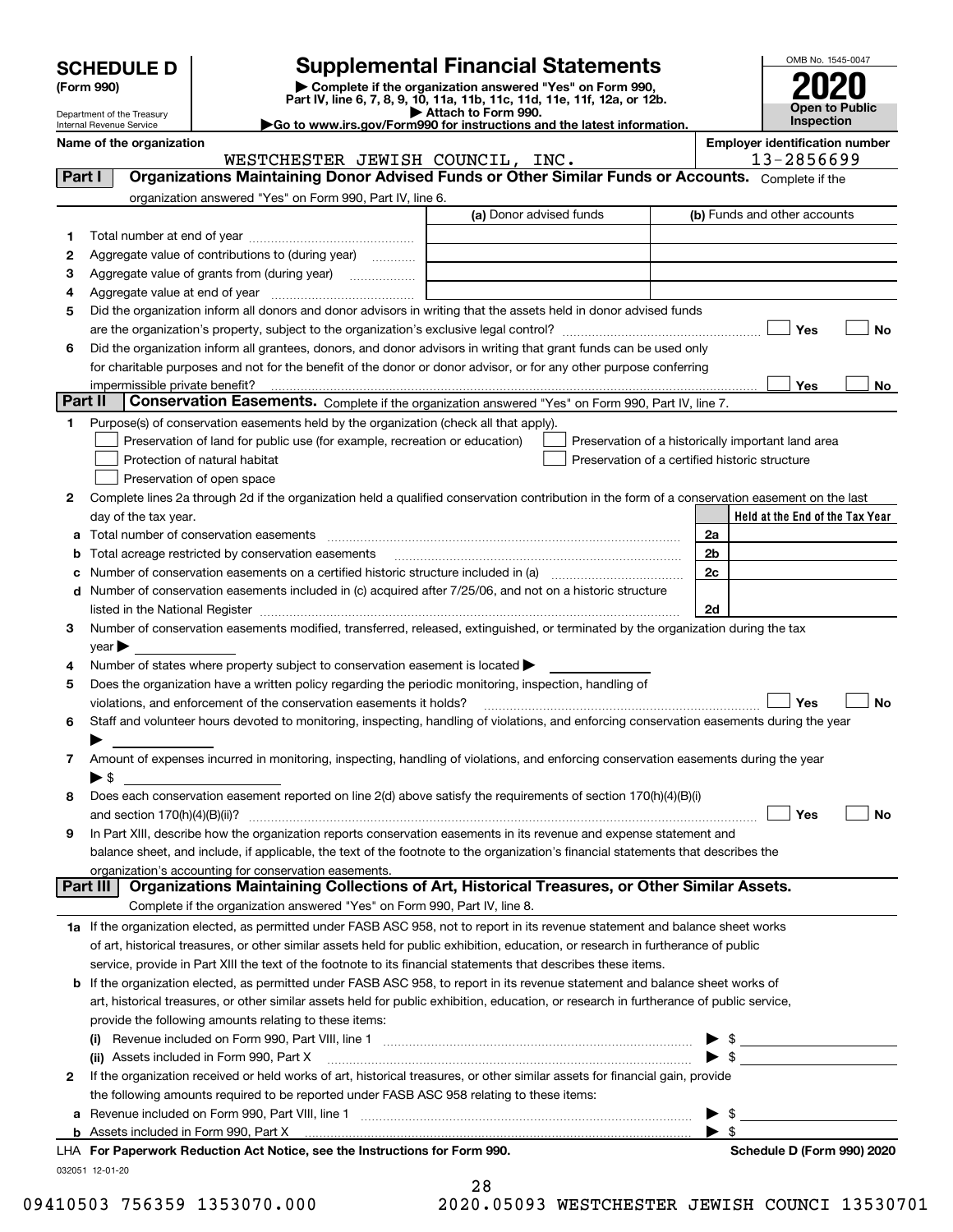|        | Schedule D (Form 990) 2020<br>Part III<br>Organizations Maintaining Collections of Art, Historical Treasures, or Other Similar Assets (continued)                                                                              | WESTCHESTER JEWISH COUNCIL, INC.        |   |                |                                    |                                 | 13-2856699 |                     |        | Page 2 |
|--------|--------------------------------------------------------------------------------------------------------------------------------------------------------------------------------------------------------------------------------|-----------------------------------------|---|----------------|------------------------------------|---------------------------------|------------|---------------------|--------|--------|
| 3      | Using the organization's acquisition, accession, and other records, check any of the following that make significant use of its                                                                                                |                                         |   |                |                                    |                                 |            |                     |        |        |
|        | collection items (check all that apply):                                                                                                                                                                                       |                                         |   |                |                                    |                                 |            |                     |        |        |
| а      | Public exhibition                                                                                                                                                                                                              | d                                       |   |                | Loan or exchange program           |                                 |            |                     |        |        |
| b      | Scholarly research                                                                                                                                                                                                             |                                         | e |                |                                    |                                 |            |                     |        |        |
| с      | Preservation for future generations                                                                                                                                                                                            |                                         |   |                |                                    |                                 |            |                     |        |        |
| 4      | Provide a description of the organization's collections and explain how they further the organization's exempt purpose in Part XIII.                                                                                           |                                         |   |                |                                    |                                 |            |                     |        |        |
| 5      | During the year, did the organization solicit or receive donations of art, historical treasures, or other similar assets                                                                                                       |                                         |   |                |                                    |                                 |            |                     |        |        |
|        | to be sold to raise funds rather than to be maintained as part of the organization's collection?                                                                                                                               |                                         |   |                |                                    |                                 |            | Yes                 |        | No     |
|        | Escrow and Custodial Arrangements. Complete if the organization answered "Yes" on Form 990, Part IV, line 9, or<br><b>Part IV</b>                                                                                              |                                         |   |                |                                    |                                 |            |                     |        |        |
|        | reported an amount on Form 990, Part X, line 21.                                                                                                                                                                               |                                         |   |                |                                    |                                 |            |                     |        |        |
|        | 1a Is the organization an agent, trustee, custodian or other intermediary for contributions or other assets not included                                                                                                       |                                         |   |                |                                    |                                 |            |                     |        |        |
|        | on Form 990, Part X? [11] matter and the contract of the contract of the contract of the contract of the contract of the contract of the contract of the contract of the contract of the contract of the contract of the contr |                                         |   |                |                                    |                                 |            | Yes                 |        | No     |
|        | b If "Yes," explain the arrangement in Part XIII and complete the following table:                                                                                                                                             |                                         |   |                |                                    |                                 |            |                     |        |        |
|        |                                                                                                                                                                                                                                |                                         |   |                |                                    |                                 |            | Amount              |        |        |
|        | c Beginning balance measurements and the contract of the contract of the contract of the contract of the contract of the contract of the contract of the contract of the contract of the contract of the contract of the contr |                                         |   |                |                                    | 1c                              |            |                     |        |        |
|        |                                                                                                                                                                                                                                |                                         |   |                |                                    | 1d                              |            |                     |        |        |
|        | e Distributions during the year manufactured and an according to the distributions during the year manufactured and the state of the state of the state of the state of the state of the state of the state of the state of th |                                         |   |                |                                    | 1e                              |            |                     |        |        |
|        |                                                                                                                                                                                                                                |                                         |   |                |                                    | 1f                              |            |                     |        |        |
|        | 2a Did the organization include an amount on Form 990, Part X, line 21, for escrow or custodial account liability?                                                                                                             |                                         |   |                |                                    |                                 |            | Yes                 |        | No     |
|        | <b>b</b> If "Yes," explain the arrangement in Part XIII. Check here if the explanation has been provided on Part XIII                                                                                                          |                                         |   |                |                                    |                                 |            |                     |        |        |
| Part V | Endowment Funds. Complete if the organization answered "Yes" on Form 990, Part IV, line 10.                                                                                                                                    |                                         |   |                |                                    |                                 |            |                     |        |        |
|        |                                                                                                                                                                                                                                | (a) Current year                        |   | (b) Prior year | (c) Two years back                 | (d) Three years back            |            | (e) Four years back |        |        |
|        | 1a Beginning of year balance                                                                                                                                                                                                   |                                         |   |                |                                    |                                 |            |                     |        |        |
| b      |                                                                                                                                                                                                                                |                                         |   |                |                                    |                                 |            |                     |        |        |
| c      | Net investment earnings, gains, and losses                                                                                                                                                                                     |                                         |   |                |                                    |                                 |            |                     |        |        |
|        |                                                                                                                                                                                                                                |                                         |   |                |                                    |                                 |            |                     |        |        |
|        | e Other expenditures for facilities                                                                                                                                                                                            |                                         |   |                |                                    |                                 |            |                     |        |        |
|        | and programs                                                                                                                                                                                                                   |                                         |   |                |                                    |                                 |            |                     |        |        |
|        |                                                                                                                                                                                                                                |                                         |   |                |                                    |                                 |            |                     |        |        |
| g      |                                                                                                                                                                                                                                |                                         |   |                |                                    |                                 |            |                     |        |        |
| 2      | Provide the estimated percentage of the current year end balance (line 1g, column (a)) held as:                                                                                                                                |                                         |   |                |                                    |                                 |            |                     |        |        |
| а      | Board designated or quasi-endowment > _____                                                                                                                                                                                    |                                         | % |                |                                    |                                 |            |                     |        |        |
| b      | Permanent endowment > 1                                                                                                                                                                                                        | %                                       |   |                |                                    |                                 |            |                     |        |        |
|        | <b>c</b> Term endowment $\blacktriangleright$                                                                                                                                                                                  | %                                       |   |                |                                    |                                 |            |                     |        |        |
|        | The percentages on lines 2a, 2b, and 2c should equal 100%.                                                                                                                                                                     |                                         |   |                |                                    |                                 |            |                     |        |        |
|        | 3a Are there endowment funds not in the possession of the organization that are held and administered for the organization                                                                                                     |                                         |   |                |                                    |                                 |            |                     |        |        |
|        | by:                                                                                                                                                                                                                            |                                         |   |                |                                    |                                 |            |                     | Yes    | No     |
|        | (i)                                                                                                                                                                                                                            |                                         |   |                |                                    |                                 |            | 3a(i)               |        |        |
|        |                                                                                                                                                                                                                                |                                         |   |                |                                    |                                 |            | 3a(ii)              |        |        |
|        |                                                                                                                                                                                                                                |                                         |   |                |                                    |                                 |            | 3b                  |        |        |
| 4      | Describe in Part XIII the intended uses of the organization's endowment funds.                                                                                                                                                 |                                         |   |                |                                    |                                 |            |                     |        |        |
|        | Land, Buildings, and Equipment.<br><b>Part VI</b>                                                                                                                                                                              |                                         |   |                |                                    |                                 |            |                     |        |        |
|        | Complete if the organization answered "Yes" on Form 990, Part IV, line 11a. See Form 990, Part X, line 10.                                                                                                                     |                                         |   |                |                                    |                                 |            |                     |        |        |
|        | Description of property                                                                                                                                                                                                        | (a) Cost or other<br>basis (investment) |   |                | (b) Cost or other<br>basis (other) | (c) Accumulated<br>depreciation |            | (d) Book value      |        |        |
|        |                                                                                                                                                                                                                                |                                         |   |                |                                    |                                 |            |                     |        |        |
| b      |                                                                                                                                                                                                                                |                                         |   |                |                                    |                                 |            |                     |        |        |
| с      |                                                                                                                                                                                                                                |                                         |   |                |                                    |                                 |            |                     |        |        |
|        |                                                                                                                                                                                                                                |                                         |   |                | 29,468.                            | 21, 179.                        |            |                     | 8,289. |        |
|        |                                                                                                                                                                                                                                |                                         |   |                |                                    |                                 |            |                     |        |        |
|        |                                                                                                                                                                                                                                |                                         |   |                |                                    |                                 |            |                     | 8,289. |        |
|        |                                                                                                                                                                                                                                |                                         |   |                |                                    |                                 |            |                     |        |        |

**Schedule D (Form 990) 2020**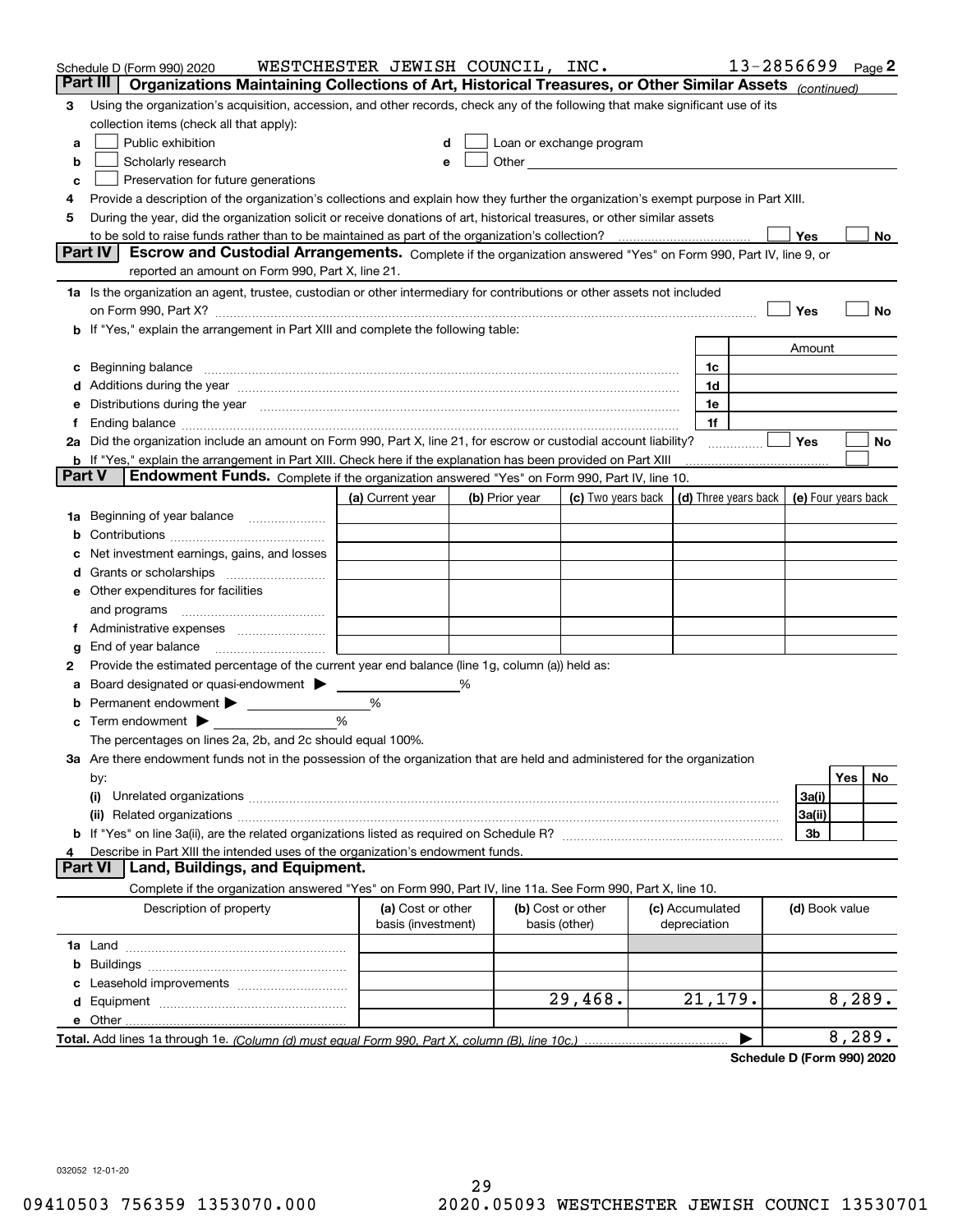| Schedule D (Form 990) 2020                                                                                                                                                                                                 | WESTCHESTER JEWISH COUNCIL, | INC.        | 13-2856699<br>$Page$ <sup>3</sup>                         |
|----------------------------------------------------------------------------------------------------------------------------------------------------------------------------------------------------------------------------|-----------------------------|-------------|-----------------------------------------------------------|
| <b>Investments - Other Securities.</b><br><b>Part VII</b>                                                                                                                                                                  |                             |             |                                                           |
| Complete if the organization answered "Yes" on Form 990, Part IV, line 11b. See Form 990, Part X, line 12.                                                                                                                 |                             |             |                                                           |
| (a) Description of security or category (including name of security)                                                                                                                                                       | (b) Book value              |             | (c) Method of valuation: Cost or end-of-year market value |
| (1) Financial derivatives                                                                                                                                                                                                  |                             |             |                                                           |
| (2) Closely held equity interests                                                                                                                                                                                          |                             |             |                                                           |
| (3) Other                                                                                                                                                                                                                  |                             |             |                                                           |
| ISRAEL BONDS<br>(A)                                                                                                                                                                                                        | 50,000.                     | <b>COST</b> |                                                           |
| (B)                                                                                                                                                                                                                        |                             |             |                                                           |
| (C)                                                                                                                                                                                                                        |                             |             |                                                           |
| (D)                                                                                                                                                                                                                        |                             |             |                                                           |
| (E)                                                                                                                                                                                                                        |                             |             |                                                           |
| (F)                                                                                                                                                                                                                        |                             |             |                                                           |
| (G)                                                                                                                                                                                                                        |                             |             |                                                           |
| (H)                                                                                                                                                                                                                        |                             |             |                                                           |
| Total. (Col. (b) must equal Form 990, Part X, col. (B) line 12.)                                                                                                                                                           | 50,000.                     |             |                                                           |
| Part VIII Investments - Program Related.                                                                                                                                                                                   |                             |             |                                                           |
| Complete if the organization answered "Yes" on Form 990, Part IV, line 11c. See Form 990, Part X, line 13.                                                                                                                 |                             |             |                                                           |
| (a) Description of investment                                                                                                                                                                                              | (b) Book value              |             | (c) Method of valuation: Cost or end-of-year market value |
| (1)                                                                                                                                                                                                                        |                             |             |                                                           |
| (2)                                                                                                                                                                                                                        |                             |             |                                                           |
| (3)                                                                                                                                                                                                                        |                             |             |                                                           |
| (4)                                                                                                                                                                                                                        |                             |             |                                                           |
| (5)                                                                                                                                                                                                                        |                             |             |                                                           |
| (6)                                                                                                                                                                                                                        |                             |             |                                                           |
| (7)                                                                                                                                                                                                                        |                             |             |                                                           |
| (8)                                                                                                                                                                                                                        |                             |             |                                                           |
| (9)                                                                                                                                                                                                                        |                             |             |                                                           |
| Total. (Col. (b) must equal Form 990, Part X, col. (B) line 13.)                                                                                                                                                           |                             |             |                                                           |
| <b>Other Assets.</b><br>Part IX                                                                                                                                                                                            |                             |             |                                                           |
| Complete if the organization answered "Yes" on Form 990, Part IV, line 11d. See Form 990, Part X, line 15.                                                                                                                 |                             |             |                                                           |
|                                                                                                                                                                                                                            | (a) Description             |             | (b) Book value                                            |
| (1)                                                                                                                                                                                                                        |                             |             |                                                           |
| (2)                                                                                                                                                                                                                        |                             |             |                                                           |
| (3)                                                                                                                                                                                                                        |                             |             |                                                           |
| (4)                                                                                                                                                                                                                        |                             |             |                                                           |
| (5)                                                                                                                                                                                                                        |                             |             |                                                           |
| (6)                                                                                                                                                                                                                        |                             |             |                                                           |
| (7)                                                                                                                                                                                                                        |                             |             |                                                           |
| (8)                                                                                                                                                                                                                        |                             |             |                                                           |
| (9)                                                                                                                                                                                                                        |                             |             |                                                           |
|                                                                                                                                                                                                                            |                             |             |                                                           |
| <b>Other Liabilities.</b><br>Part X                                                                                                                                                                                        |                             |             |                                                           |
| Complete if the organization answered "Yes" on Form 990, Part IV, line 11e or 11f. See Form 990, Part X, line 25.                                                                                                          |                             |             |                                                           |
| (a) Description of liability<br>1.                                                                                                                                                                                         |                             |             | (b) Book value                                            |
| (1)<br>Federal income taxes                                                                                                                                                                                                |                             |             |                                                           |
| PAYCHECK PROTECTION PROGRAM LOAN<br>(2)                                                                                                                                                                                    |                             |             | 53,629.                                                   |
| (3)                                                                                                                                                                                                                        |                             |             |                                                           |
| (4)                                                                                                                                                                                                                        |                             |             |                                                           |
| (5)                                                                                                                                                                                                                        |                             |             |                                                           |
| (6)                                                                                                                                                                                                                        |                             |             |                                                           |
| (7)                                                                                                                                                                                                                        |                             |             |                                                           |
| (8)                                                                                                                                                                                                                        |                             |             |                                                           |
| (9)                                                                                                                                                                                                                        |                             |             |                                                           |
|                                                                                                                                                                                                                            |                             |             | 53,629.                                                   |
| Total. (Column (b) must equal Form 990, Part X, col. (B) line 25.)<br>2. Liability for uncertain tax positions. In Part XIII, provide the text of the footnote to the organization's financial statements that reports the |                             |             |                                                           |
|                                                                                                                                                                                                                            |                             |             |                                                           |

organization's liability for uncertain tax positions under FASB ASC 740. Check here if the text of the footnote has been provided in Part XIII

**Schedule D (Form 990) 2020**

13-2856699 Page 3

 $\boxed{\text{X}}$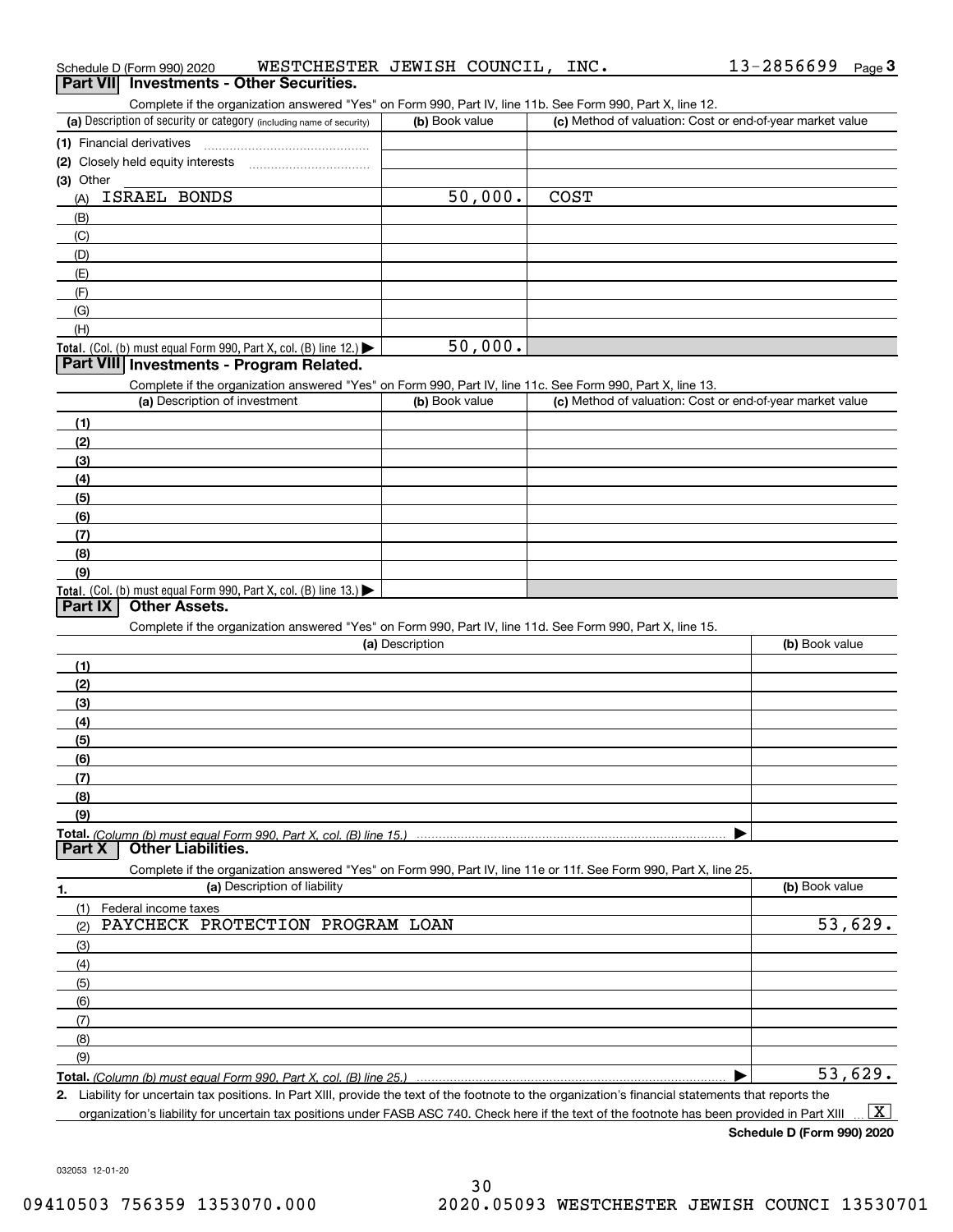|    | WESTCHESTER JEWISH COUNCIL, INC.<br>Schedule D (Form 990) 2020                                                                                                                                                                      |                |         |                | 13-2856699 | Page 4    |
|----|-------------------------------------------------------------------------------------------------------------------------------------------------------------------------------------------------------------------------------------|----------------|---------|----------------|------------|-----------|
|    | Reconciliation of Revenue per Audited Financial Statements With Revenue per Return.<br>Part XI                                                                                                                                      |                |         |                |            |           |
|    | Complete if the organization answered "Yes" on Form 990, Part IV, line 12a.                                                                                                                                                         |                |         |                |            |           |
| 1  | Total revenue, gains, and other support per audited financial statements                                                                                                                                                            |                |         | $\blacksquare$ |            | 666,683.  |
| 2  | Amounts included on line 1 but not on Form 990, Part VIII, line 12:                                                                                                                                                                 |                |         |                |            |           |
| a  |                                                                                                                                                                                                                                     | 2a             |         |                |            |           |
| b  |                                                                                                                                                                                                                                     | 2 <sub>b</sub> | 11,744. |                |            |           |
| с  |                                                                                                                                                                                                                                     | 2c             |         |                |            |           |
| d  | Other (Describe in Part XIII.)                                                                                                                                                                                                      | 2d             | 23,049. |                |            |           |
| e  | Add lines 2a through 2d                                                                                                                                                                                                             |                |         | 2e             |            | 34,793.   |
| 3  |                                                                                                                                                                                                                                     |                |         | $\mathbf{3}$   |            | 631,890.  |
|    | Amounts included on Form 990, Part VIII, line 12, but not on line 1:                                                                                                                                                                |                |         |                |            |           |
| a  |                                                                                                                                                                                                                                     | 4a             |         |                |            |           |
| b  | Other (Describe in Part XIII.)                                                                                                                                                                                                      | 4 <sub>b</sub> |         |                |            |           |
| c. | Add lines 4a and 4b                                                                                                                                                                                                                 |                |         | 4с             |            | 0.        |
|    |                                                                                                                                                                                                                                     |                |         | 5              |            | 631,890.  |
|    | Part XII   Reconciliation of Expenses per Audited Financial Statements With Expenses per Return.                                                                                                                                    |                |         |                |            |           |
|    | Complete if the organization answered "Yes" on Form 990, Part IV, line 12a.                                                                                                                                                         |                |         |                |            |           |
| 1  |                                                                                                                                                                                                                                     |                |         | $\mathbf{1}$   |            | 534, 201. |
| 2  | Amounts included on line 1 but not on Form 990, Part IX, line 25:                                                                                                                                                                   |                |         |                |            |           |
| a  |                                                                                                                                                                                                                                     | 2a             | 11,744. |                |            |           |
|    |                                                                                                                                                                                                                                     | 2 <sub>b</sub> |         |                |            |           |
|    |                                                                                                                                                                                                                                     | 2c             |         |                |            |           |
| d  |                                                                                                                                                                                                                                     | 2d             | 23,049. |                |            |           |
| e  | Add lines 2a through 2d <b>minimum contained a contract and a</b> contract a contract of the contract of the contract of the contract of the contract of the contract of the contract of the contract of the contract of the contra |                |         | <b>2e</b>      |            | 34,793.   |
| 3  |                                                                                                                                                                                                                                     |                |         | $\overline{3}$ |            | 499,408.  |
| 4  | Amounts included on Form 990, Part IX, line 25, but not on line 1:                                                                                                                                                                  |                |         |                |            |           |
| a  | Investment expenses not included on Form 990, Part VIII, line 7b [1000000000000000000000000000000000                                                                                                                                | 4a             |         |                |            |           |
| b  |                                                                                                                                                                                                                                     | 4 <sub>h</sub> |         |                |            |           |
|    | c Add lines 4a and 4b                                                                                                                                                                                                               |                |         | 4c             |            |           |
|    |                                                                                                                                                                                                                                     |                |         | 5              |            | 499,408.  |
|    | Part XIII Supplemental Information.                                                                                                                                                                                                 |                |         |                |            |           |
|    | Provide the descriptions required for Part II, lines 3, 5, and 9; Part III, lines 1a and 4; Part IV, lines 1b and 2b; Part V, line 4; Part X, line 2; Part XI,                                                                      |                |         |                |            |           |
|    | lines 2d and 4b; and Part XII, lines 2d and 4b. Also complete this part to provide any additional information.                                                                                                                      |                |         |                |            |           |

## PART X, LINE 2:

| THE COUNCIL RECOGNIZES THE EFFECT OF INCOME TAX POSITIONS ONLY WHEN THEY  |         |
|---------------------------------------------------------------------------|---------|
| ARE MORE LIKELY THAN NOT TO BE SUSTAINED. MANAGEMENT HAS DETERMINED THAT  |         |
| THE COUNCIL HAD NO UNCERTAIN TAX POSITIONS THAT WOULD REQUIRE FURTHER     |         |
| FINANCIAL STATEMENT RECOGNITION OR DISCLOSURE. THE COUNCIL IS NO LONGER   |         |
| SUBJECT TO EXAMINATION BY THE APPLICABLE TAXING JURISDICTIONS FOR PERIODS |         |
| PRIOR TO JUNE 30, 2018.                                                   |         |
|                                                                           |         |
| PART XI, LINE 2D - OTHER ADJUSTMENTS:                                     |         |
| SPECIAL EVENT EXPENSES REPORTED ON PART VIII, LINE 8B                     | 23,049. |

| PART            | XII | LINE | 2D | $\overline{\phantom{m}}$ | OTHER | ADJUSTMENTS: |  |
|-----------------|-----|------|----|--------------------------|-------|--------------|--|
| 023054 13.01.20 |     |      |    |                          |       |              |  |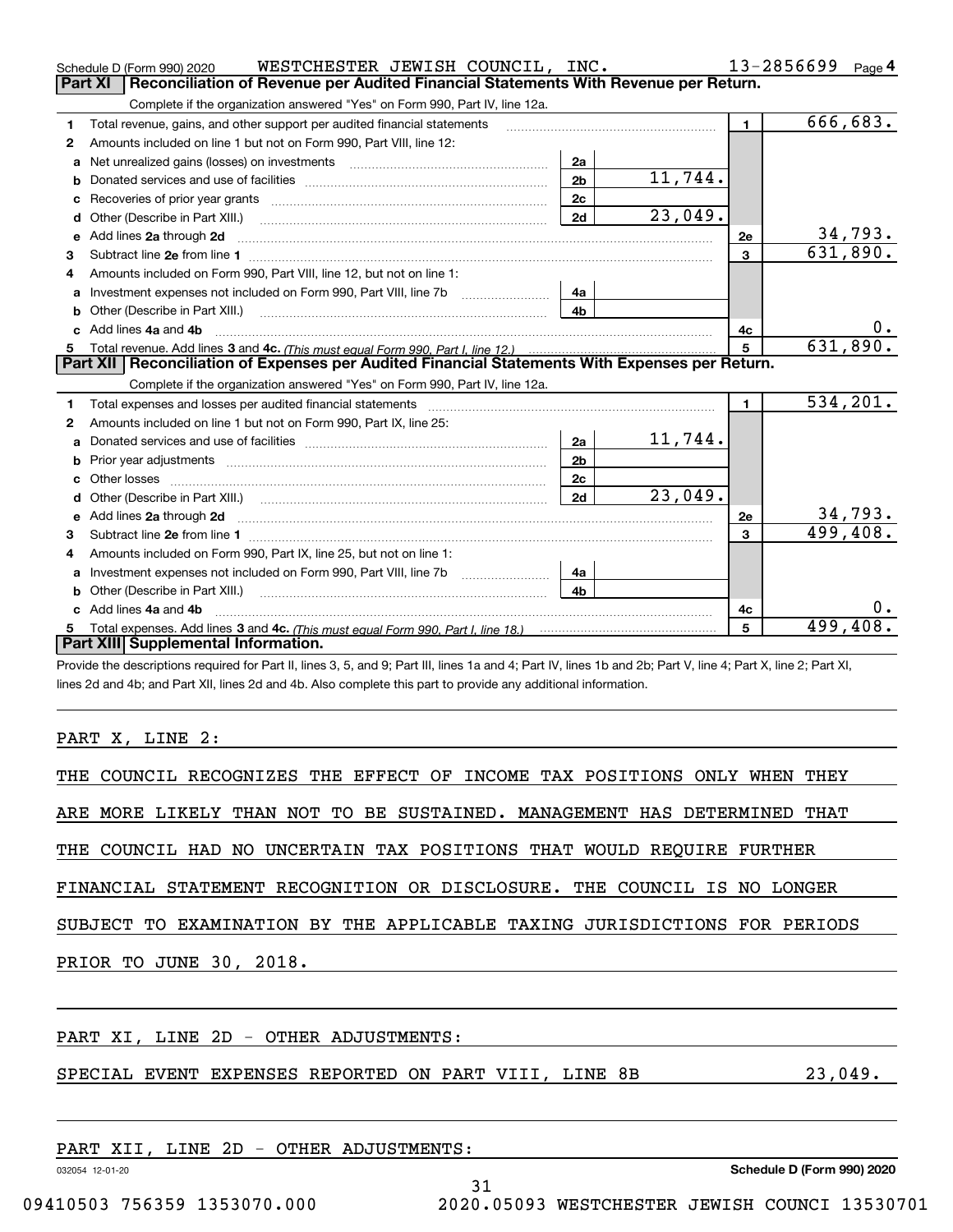|  | Schedule D (Form 990) 2020 WESTCHESTEI<br><b>Part XIII   Supplemental Information</b> (continued) | WESTCHESTER JEWISH COUNCIL, INC. |  |  |  | 13-2856699 Page 5          |
|--|---------------------------------------------------------------------------------------------------|----------------------------------|--|--|--|----------------------------|
|  |                                                                                                   |                                  |  |  |  |                            |
|  | SPECIAL EVENT EXPENSES REPORTED ON PART VIII, LINE 8B                                             |                                  |  |  |  | 23,049.                    |
|  |                                                                                                   |                                  |  |  |  |                            |
|  |                                                                                                   |                                  |  |  |  |                            |
|  |                                                                                                   |                                  |  |  |  |                            |
|  |                                                                                                   |                                  |  |  |  |                            |
|  |                                                                                                   |                                  |  |  |  |                            |
|  |                                                                                                   |                                  |  |  |  |                            |
|  |                                                                                                   |                                  |  |  |  |                            |
|  |                                                                                                   |                                  |  |  |  |                            |
|  |                                                                                                   |                                  |  |  |  |                            |
|  |                                                                                                   |                                  |  |  |  |                            |
|  |                                                                                                   |                                  |  |  |  |                            |
|  |                                                                                                   |                                  |  |  |  |                            |
|  |                                                                                                   |                                  |  |  |  |                            |
|  |                                                                                                   |                                  |  |  |  |                            |
|  |                                                                                                   |                                  |  |  |  |                            |
|  |                                                                                                   |                                  |  |  |  |                            |
|  |                                                                                                   |                                  |  |  |  |                            |
|  |                                                                                                   |                                  |  |  |  |                            |
|  |                                                                                                   |                                  |  |  |  |                            |
|  |                                                                                                   |                                  |  |  |  |                            |
|  |                                                                                                   |                                  |  |  |  |                            |
|  |                                                                                                   |                                  |  |  |  |                            |
|  |                                                                                                   |                                  |  |  |  |                            |
|  |                                                                                                   |                                  |  |  |  |                            |
|  |                                                                                                   |                                  |  |  |  |                            |
|  |                                                                                                   |                                  |  |  |  |                            |
|  |                                                                                                   |                                  |  |  |  |                            |
|  |                                                                                                   |                                  |  |  |  |                            |
|  |                                                                                                   |                                  |  |  |  |                            |
|  |                                                                                                   |                                  |  |  |  |                            |
|  |                                                                                                   |                                  |  |  |  |                            |
|  |                                                                                                   |                                  |  |  |  |                            |
|  |                                                                                                   |                                  |  |  |  |                            |
|  |                                                                                                   |                                  |  |  |  | Schedule D (Form 990) 2020 |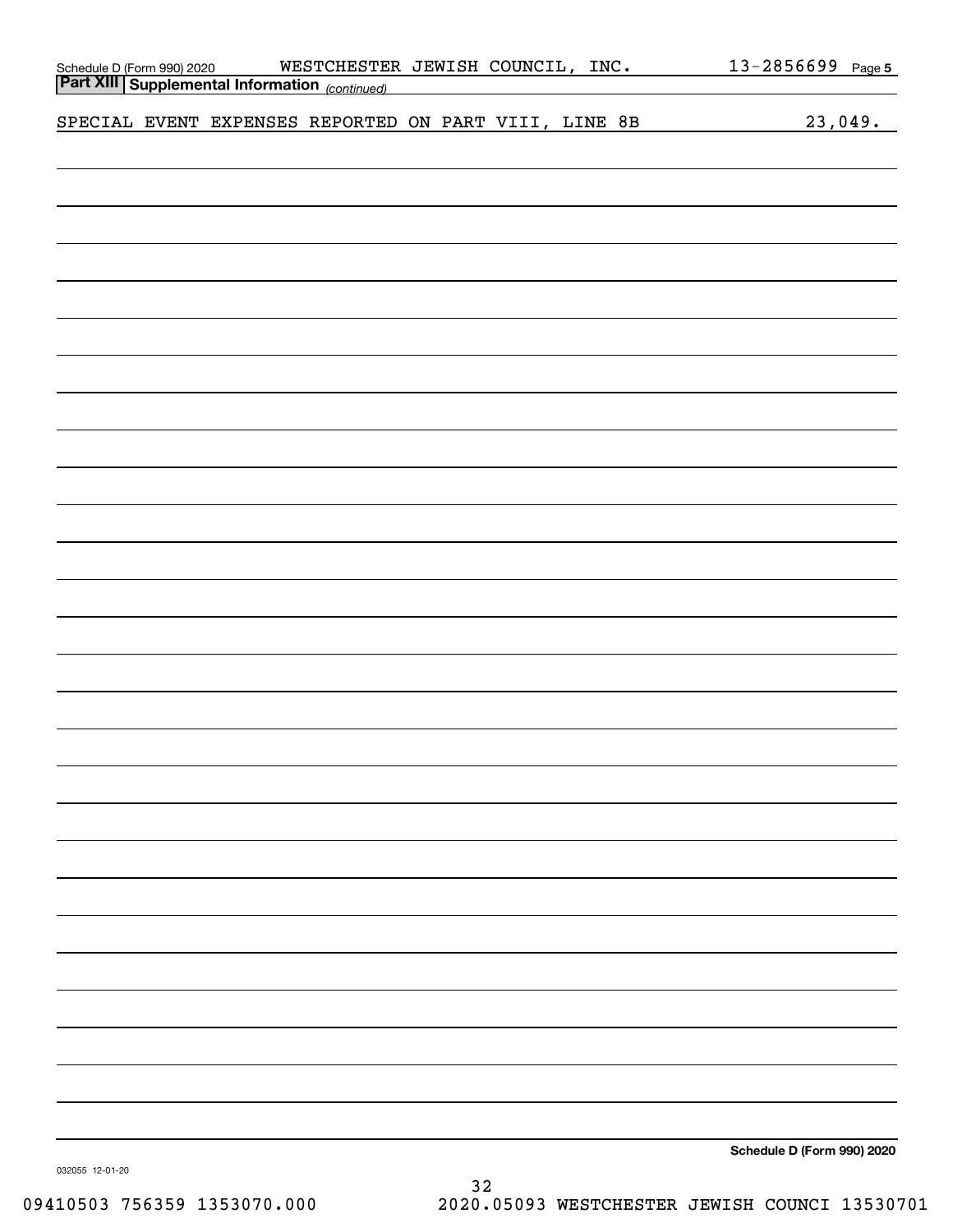| <b>SCHEDULE G</b>                                                               | <b>Supplemental Information Regarding Fundraising or Gaming Activities</b><br>OMB No. 1545-0047                                                                     |                                                                                                                                                    |                                                                            |    |                                       |  |                                                                            |                                                         |  |  |  |  |
|---------------------------------------------------------------------------------|---------------------------------------------------------------------------------------------------------------------------------------------------------------------|----------------------------------------------------------------------------------------------------------------------------------------------------|----------------------------------------------------------------------------|----|---------------------------------------|--|----------------------------------------------------------------------------|---------------------------------------------------------|--|--|--|--|
| (Form 990 or 990-EZ)                                                            | Complete if the organization answered "Yes" on Form 990, Part IV, line 17, 18, or 19, or if the<br>organization entered more than \$15,000 on Form 990-EZ, line 6a. |                                                                                                                                                    |                                                                            |    |                                       |  |                                                                            |                                                         |  |  |  |  |
| Department of the Treasury<br>Internal Revenue Service                          |                                                                                                                                                                     |                                                                                                                                                    | <b>Open to Public</b><br>Inspection                                        |    |                                       |  |                                                                            |                                                         |  |  |  |  |
| Name of the organization                                                        | $\blacktriangleright$ Go to www.irs.gov/Form990 for instructions and the latest information.                                                                        |                                                                                                                                                    | <b>Employer identification number</b>                                      |    |                                       |  |                                                                            |                                                         |  |  |  |  |
|                                                                                 | 13-2856699<br>WESTCHESTER JEWISH COUNCIL, INC.                                                                                                                      |                                                                                                                                                    |                                                                            |    |                                       |  |                                                                            |                                                         |  |  |  |  |
| Part I                                                                          |                                                                                                                                                                     | Fundraising Activities. Complete if the organization answered "Yes" on Form 990, Part IV, line 17. Form 990-EZ filers are not                      |                                                                            |    |                                       |  |                                                                            |                                                         |  |  |  |  |
|                                                                                 | required to complete this part.                                                                                                                                     | 1 Indicate whether the organization raised funds through any of the following activities. Check all that apply.                                    |                                                                            |    |                                       |  |                                                                            |                                                         |  |  |  |  |
| Mail solicitations<br>a                                                         |                                                                                                                                                                     | $\mathbf{e}$                                                                                                                                       |                                                                            |    | Solicitation of non-government grants |  |                                                                            |                                                         |  |  |  |  |
| Solicitation of government grants<br>Internet and email solicitations<br>b<br>f |                                                                                                                                                                     |                                                                                                                                                    |                                                                            |    |                                       |  |                                                                            |                                                         |  |  |  |  |
| с<br>d                                                                          | Phone solicitations<br>Special fundraising events<br>g<br>In-person solicitations                                                                                   |                                                                                                                                                    |                                                                            |    |                                       |  |                                                                            |                                                         |  |  |  |  |
|                                                                                 |                                                                                                                                                                     | 2 a Did the organization have a written or oral agreement with any individual (including officers, directors, trustees, or                         |                                                                            |    |                                       |  |                                                                            |                                                         |  |  |  |  |
|                                                                                 |                                                                                                                                                                     | key employees listed in Form 990, Part VII) or entity in connection with professional fundraising services?                                        |                                                                            |    |                                       |  | Yes                                                                        | No                                                      |  |  |  |  |
| compensated at least \$5,000 by the organization.                               |                                                                                                                                                                     | <b>b</b> If "Yes," list the 10 highest paid individuals or entities (fundraisers) pursuant to agreements under which the fundraiser is to be       |                                                                            |    |                                       |  |                                                                            |                                                         |  |  |  |  |
|                                                                                 |                                                                                                                                                                     |                                                                                                                                                    |                                                                            |    |                                       |  |                                                                            |                                                         |  |  |  |  |
| (i) Name and address of individual<br>or entity (fundraiser)                    |                                                                                                                                                                     | (ii) Activity                                                                                                                                      | (iii) Did<br>fundraiser<br>have custody<br>or control of<br>contributions? |    | (iv) Gross receipts<br>from activity  |  | (v) Amount paid<br>to (or retained by)<br>fundraiser<br>listed in col. (i) | (vi) Amount paid<br>to (or retained by)<br>organization |  |  |  |  |
|                                                                                 |                                                                                                                                                                     |                                                                                                                                                    | Yes                                                                        | No |                                       |  |                                                                            |                                                         |  |  |  |  |
|                                                                                 |                                                                                                                                                                     |                                                                                                                                                    |                                                                            |    |                                       |  |                                                                            |                                                         |  |  |  |  |
|                                                                                 |                                                                                                                                                                     |                                                                                                                                                    |                                                                            |    |                                       |  |                                                                            |                                                         |  |  |  |  |
|                                                                                 |                                                                                                                                                                     |                                                                                                                                                    |                                                                            |    |                                       |  |                                                                            |                                                         |  |  |  |  |
|                                                                                 |                                                                                                                                                                     |                                                                                                                                                    |                                                                            |    |                                       |  |                                                                            |                                                         |  |  |  |  |
|                                                                                 |                                                                                                                                                                     |                                                                                                                                                    |                                                                            |    |                                       |  |                                                                            |                                                         |  |  |  |  |
|                                                                                 |                                                                                                                                                                     |                                                                                                                                                    |                                                                            |    |                                       |  |                                                                            |                                                         |  |  |  |  |
|                                                                                 |                                                                                                                                                                     |                                                                                                                                                    |                                                                            |    |                                       |  |                                                                            |                                                         |  |  |  |  |
|                                                                                 |                                                                                                                                                                     |                                                                                                                                                    |                                                                            |    |                                       |  |                                                                            |                                                         |  |  |  |  |
|                                                                                 |                                                                                                                                                                     |                                                                                                                                                    |                                                                            |    |                                       |  |                                                                            |                                                         |  |  |  |  |
|                                                                                 |                                                                                                                                                                     |                                                                                                                                                    |                                                                            |    |                                       |  |                                                                            |                                                         |  |  |  |  |
|                                                                                 |                                                                                                                                                                     |                                                                                                                                                    |                                                                            |    |                                       |  |                                                                            |                                                         |  |  |  |  |
|                                                                                 |                                                                                                                                                                     |                                                                                                                                                    |                                                                            |    |                                       |  |                                                                            |                                                         |  |  |  |  |
|                                                                                 |                                                                                                                                                                     |                                                                                                                                                    |                                                                            |    |                                       |  |                                                                            |                                                         |  |  |  |  |
|                                                                                 |                                                                                                                                                                     |                                                                                                                                                    |                                                                            |    |                                       |  |                                                                            |                                                         |  |  |  |  |
| Total                                                                           |                                                                                                                                                                     | 3 List all states in which the organization is registered or licensed to solicit contributions or has been notified it is exempt from registration |                                                                            |    |                                       |  |                                                                            |                                                         |  |  |  |  |
| or licensing.                                                                   |                                                                                                                                                                     |                                                                                                                                                    |                                                                            |    |                                       |  |                                                                            |                                                         |  |  |  |  |
|                                                                                 |                                                                                                                                                                     |                                                                                                                                                    |                                                                            |    |                                       |  |                                                                            |                                                         |  |  |  |  |
|                                                                                 |                                                                                                                                                                     |                                                                                                                                                    |                                                                            |    |                                       |  |                                                                            |                                                         |  |  |  |  |
|                                                                                 |                                                                                                                                                                     |                                                                                                                                                    |                                                                            |    |                                       |  |                                                                            |                                                         |  |  |  |  |
|                                                                                 |                                                                                                                                                                     |                                                                                                                                                    |                                                                            |    |                                       |  |                                                                            |                                                         |  |  |  |  |
|                                                                                 |                                                                                                                                                                     |                                                                                                                                                    |                                                                            |    |                                       |  |                                                                            |                                                         |  |  |  |  |
|                                                                                 |                                                                                                                                                                     |                                                                                                                                                    |                                                                            |    |                                       |  |                                                                            |                                                         |  |  |  |  |
|                                                                                 |                                                                                                                                                                     |                                                                                                                                                    |                                                                            |    |                                       |  |                                                                            |                                                         |  |  |  |  |
|                                                                                 |                                                                                                                                                                     |                                                                                                                                                    |                                                                            |    |                                       |  |                                                                            |                                                         |  |  |  |  |
|                                                                                 |                                                                                                                                                                     | LHA For Paperwork Reduction Act Notice, see the Instructions for Form 990 or 990-EZ.                                                               |                                                                            |    |                                       |  |                                                                            | Schedule G (Form 990 or 990-EZ) 2020                    |  |  |  |  |

032081 11-25-20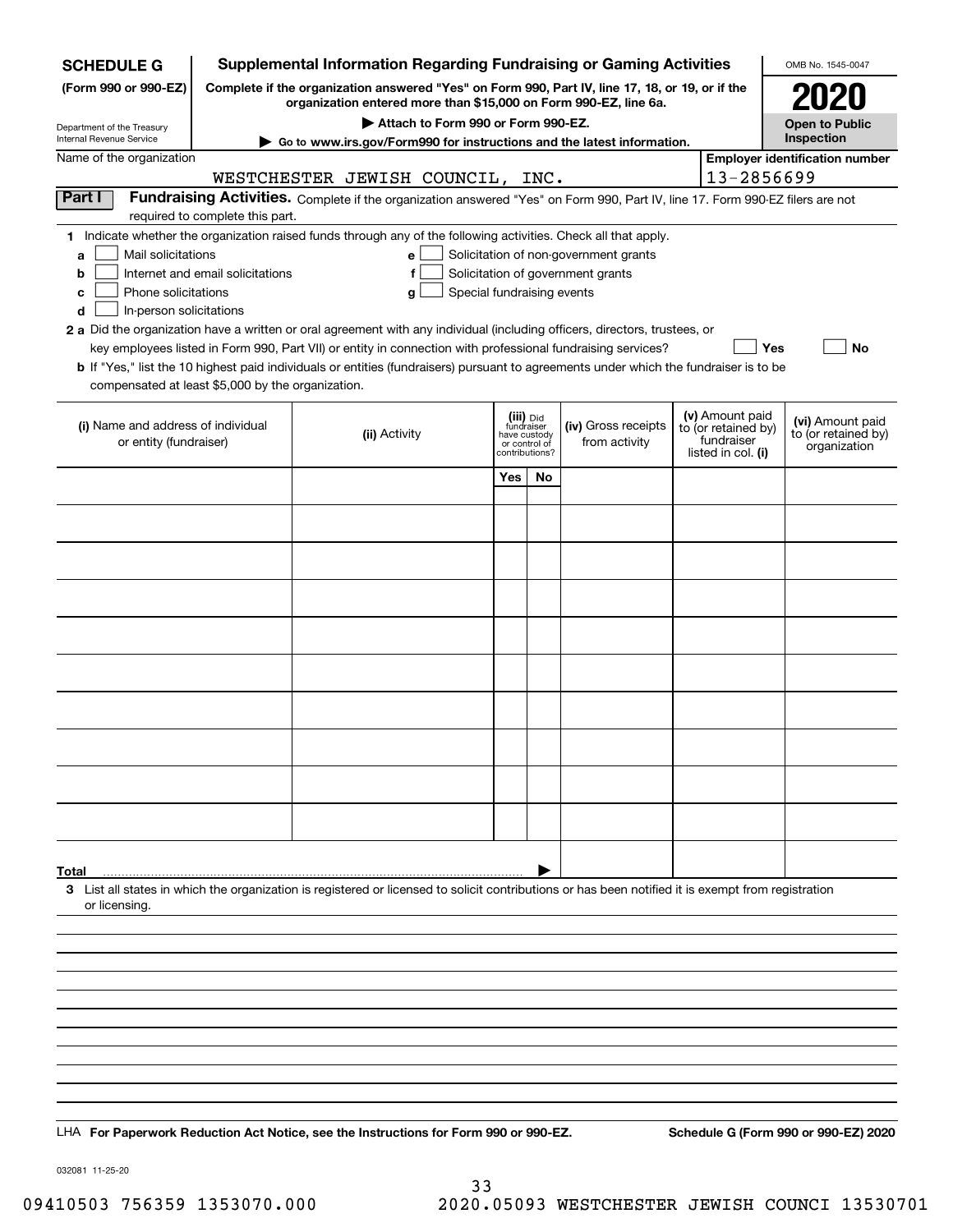|  | Schedule G (Form 990 or 990-EZ) 2020 $\,$ <code>WESTCHESTER <math>\,</math> JEWISH <code>COUNCIL</code> ,</code> |  | INC. | 2856699 | Page 2 |
|--|------------------------------------------------------------------------------------------------------------------|--|------|---------|--------|
|  |                                                                                                                  |  |      |         |        |

**Part II** | Fundraising Events. Complete if the organization answered "Yes" on Form 990, Part IV, line 18, or reported more than \$15,000 of fundraising event contributions and gross income on Form 990-EZ, lines 1 and 6b. List events with gross receipts greater than \$5,000.

|                 |              | of fundraising event contributions and gross income on Form 990-EZ, lines T and 6D. List events with gross receipts greater than \$5,000.                                   | (a) Event $#1$  | $(b)$ Event #2          | (c) Other events<br><b>NONE</b> | (d) Total events                  |
|-----------------|--------------|-----------------------------------------------------------------------------------------------------------------------------------------------------------------------------|-----------------|-------------------------|---------------------------------|-----------------------------------|
|                 |              |                                                                                                                                                                             | VIRTUAL GALA    |                         |                                 | (add col. (a) through             |
|                 |              |                                                                                                                                                                             | (event type)    | (event type)            | (total number)                  | col. (c)                          |
|                 |              |                                                                                                                                                                             |                 |                         |                                 |                                   |
| Revenue         | 1.           |                                                                                                                                                                             | 375,392.        |                         |                                 | 375,392.                          |
|                 |              |                                                                                                                                                                             | 375, 392.       |                         |                                 | 375, 392.                         |
|                 | 3            | Gross income (line 1 minus line 2)                                                                                                                                          |                 |                         |                                 |                                   |
|                 |              |                                                                                                                                                                             |                 |                         |                                 |                                   |
|                 |              |                                                                                                                                                                             |                 |                         |                                 |                                   |
|                 | 5.           |                                                                                                                                                                             | 3,450.          |                         |                                 | 3,450.                            |
|                 |              |                                                                                                                                                                             |                 |                         |                                 |                                   |
| Direct Expenses | 6            |                                                                                                                                                                             |                 |                         |                                 |                                   |
|                 |              |                                                                                                                                                                             |                 |                         |                                 |                                   |
|                 | $\mathbf{7}$ | Food and beverages                                                                                                                                                          | 150.            |                         |                                 | 150.                              |
|                 |              |                                                                                                                                                                             |                 |                         |                                 |                                   |
|                 | 8            |                                                                                                                                                                             | 673.<br>18,776. |                         |                                 | 673.<br>18,776.                   |
|                 | 9            |                                                                                                                                                                             |                 |                         |                                 |                                   |
|                 |              | 10 Direct expense summary. Add lines 4 through 9 in column (d)                                                                                                              |                 |                         |                                 | 23,049.<br>$\overline{-23}$ ,049. |
| <b>Part III</b> |              | 11 Net income summary. Subtract line 10 from line 3, column (d)<br>Gaming. Complete if the organization answered "Yes" on Form 990, Part IV, line 19, or reported more than |                 |                         |                                 |                                   |
|                 |              | \$15,000 on Form 990-EZ, line 6a.                                                                                                                                           |                 |                         |                                 |                                   |
|                 |              |                                                                                                                                                                             |                 | (b) Pull tabs/instant   |                                 | (d) Total gaming (add             |
| Revenue         |              |                                                                                                                                                                             | (a) Bingo       | bingo/progressive bingo | (c) Other gaming                | col. (a) through col. (c))        |
|                 |              |                                                                                                                                                                             |                 |                         |                                 |                                   |
|                 | 1.           |                                                                                                                                                                             |                 |                         |                                 |                                   |
|                 |              |                                                                                                                                                                             |                 |                         |                                 |                                   |
|                 |              |                                                                                                                                                                             |                 |                         |                                 |                                   |
|                 |              |                                                                                                                                                                             |                 |                         |                                 |                                   |
|                 | 3            |                                                                                                                                                                             |                 |                         |                                 |                                   |
| Direct Expenses |              |                                                                                                                                                                             |                 |                         |                                 |                                   |
|                 | 4            |                                                                                                                                                                             |                 |                         |                                 |                                   |
|                 |              | Other direct expenses                                                                                                                                                       |                 |                         |                                 |                                   |
|                 | 5            |                                                                                                                                                                             | %<br>Yes        | Yes<br>%                | Yes<br>%                        |                                   |
|                 |              | 6 Volunteer labor                                                                                                                                                           | No              | No                      | No                              |                                   |
|                 |              |                                                                                                                                                                             |                 |                         |                                 |                                   |
|                 | 7            | Direct expense summary. Add lines 2 through 5 in column (d)                                                                                                                 |                 |                         |                                 |                                   |
|                 |              |                                                                                                                                                                             |                 |                         |                                 |                                   |
|                 | 8            |                                                                                                                                                                             |                 |                         |                                 |                                   |
|                 |              |                                                                                                                                                                             |                 |                         |                                 |                                   |
| 9.              |              | Enter the state(s) in which the organization conducts gaming activities:                                                                                                    |                 |                         |                                 |                                   |
|                 |              |                                                                                                                                                                             |                 |                         |                                 | Yes<br>No                         |
|                 |              | <b>b</b> If "No," explain:                                                                                                                                                  |                 |                         |                                 |                                   |
|                 |              |                                                                                                                                                                             |                 |                         |                                 |                                   |
|                 |              |                                                                                                                                                                             |                 |                         |                                 | Yes                               |
|                 |              | <b>b</b> If "Yes," explain:                                                                                                                                                 |                 |                         |                                 | No                                |
|                 |              |                                                                                                                                                                             |                 |                         |                                 |                                   |
|                 |              |                                                                                                                                                                             |                 |                         |                                 |                                   |
|                 |              |                                                                                                                                                                             |                 |                         |                                 |                                   |

032082 11-25-20

**Schedule G (Form 990 or 990-EZ) 2020**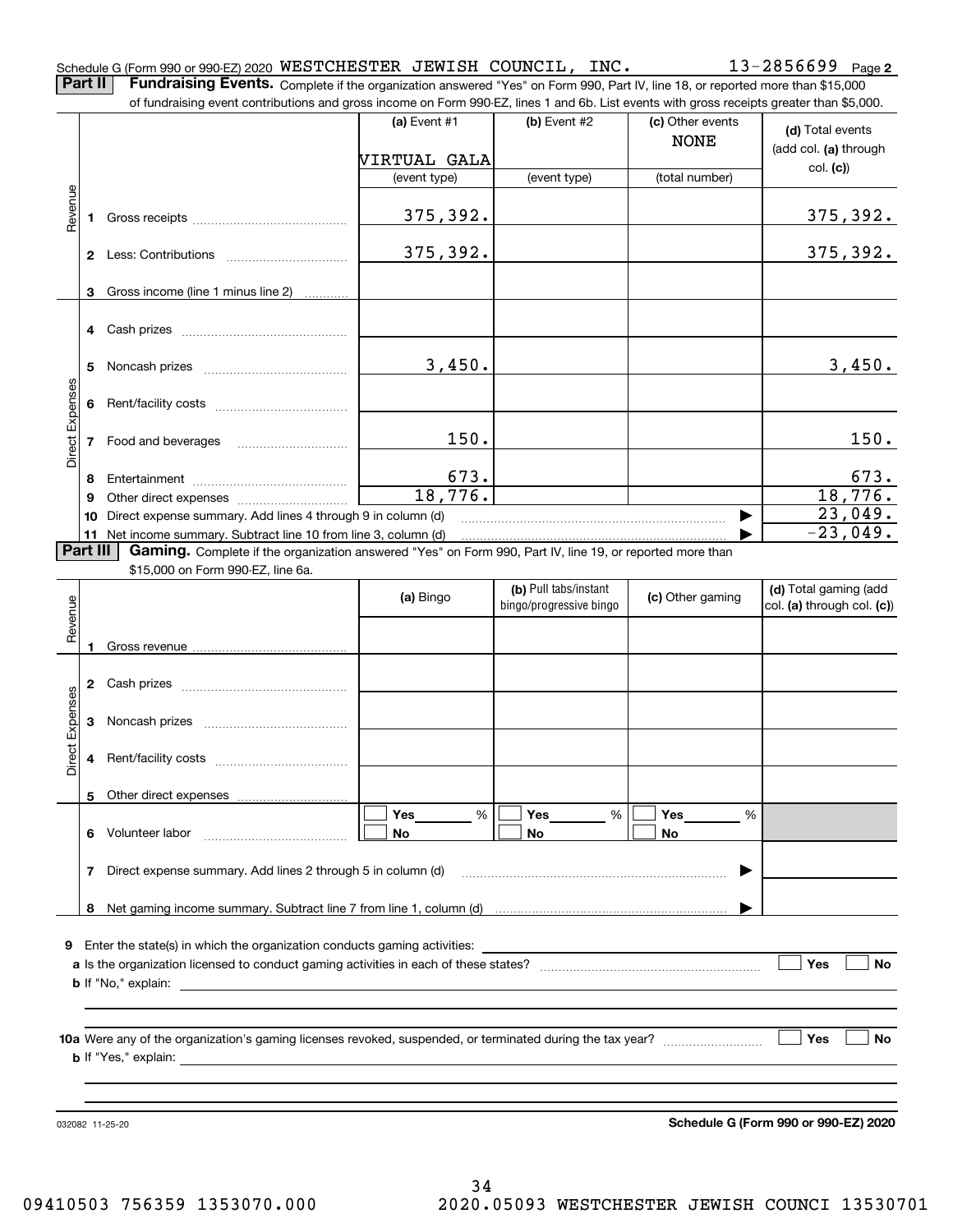|    | Schedule G (Form 990 or 990-EZ) 2020 WESTCHESTER JEWISH COUNCIL, INC.                                                                                                                                                                      | 13-2856699                           | Page 3 |
|----|--------------------------------------------------------------------------------------------------------------------------------------------------------------------------------------------------------------------------------------------|--------------------------------------|--------|
| 11 |                                                                                                                                                                                                                                            | Yes                                  | No     |
|    | 12 Is the organization a grantor, beneficiary or trustee of a trust, or a member of a partnership or other entity formed                                                                                                                   |                                      |        |
|    |                                                                                                                                                                                                                                            | Yes                                  | No     |
|    | 13 Indicate the percentage of gaming activity conducted in:                                                                                                                                                                                |                                      |        |
|    |                                                                                                                                                                                                                                            | 13а                                  | %      |
|    | <b>b</b> An outside facility <b>contained a contract and a contract of the contract of the contract of the contract of the contract of the contract of the contract of the contract of the contract of the contract of the contract o</b>  | 13 <sub>b</sub>                      | %      |
|    | 14 Enter the name and address of the person who prepares the organization's gaming/special events books and records:                                                                                                                       |                                      |        |
|    |                                                                                                                                                                                                                                            |                                      |        |
|    | Name $\blacktriangleright$<br><u>some started and the started and the started and the started and the started and the started and the started and</u>                                                                                      |                                      |        |
|    |                                                                                                                                                                                                                                            |                                      |        |
|    |                                                                                                                                                                                                                                            |                                      |        |
|    |                                                                                                                                                                                                                                            |                                      |        |
|    |                                                                                                                                                                                                                                            | Yes                                  | No     |
|    |                                                                                                                                                                                                                                            |                                      |        |
|    |                                                                                                                                                                                                                                            |                                      |        |
|    |                                                                                                                                                                                                                                            |                                      |        |
|    | c If "Yes," enter name and address of the third party:                                                                                                                                                                                     |                                      |        |
|    |                                                                                                                                                                                                                                            |                                      |        |
|    | Name $\blacktriangleright$<br><u> 1989 - Johann Barbara, marka a shekara ta 1989 - An tsara tsara tsara tsara tsara tsara tsara tsara tsara tsa</u>                                                                                        |                                      |        |
|    |                                                                                                                                                                                                                                            |                                      |        |
|    | Address ><br>the control of the control of the control of the control of the control of the control of the control of the control of the control of the control of the control of the control of the control of the control of the control |                                      |        |
|    |                                                                                                                                                                                                                                            |                                      |        |
|    | <b>16</b> Gaming manager information:                                                                                                                                                                                                      |                                      |        |
|    |                                                                                                                                                                                                                                            |                                      |        |
|    | Name $\blacktriangleright$                                                                                                                                                                                                                 |                                      |        |
|    |                                                                                                                                                                                                                                            |                                      |        |
|    | Gaming manager compensation > \$                                                                                                                                                                                                           |                                      |        |
|    |                                                                                                                                                                                                                                            |                                      |        |
|    |                                                                                                                                                                                                                                            |                                      |        |
|    |                                                                                                                                                                                                                                            |                                      |        |
|    |                                                                                                                                                                                                                                            |                                      |        |
|    | Director/officer<br>Employee<br>Independent contractor                                                                                                                                                                                     |                                      |        |
|    |                                                                                                                                                                                                                                            |                                      |        |
|    | <b>17</b> Mandatory distributions:                                                                                                                                                                                                         |                                      |        |
|    | a Is the organization required under state law to make charitable distributions from the gaming proceeds to                                                                                                                                |                                      |        |
|    | retain the state gaming license?                                                                                                                                                                                                           | $\Box$ Yes                           |        |
|    | <b>b</b> Enter the amount of distributions required under state law to be distributed to other exempt organizations or spent in the                                                                                                        |                                      |        |
|    | organization's own exempt activities during the tax year $\triangleright$ \$                                                                                                                                                               |                                      |        |
|    | <b>Part IV</b><br>Supplemental Information. Provide the explanations required by Part I, line 2b, columns (iii) and (v); and Part III, lines 9, 9b, 10b,                                                                                   |                                      |        |
|    | 15b, 15c, 16, and 17b, as applicable. Also provide any additional information. See instructions.                                                                                                                                           |                                      |        |
|    |                                                                                                                                                                                                                                            |                                      |        |
|    |                                                                                                                                                                                                                                            |                                      |        |
|    |                                                                                                                                                                                                                                            |                                      |        |
|    |                                                                                                                                                                                                                                            |                                      |        |
|    |                                                                                                                                                                                                                                            |                                      |        |
|    |                                                                                                                                                                                                                                            |                                      |        |
|    |                                                                                                                                                                                                                                            |                                      |        |
|    |                                                                                                                                                                                                                                            |                                      |        |
|    |                                                                                                                                                                                                                                            |                                      |        |
|    |                                                                                                                                                                                                                                            |                                      |        |
|    |                                                                                                                                                                                                                                            |                                      |        |
|    |                                                                                                                                                                                                                                            |                                      |        |
|    |                                                                                                                                                                                                                                            |                                      |        |
|    |                                                                                                                                                                                                                                            |                                      |        |
|    |                                                                                                                                                                                                                                            |                                      |        |
|    |                                                                                                                                                                                                                                            |                                      |        |
|    | 032083 11-25-20                                                                                                                                                                                                                            | Schedule G (Form 990 or 990-EZ) 2020 |        |
|    | 35                                                                                                                                                                                                                                         |                                      |        |
|    |                                                                                                                                                                                                                                            |                                      |        |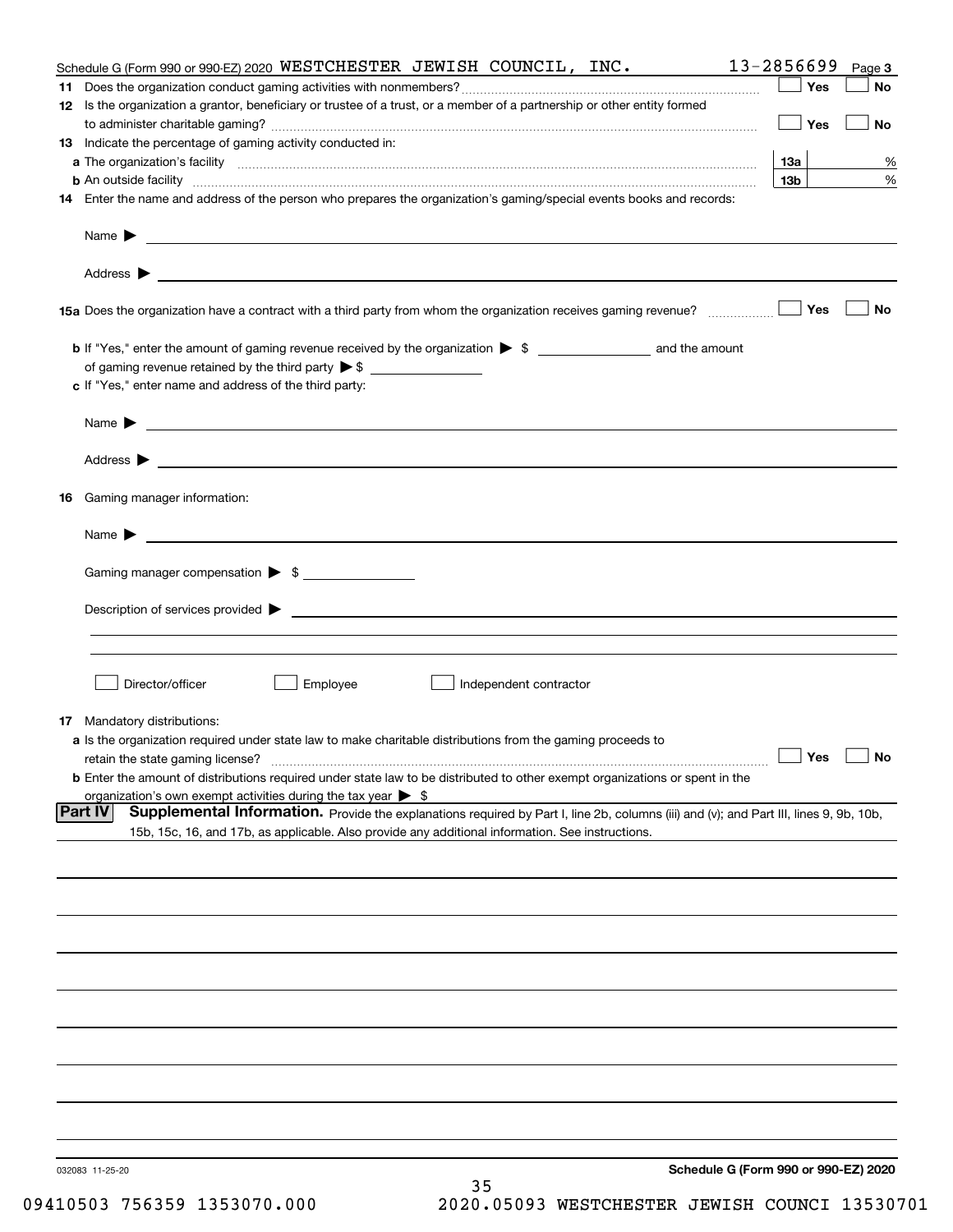| Schedule G (Form 990 or 990-EZ)                            | WESTCHESTER JEWISH COUNCIL, |  | INC. | $13 - 2856699$ Page 4 |  |
|------------------------------------------------------------|-----------------------------|--|------|-----------------------|--|
| <b>Part IV</b>   Supplemental Information $_{(continued)}$ |                             |  |      |                       |  |

| <b>Part IV Supplemental Information</b> (continued) |  |                                 |
|-----------------------------------------------------|--|---------------------------------|
|                                                     |  |                                 |
|                                                     |  |                                 |
|                                                     |  |                                 |
|                                                     |  |                                 |
|                                                     |  |                                 |
|                                                     |  |                                 |
|                                                     |  |                                 |
|                                                     |  |                                 |
|                                                     |  |                                 |
|                                                     |  |                                 |
|                                                     |  |                                 |
|                                                     |  |                                 |
|                                                     |  |                                 |
|                                                     |  |                                 |
|                                                     |  |                                 |
|                                                     |  |                                 |
|                                                     |  |                                 |
|                                                     |  |                                 |
|                                                     |  |                                 |
|                                                     |  |                                 |
|                                                     |  |                                 |
|                                                     |  |                                 |
|                                                     |  |                                 |
|                                                     |  |                                 |
|                                                     |  |                                 |
|                                                     |  |                                 |
|                                                     |  |                                 |
|                                                     |  |                                 |
|                                                     |  |                                 |
|                                                     |  |                                 |
|                                                     |  |                                 |
|                                                     |  |                                 |
|                                                     |  | Schedule G (Form 990 or 990-EZ) |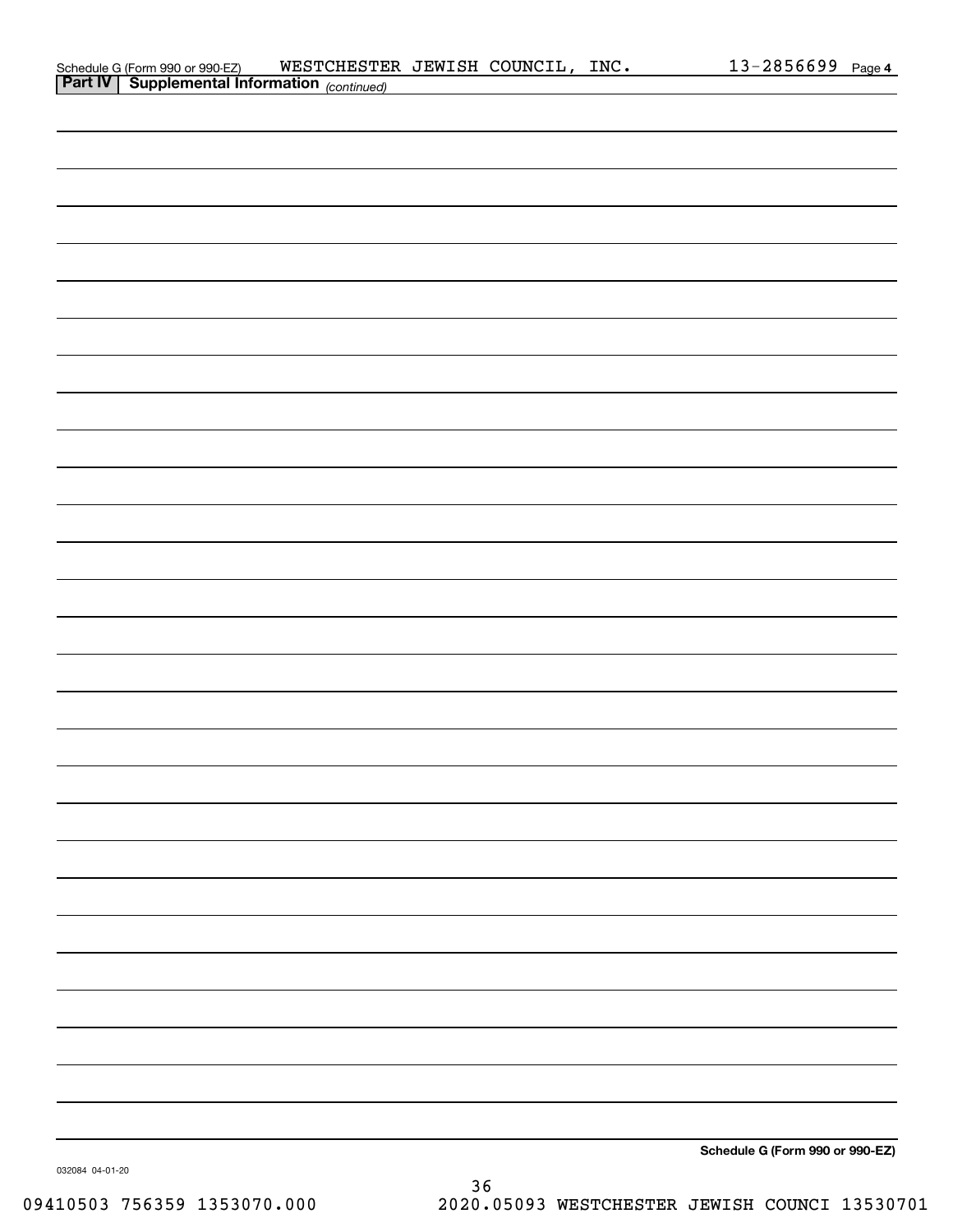|    | <b>SCHEDULE J</b>                                      | <b>Compensation Information</b>                                                                                                                                                                                                    |                                       | OMB No. 1545-0047          |            |                         |  |
|----|--------------------------------------------------------|------------------------------------------------------------------------------------------------------------------------------------------------------------------------------------------------------------------------------------|---------------------------------------|----------------------------|------------|-------------------------|--|
|    | (Form 990)                                             | For certain Officers, Directors, Trustees, Key Employees, and Highest                                                                                                                                                              |                                       |                            |            |                         |  |
|    |                                                        | <b>Compensated Employees</b>                                                                                                                                                                                                       |                                       |                            |            |                         |  |
|    |                                                        | Complete if the organization answered "Yes" on Form 990, Part IV, line 23.<br>Attach to Form 990.                                                                                                                                  |                                       | <b>Open to Public</b>      |            |                         |  |
|    | Department of the Treasury<br>Internal Revenue Service | Go to www.irs.gov/Form990 for instructions and the latest information.                                                                                                                                                             |                                       | Inspection                 |            |                         |  |
|    | Name of the organization                               |                                                                                                                                                                                                                                    | <b>Employer identification number</b> |                            |            |                         |  |
|    |                                                        | WESTCHESTER JEWISH COUNCIL, INC.                                                                                                                                                                                                   |                                       | 13-2856699                 |            |                         |  |
|    | Part I                                                 | <b>Questions Regarding Compensation</b>                                                                                                                                                                                            |                                       |                            |            |                         |  |
|    |                                                        |                                                                                                                                                                                                                                    |                                       |                            | <b>Yes</b> | No                      |  |
|    |                                                        | <b>1a</b> Check the appropriate box(es) if the organization provided any of the following to or for a person listed on Form 990,                                                                                                   |                                       |                            |            |                         |  |
|    |                                                        | Part VII, Section A, line 1a. Complete Part III to provide any relevant information regarding these items.                                                                                                                         |                                       |                            |            |                         |  |
|    | First-class or charter travel                          | Housing allowance or residence for personal use                                                                                                                                                                                    |                                       |                            |            |                         |  |
|    | Travel for companions                                  | Payments for business use of personal residence                                                                                                                                                                                    |                                       |                            |            |                         |  |
|    |                                                        | Tax indemnification and gross-up payments<br>Health or social club dues or initiation fees                                                                                                                                         |                                       |                            |            |                         |  |
|    |                                                        | Discretionary spending account<br>Personal services (such as maid, chauffeur, chef)                                                                                                                                                |                                       |                            |            |                         |  |
|    |                                                        |                                                                                                                                                                                                                                    |                                       |                            |            |                         |  |
|    |                                                        | <b>b</b> If any of the boxes on line 1a are checked, did the organization follow a written policy regarding payment or<br>reimbursement or provision of all of the expenses described above? If "No," complete Part III to explain |                                       | 1b                         |            |                         |  |
| 2  |                                                        | Did the organization require substantiation prior to reimbursing or allowing expenses incurred by all directors,                                                                                                                   |                                       |                            |            |                         |  |
|    |                                                        |                                                                                                                                                                                                                                    |                                       | $\mathbf{2}$               |            |                         |  |
|    |                                                        |                                                                                                                                                                                                                                    |                                       |                            |            |                         |  |
| з  |                                                        | Indicate which, if any, of the following the organization used to establish the compensation of the organization's                                                                                                                 |                                       |                            |            |                         |  |
|    |                                                        | CEO/Executive Director. Check all that apply. Do not check any boxes for methods used by a related organization to                                                                                                                 |                                       |                            |            |                         |  |
|    |                                                        | establish compensation of the CEO/Executive Director, but explain in Part III.                                                                                                                                                     |                                       |                            |            |                         |  |
|    | $ \mathbf{X} $ Compensation committee                  | Written employment contract                                                                                                                                                                                                        |                                       |                            |            |                         |  |
|    |                                                        | Compensation survey or study<br>Independent compensation consultant                                                                                                                                                                |                                       |                            |            |                         |  |
|    | $\boxed{\textbf{X}}$ Form 990 of other organizations   | Approval by the board or compensation committee                                                                                                                                                                                    |                                       |                            |            |                         |  |
|    |                                                        |                                                                                                                                                                                                                                    |                                       |                            |            |                         |  |
|    |                                                        | During the year, did any person listed on Form 990, Part VII, Section A, line 1a, with respect to the filing                                                                                                                       |                                       |                            |            |                         |  |
|    | organization or a related organization:                |                                                                                                                                                                                                                                    |                                       |                            |            |                         |  |
|    |                                                        | Receive a severance payment or change-of-control payment?                                                                                                                                                                          |                                       | 4a                         |            | x                       |  |
|    |                                                        | Participate in or receive payment from a supplemental nonqualified retirement plan?                                                                                                                                                |                                       | 4b                         |            | $\overline{\text{x}}$   |  |
| c  |                                                        | Participate in or receive payment from an equity-based compensation arrangement?                                                                                                                                                   |                                       | 4c                         |            | $\overline{\text{x}}$   |  |
|    |                                                        | If "Yes" to any of lines 4a-c, list the persons and provide the applicable amounts for each item in Part III.                                                                                                                      |                                       |                            |            |                         |  |
|    |                                                        |                                                                                                                                                                                                                                    |                                       |                            |            |                         |  |
|    |                                                        | Only section 501(c)(3), 501(c)(4), and 501(c)(29) organizations must complete lines 5-9.                                                                                                                                           |                                       |                            |            |                         |  |
| 5. |                                                        | For persons listed on Form 990, Part VII, Section A, line 1a, did the organization pay or accrue any compensation                                                                                                                  |                                       |                            |            |                         |  |
|    | contingent on the revenues of:                         |                                                                                                                                                                                                                                    |                                       |                            |            | <u>x</u>                |  |
|    |                                                        | a The organization? <b>Manual Community Community</b> Community Community Community Community Community Community Community                                                                                                        |                                       | 5a                         |            | $\overline{\mathbf{x}}$ |  |
|    |                                                        | If "Yes" on line 5a or 5b, describe in Part III.                                                                                                                                                                                   |                                       | 5b                         |            |                         |  |
|    |                                                        | For persons listed on Form 990, Part VII, Section A, line 1a, did the organization pay or accrue any compensation                                                                                                                  |                                       |                            |            |                         |  |
| 6. | contingent on the net earnings of:                     |                                                                                                                                                                                                                                    |                                       |                            |            |                         |  |
|    |                                                        |                                                                                                                                                                                                                                    |                                       | 6a                         |            | x                       |  |
|    |                                                        |                                                                                                                                                                                                                                    |                                       | 6b                         |            | $\overline{\mathbf{x}}$ |  |
|    |                                                        | If "Yes" on line 6a or 6b, describe in Part III.                                                                                                                                                                                   |                                       |                            |            |                         |  |
|    |                                                        | 7 For persons listed on Form 990, Part VII, Section A, line 1a, did the organization provide any nonfixed payments                                                                                                                 |                                       |                            |            |                         |  |
|    |                                                        |                                                                                                                                                                                                                                    |                                       | $\overline{7}$             | х          |                         |  |
| 8  |                                                        | Were any amounts reported on Form 990, Part VII, paid or accrued pursuant to a contract that was subject to the                                                                                                                    |                                       |                            |            |                         |  |
|    |                                                        |                                                                                                                                                                                                                                    |                                       | 8                          |            | х                       |  |
| 9  |                                                        | If "Yes" on line 8, did the organization also follow the rebuttable presumption procedure described in                                                                                                                             |                                       |                            |            |                         |  |
|    |                                                        |                                                                                                                                                                                                                                    |                                       | 9                          |            |                         |  |
|    |                                                        | rucerly Reduction Act Nation, see the Instructions for Form 000                                                                                                                                                                    |                                       | Pohodulo I (Form 000) 2020 |            |                         |  |

LHA For Paperwork Reduction Act Notice, see the Instructions for Form 990. Schedule J (Form 990) 2020

032111 12-07-20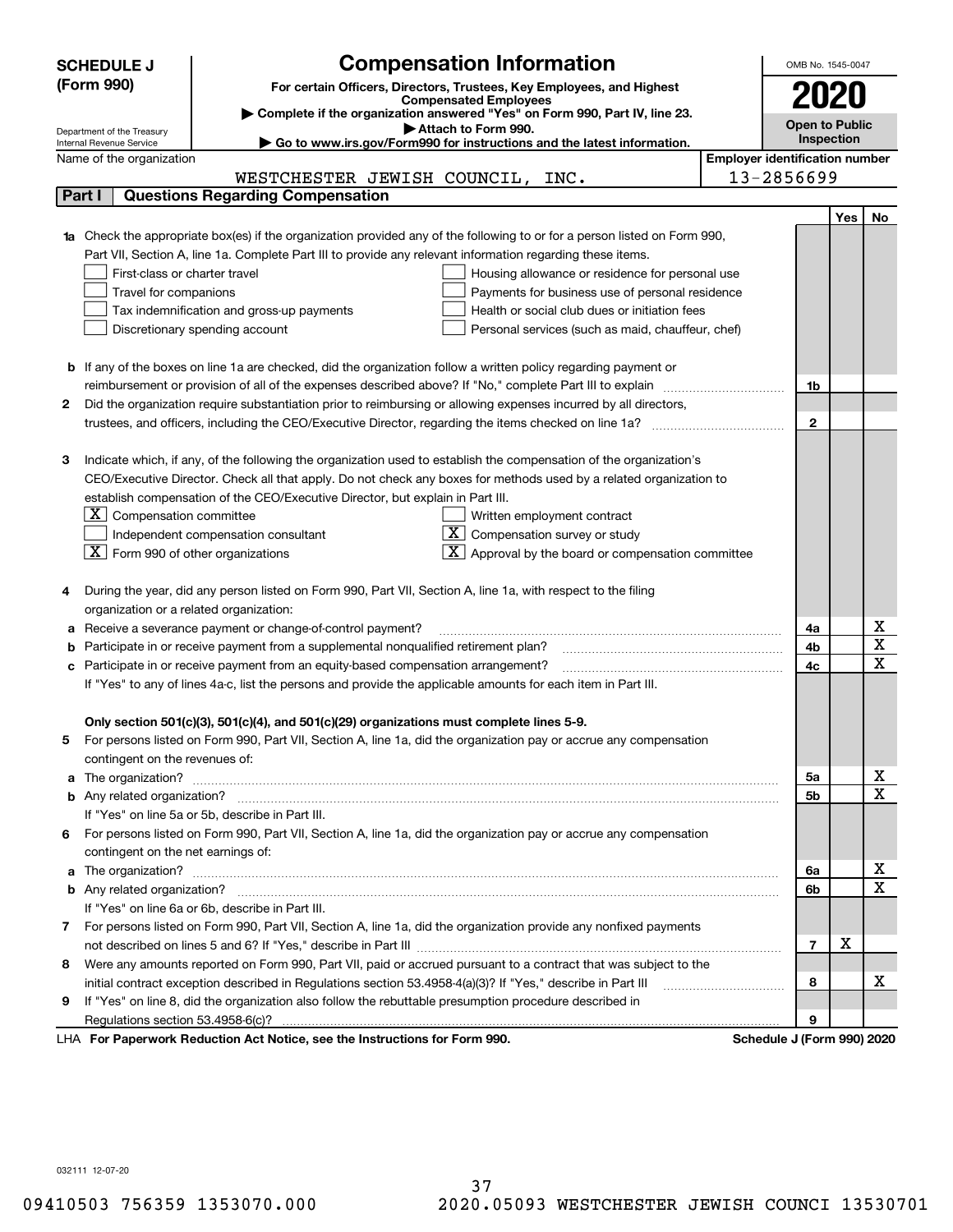**Note:**  The sum of columns (B)(i)-(iii) for each listed individual must equal the total amount of Form 990, Part VII, Section A, line 1a, applicable column (D) and (E) amounts for that individual.

WESTCHESTER JEWISH COUNCIL, INC.

| (A) Name and Title      |                              |                          | (B) Breakdown of W-2 and/or 1099-MISC compensation |                                           | (C) Retirement and             | (D) Nontaxable   | (E) Total of columns | (F) Compensation                                           |
|-------------------------|------------------------------|--------------------------|----------------------------------------------------|-------------------------------------------|--------------------------------|------------------|----------------------|------------------------------------------------------------|
|                         |                              | (i) Base<br>compensation | (ii) Bonus &<br>incentive<br>compensation          | (iii) Other<br>reportable<br>compensation | other deferred<br>compensation | benefits         | $(B)(i)$ - $(D)$     | in column (B)<br>reported as deferred<br>on prior Form 990 |
| (1) ELLIOT FORCHHEIMER  | (i)                          | 157,036.                 | 8,500.                                             | $\overline{0}$ .                          | 19,500.                        | $\overline{0}$ . | 185,036.             | 0.                                                         |
| CHIEF EXECUTIVE OFFICER | (ii)                         | $\overline{0}$ .         | $\overline{0}$ .                                   | $\overline{0}$ .                          | $\overline{0}$ .               | $\overline{0}$ . | $\overline{0}$ .     | $\overline{0}$ .                                           |
|                         | $(\sf{i})$                   |                          |                                                    |                                           |                                |                  |                      |                                                            |
|                         | (ii)                         |                          |                                                    |                                           |                                |                  |                      |                                                            |
|                         | $(\sf{i})$                   |                          |                                                    |                                           |                                |                  |                      |                                                            |
|                         | (ii)                         |                          |                                                    |                                           |                                |                  |                      |                                                            |
|                         | $\qquad \qquad \textbf{(i)}$ |                          |                                                    |                                           |                                |                  |                      |                                                            |
|                         | (ii)                         |                          |                                                    |                                           |                                |                  |                      |                                                            |
|                         | $(\sf{i})$                   |                          |                                                    |                                           |                                |                  |                      |                                                            |
|                         | (ii)                         |                          |                                                    |                                           |                                |                  |                      |                                                            |
|                         | $(\sf{i})$                   |                          |                                                    |                                           |                                |                  |                      |                                                            |
|                         | (i)                          |                          |                                                    |                                           |                                |                  |                      |                                                            |
|                         | $(\sf{i})$                   |                          |                                                    |                                           |                                |                  |                      |                                                            |
|                         | (ii)                         |                          |                                                    |                                           |                                |                  |                      |                                                            |
|                         | (i)                          |                          |                                                    |                                           |                                |                  |                      |                                                            |
|                         | (ii)                         |                          |                                                    |                                           |                                |                  |                      |                                                            |
|                         | $(\sf{i})$                   |                          |                                                    |                                           |                                |                  |                      |                                                            |
|                         | (ii)                         |                          |                                                    |                                           |                                |                  |                      |                                                            |
|                         | $(\sf{i})$                   |                          |                                                    |                                           |                                |                  |                      |                                                            |
|                         | (ii)                         |                          |                                                    |                                           |                                |                  |                      |                                                            |
|                         | $(\sf{i})$                   |                          |                                                    |                                           |                                |                  |                      |                                                            |
|                         | (ii)                         |                          |                                                    |                                           |                                |                  |                      |                                                            |
|                         | $(\sf{i})$<br>(ii)           |                          |                                                    |                                           |                                |                  |                      |                                                            |
|                         | $(\sf{i})$                   |                          |                                                    |                                           |                                |                  |                      |                                                            |
|                         | (ii)                         |                          |                                                    |                                           |                                |                  |                      |                                                            |
|                         | (i)                          |                          |                                                    |                                           |                                |                  |                      |                                                            |
|                         | (ii)                         |                          |                                                    |                                           |                                |                  |                      |                                                            |
|                         | $(\sf{i})$                   |                          |                                                    |                                           |                                |                  |                      |                                                            |
|                         | (ii)                         |                          |                                                    |                                           |                                |                  |                      |                                                            |
|                         | (i)                          |                          |                                                    |                                           |                                |                  |                      |                                                            |
|                         | (ii)                         |                          |                                                    |                                           |                                |                  |                      |                                                            |
|                         |                              |                          |                                                    |                                           |                                |                  |                      |                                                            |

**Schedule J (Form 990) 2020**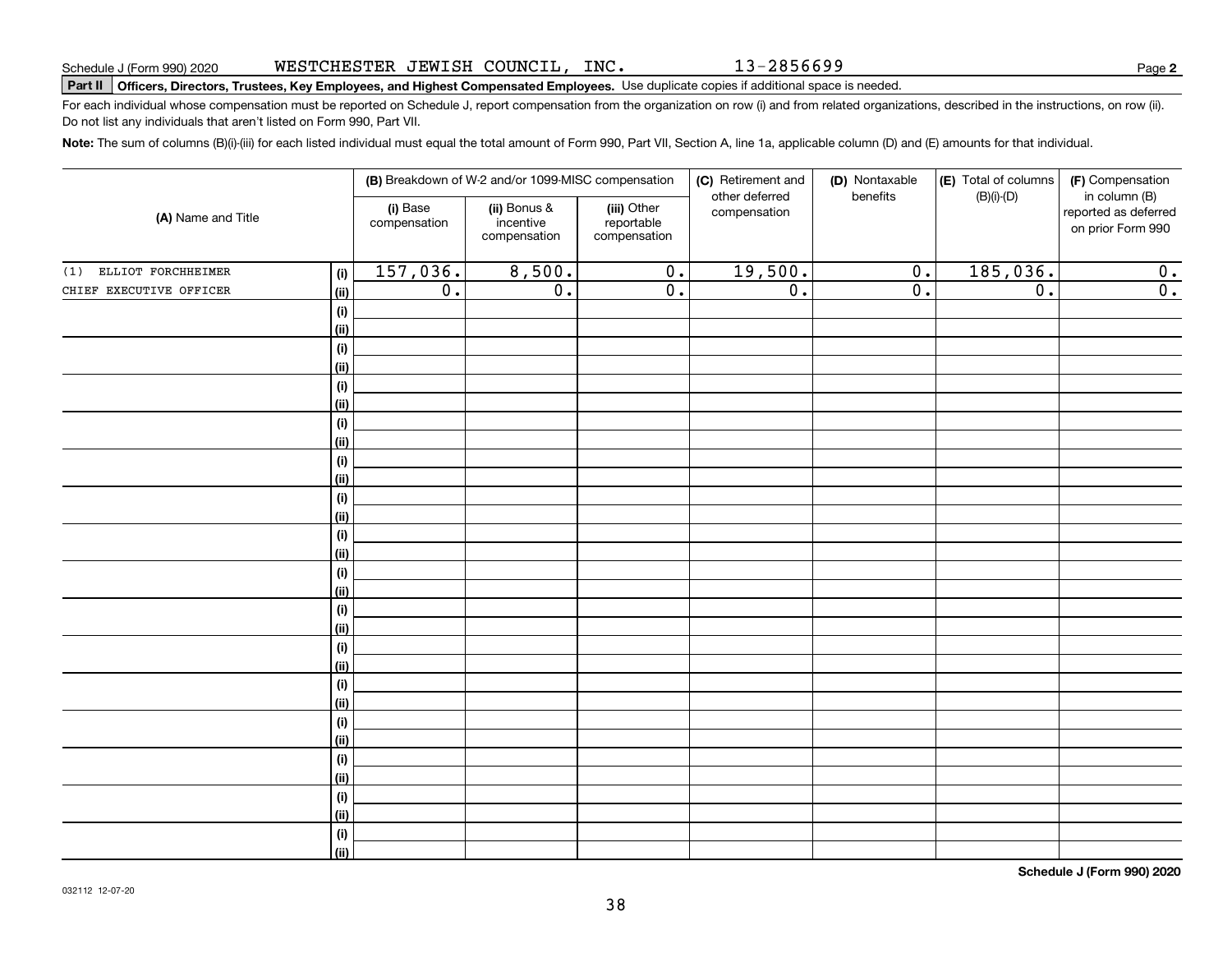#### **Part III Supplemental Information**

Schedule J (Form 990) 2020 WESTCHESTER JEWISH COUNCIL, INC.<br>Part III Supplemental Information<br>Provide the information, explanation, or descriptions required for Part I, lines 1a, 1b, 3, 4a, 4b, 4c, 5a, 5b, 6a, 6b, 7, and 8

#### PART I, LINE 7:

ELLIOT FORCHHHEIMER, CEO, RECEIVED A BOARD APPROVED PERFORMANCE BONUS IN

THE AMOUNT OF \$8,500 WHICH WAS INCLUDED IN HIS REPORTABLE COMPENSATION FOR

### THE 2020 CALENDER YEAR.

**Schedule J (Form 990) 2020**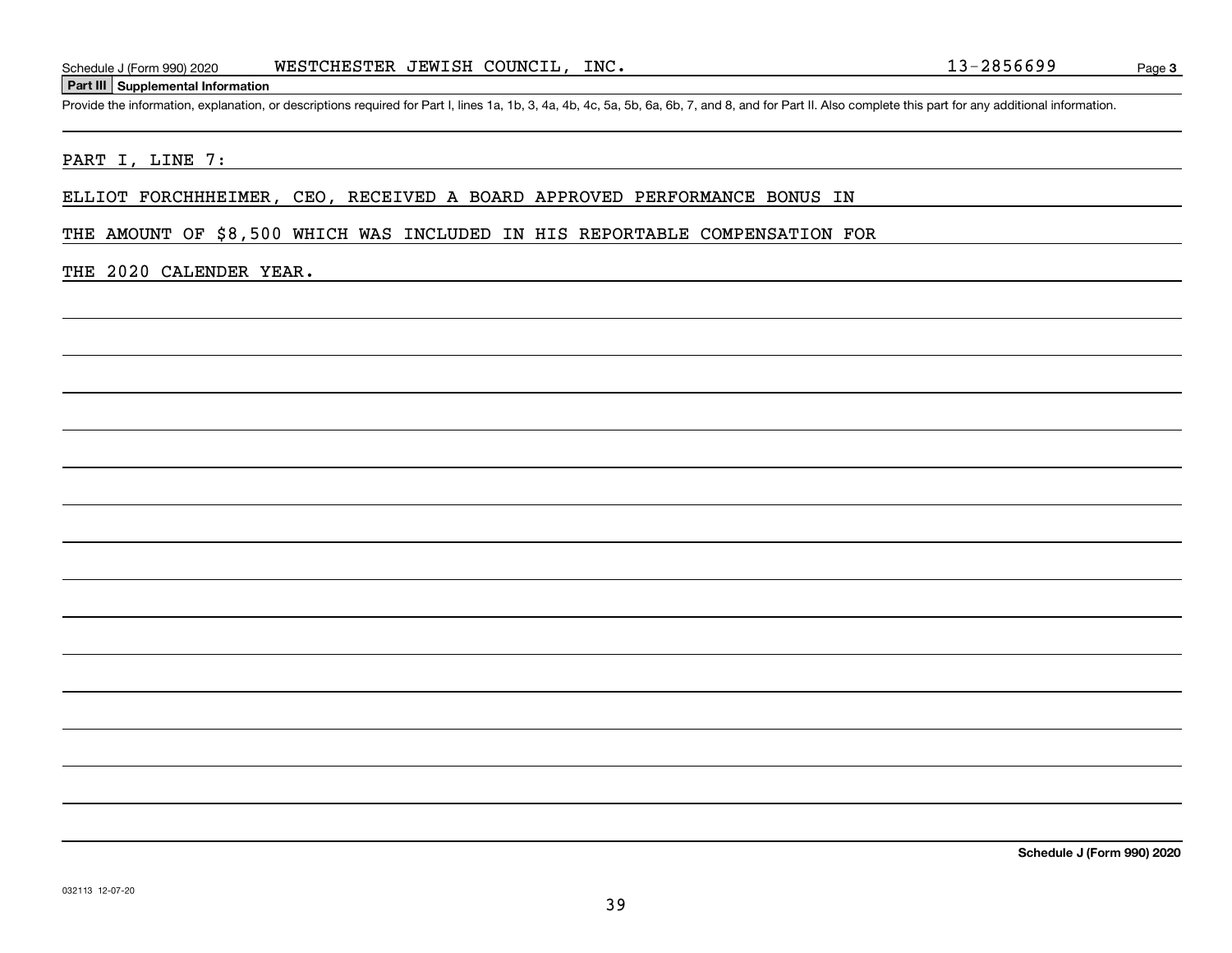**(Form 990 or 990-EZ)**

Department of the Treasury Internal Revenue Service Name of the organization

**SCHEDULE O Supplemental Information to Form 990 or 990-EZ**

**Complete to provide information for responses to specific questions on Form 990 or 990-EZ or to provide any additional information. | Attach to Form 990 or 990-EZ. | Go to www.irs.gov/Form990 for the latest information.**

**Open to Public Inspection2020**

OMB No. 1545-0047

WESTCHESTER JEWISH COUNCIL, INC. | 13-2856699

**Employer identification number**

FORM 990, PART I, LINE 1, DESCRIPTION OF ORGANIZATION MISSION:

VOICES THE UNITED CONCERNS OF THE WESTCHESTER JEWISH COMMUNITY. THE

COUNCIL MAINTAINS RELATIONS WITH OTHER ETHNIC AND RELIGIOUS GROUPS IN

WESTCHESTER COUNTY AND WORKS WITH THEM ON COMMUNAL ISSUES. THE COUNCIL

IS ALSO COMMITTED TO CREATING STRONGER TIES AMONG ITS MEMBER

ORGANIZATIONS AND ALL JEWISH RESIDENTS OF THE COUNTY.

FORM 990, PART III, LINE 1, DESCRIPTION OF ORGANIZATION MISSION:

PROGRAMS AND ACTIVITIES OF ITS CONSTITUENT MEMBERS, DESIGNED TO ADVANCE

AND ENHANCE JEWISH LIVING WITHIN OUR COMMUNITY.

TO TAKE SUCH ACTION AND CONDUCT SUCH ACTIVITIES WITHIN WESTCHESTER

COUNTY AS WOULD SUPPORT AND ADVANCE THE GROWTH, PROSPERITY, PEACE AND

SECURITY OF THE STATE OF ISRAEL, AND TO SHARE WITH IT.

FORM 990, PART III, LINE 4A, PROGRAM SERVICE ACCOMPLISHMENTS:

ATTENDED THROUGH THEIR DEVICES. BRUCE SABATH PERFORMED THE HONOREES

FAVORITE SONGS. DAN MICCICHE WAS THE MUSICAL DIRECTOR.

OUR 26TH ANNUAL JULIAN Y. BERNSTEIN DISTINGUISHED SERVICE AWARD

CEREMONY WAS HELD VIRTUALLY ON MARCH 16, 2021. TWENTY-SIX PEOPLE WERE

HONORED FOR THEIR SERVICE TO OUR ORGANIZATION MEMBERS. IN FACT, MANY

HONOREES GIVE BACK TO THEIR COMMUNITY AT LARGE. THIS EVENT IS NAMED

AFTER JULIAN Y. BERNSTEIN, OF BLESSED MEMORY. MR. BERNSTEIN WAS A BOARD

MEMBER AND AN EXECUTIVE COMMITTEE MEMBER OF THE WESTCHESTER JEWISH

032211 11-20-20 LHA For Paperwork Reduction Act Notice, see the Instructions for Form 990 or 990-EZ. Schedule O (Form 990 or 990-EZ) 2020 COUNCIL. HE BELIEVED THAT DOING TZEDAKAH (CHARITY, VOLUNTEERING) WAS

40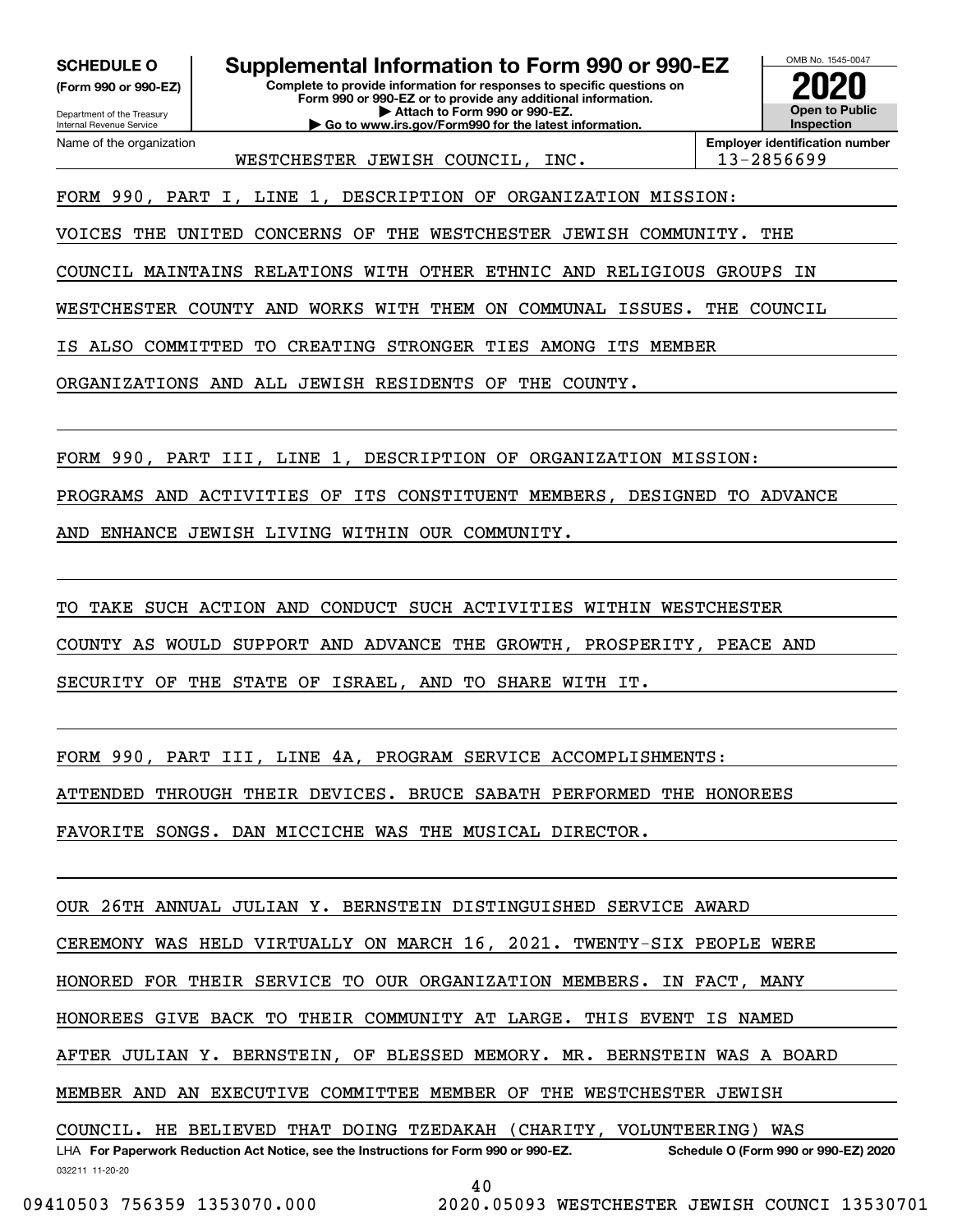| Schedule O (Form 990 or 990-EZ) 2020                                          | Page 2                                              |
|-------------------------------------------------------------------------------|-----------------------------------------------------|
| Name of the organization<br>WESTCHESTER JEWISH COUNCIL, INC.                  | <b>Employer identification number</b><br>13-2856699 |
| JUST AS IMPORTANT AS GIVING TZEDAKAH (CHARITY, DONATING MONEY). DUE TO        |                                                     |
| THE CORONAVIRUS PANDEMIC, THIS EVENT WAS HELD VIRTUALLY.                      | HUNDRED<br>FOUR                                     |
| THROUGH THEIR DEVICES. MEMBERS OF<br>THE COMMITTEE<br>PEOPLE ATTENDED         | SPOKE                                               |
| THEIR PICTURES, AS WELL AS THE HONOREE, WERE POSTED<br>THE HONOREES.<br>ABOUT |                                                     |
| THE APPROPRIATE<br>THE<br>ON<br>SCREEN AT<br>TIME.                            |                                                     |

FORM 990, PART VI, SECTION A, LINE 4:

THE COUNCIL AMENDED ITS BYLAWS EFFECTIVE AS OF 5/25/2021. BELOW IS A

SUMMARY OF THE SIGNIFICANT CHANGES.

1. REMOVED A PROVISION FROM THE BYLAWS ALLOWING HONORARY DIRECTORS MEETING CERTAIN CRITERIA THE RIGHT TO VOTE ON BOARD MATTERS;

2. DESIGNATED THE POSITION OF AUDIT CHAIRPERSON AS AN OFFICER OF THE CORPORATION;

3. CHANGED THE NUMBER OF TERMS AN INDIVIDUAL CAN SERVE AS A SPECIFIC

OFFICER, FROM FOUR (4) CONSECUTIVE TERMS, TO THREE (3) CONSECUTIVE TERMS AS AMENDED;

4. EXPANDED ON AND CODIFIED THE DUTIES OF THE OFFICERS OF THE CORPORATION FOR THE POSITIONS OF PRESIDENT, SECRETARY, TREASURER, AND AUDIT CHAIRPERSON. A SUMMARY OF THESE POSITIONS RESPECTIVE DUTIES IS AS FOLLOWS:

032212 11-20-20 **Schedule O (Form 990 or 990-EZ) 2020** A. THE PRESIDENT: (A) PRESIDE AT ALL MEETINGS OF THE MEMBERS, THE BOARD OF DIRECTORS AND THE EXECUTIVE COMMITTEE; (B) DECIDE ALL QUESTIONS OF ORDER AT SUCH MEETINGS; (C) MAY ESTABLISH NON-STANDING COMMITTEES AND SHALL APPOINT THE CHAIRPERSONS THEREOF; (D) MAY CALL SPECIAL MEETINGS OF THE MEMBERS, THE BOARD OF DIRECTORS AND THE EXECUTIVE COMMITTEE; (E) WILL BE AN EX-OFFICIO MEMBER OF ALL COMMITTEES; (F) WILL MAKE A REPORT OF THE STATUS OF THE MEMBERS AT ITS ANNUAL MEETING AND FROM TIME TO TIME AT SPECIAL MEETINGS OF 41

```
 09410503 756359 1353070.000 2020.05093 WESTCHESTER JEWISH COUNCI 13530701
```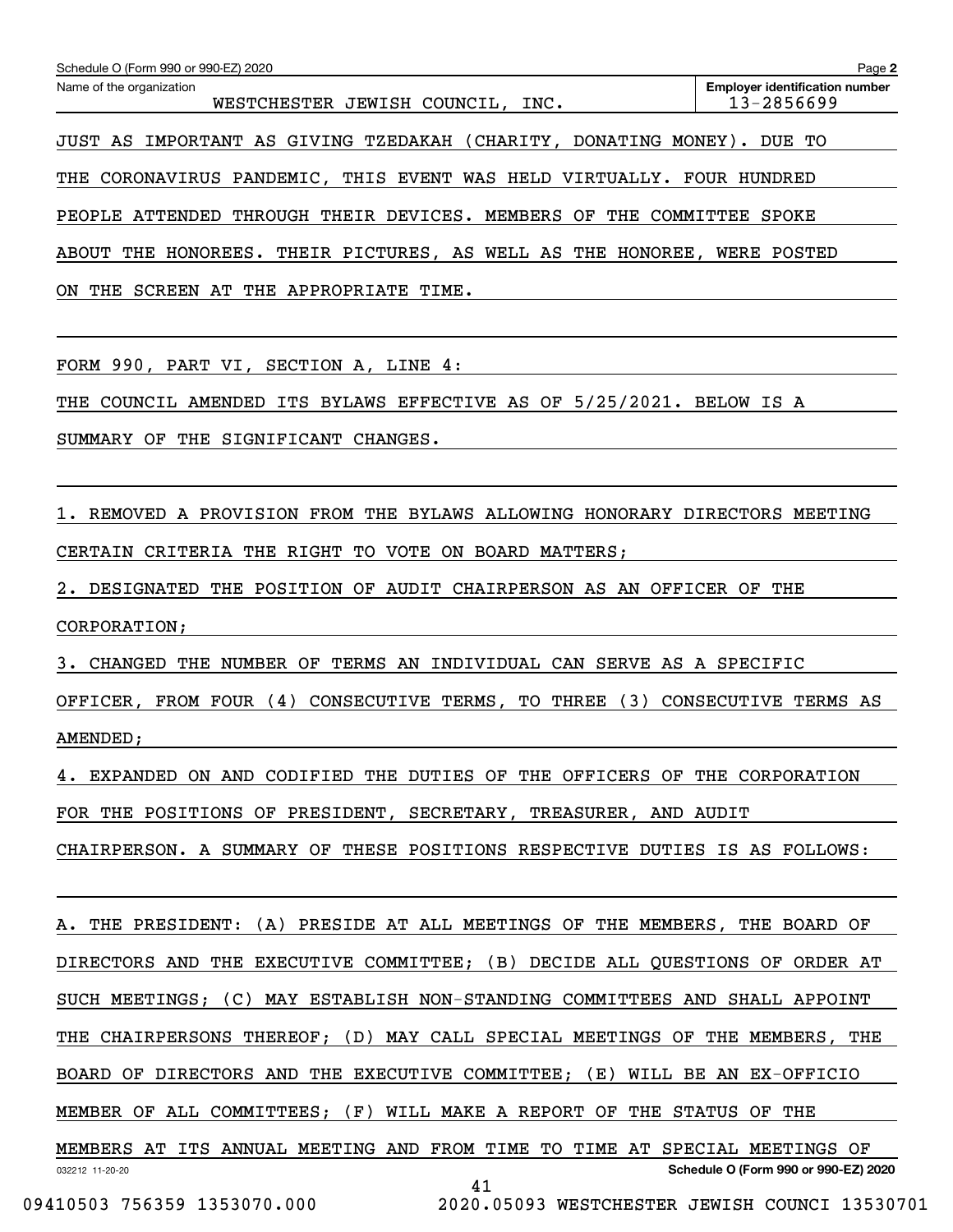| Schedule O (Form 990 or 990-EZ) 2020<br>Page 2 |            |                                  |  |  |  |  |                                                    |  |                                                         |  |     |
|------------------------------------------------|------------|----------------------------------|--|--|--|--|----------------------------------------------------|--|---------------------------------------------------------|--|-----|
| Name of the organization                       |            | WESTCHESTER JEWISH COUNCIL, INC. |  |  |  |  |                                                    |  | <b>Employer identification number</b><br>$13 - 2856699$ |  |     |
| THE MEMBERS;                                   | (G)<br>AND |                                  |  |  |  |  | EXECUTE AND CARRY OUT THE POLICIES ESTABLISHED BY, |  |                                                         |  | AND |

THE DECISIONS REACHED BY, THE BOARD OF DIRECTORS AND THE MEMBERS.

B. THE TREASURER: (A) WILL SERVE AS CHAIRPERSON AND PRESIDE AT MEETINGS OF THE FINANCE AND BUDGET COMMITTEE; AND (B) IS RESPONSIBLE FOR (I) KEEPING ACCURATE FINANCIAL RECORDS OF THE COUNCIL; (II) RECEIVING ALL MONEY DUE TO THE COUNCIL AND DEPOSITING MONEY IN BANK ACCOUNTS AS THE BOARD OF DIRECTORS DIRECTS; (III) PAYING BILLS AUTHORIZED TO BE PAID BY THE BOARD OF DIRECTORS; AND (IV) SUBMITTING A DETAILED FINANCIAL STATEMENT AT REGULAR BOARD OF DIRECTORS MEETINGS AND AT THE ANNUAL MEETING OF THE MEMBERS.

C. THE SECRETARY: (A) WILL TAKE AND KEEP MINUTES OF EVERY MEETING OF THE MEMBERS, THE BOARD OF DIRECTORS, AND THE EXECUTIVE COMMITTEE; (B) WILL RETAIN ALL COPIES OF ALL BOARD OF DIRECTORS' CORRESPONDENCE; AND (C) WILL NOTIFY MEMBERS AND THE BOARD OF DIRECTORS OF ALL MEETING DATES. ALL MINUTES WILL BE FILED AND PRESERVED IN THE COUNCIL'S ADMINISTRATIVE OFFICE.

D. THE AUDIT CHAIRPERSON: (A) WILL SERVE AS CHAIRPERSON OF THE AUDIT COMMITTEE; (B) WILL BE RESPONSIBLE TO REPORT TO THE BOARD OF DIRECTORS THE RESULTS OF ANY EXTERNAL AUDIT INCLUDING ANY MATERIAL RISKS AND WEAKNESS IN INTERNAL CONTROLS IDENTIFIED BY THE AUDITOR, ANY RESTRICTIONS ON THE SCOPE OF THE AUDITOR'S ACTIVITIES OR ACCESS TO REQUESTED INFORMATION, AND/OR ANY SIGNIFICANT DISAGREEMENTS BETWEEN THE AUDITOR AND MANAGEMENT; AND (C) WILL DISCUSS RECOMMEND CHANGES TO THE COUNCIL'S RISK MANAGEMENT POLICIES AND PRACTICES WITH THE BOARD OF DIRECTORS.

FORM 990, PART VI, SECTION B, LINE 11B:

032212 11-20-20 **Schedule O (Form 990 or 990-EZ) 2020** THE COUNCIL HAS ITS FORM 990 PREPARED BY AN OUTSIDE ACCOUNTING FIRM AND HAS 42 09410503 756359 1353070.000 2020.05093 WESTCHESTER JEWISH COUNCI 13530701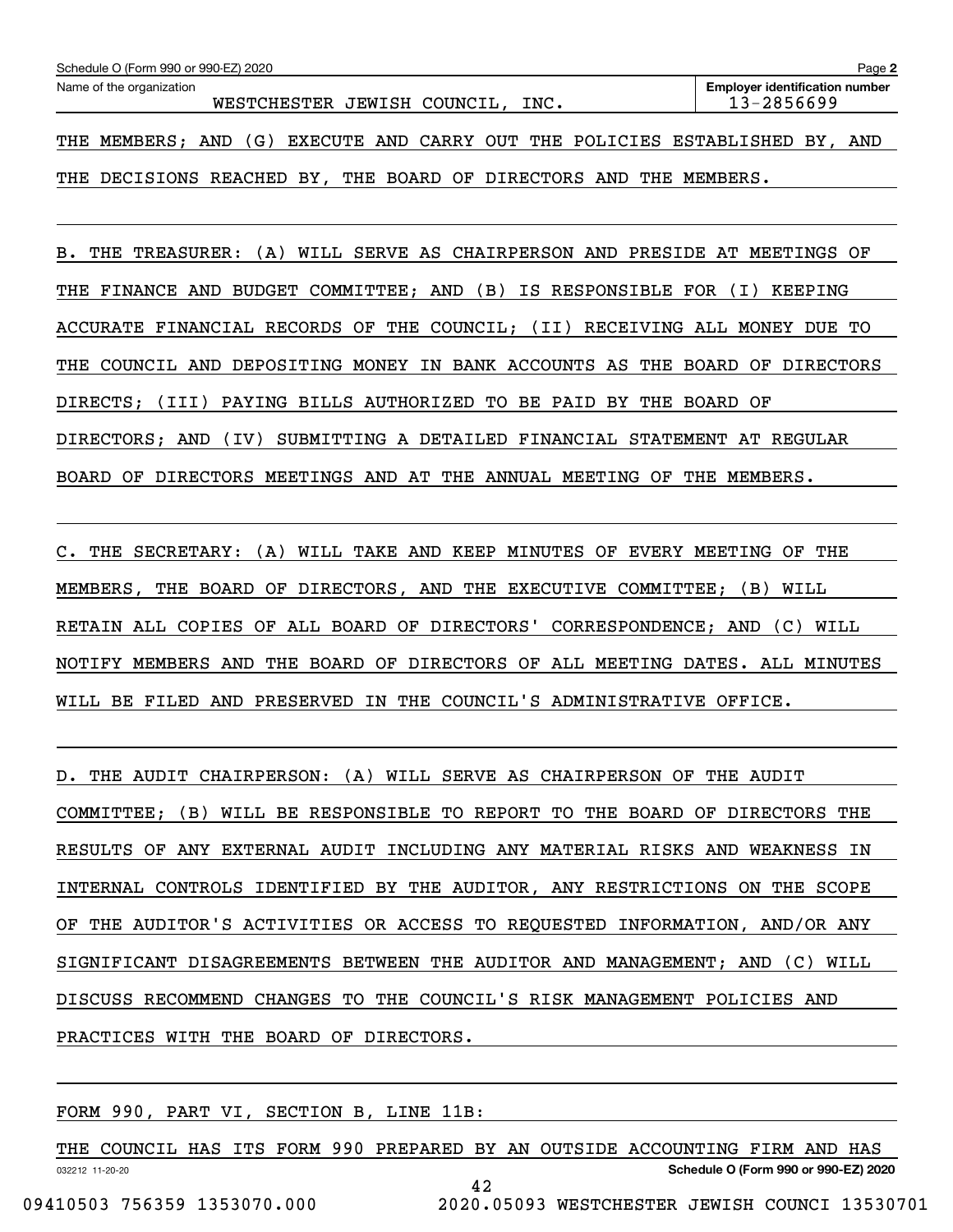| Schedule O (Form 990 or 990-EZ) 2020                                                                                | Page 2                         |  |  |  |  |  |
|---------------------------------------------------------------------------------------------------------------------|--------------------------------|--|--|--|--|--|
| <b>Employer identification number</b><br>Name of the organization<br>13-2856699<br>WESTCHESTER JEWISH COUNCIL, INC. |                                |  |  |  |  |  |
| FOLLOWING REVIEW PROCESS TO<br>ENSURE<br>THAT<br>THE<br>ESTABLISHED<br>THE                                          | INFORMATION                    |  |  |  |  |  |
| 990<br>ACCURATE.<br>WHEN THE<br>FORM<br>HAS<br>REPORTED<br>ΙS<br>COMPLETE<br>AND                                    | BEEN PREPARED, IT              |  |  |  |  |  |
| THE<br>TREASURER, CEO, PRESIDENT, AND<br>THEN<br>REVIEWED<br>BY<br>IS.                                              | <b>EXECUTIVE</b><br>COMMITTEE. |  |  |  |  |  |
| FORM 990<br>IS<br>AND<br>ONCE THE<br>READY<br>TO.<br>BE<br><b>FOLLOWING</b><br>THEIR<br>REVIEW                      | THE<br>FILED<br>WTTH           |  |  |  |  |  |
| INTERNAL REVENUE SERVICE, IT IS ELECTRONICALLY<br>TO<br>SENT<br>THE                                                 | FULL.<br>BOARD<br>OF           |  |  |  |  |  |
| COUNCIL<br>COMMENTS. ANY COMMENTS<br>ARE<br>SUMMARIZED<br>THE<br>FOR ANY<br>THEN                                    | PROVIDED<br>AND                |  |  |  |  |  |
| ONCE<br>THE<br><b>COMMENTS</b><br><b>HAVE</b><br>THE<br>OUTSIDE<br>ACCOUNTANTS.<br>TO.                              | BEEN ADDRESSED,<br>THE<br>FULL |  |  |  |  |  |
| FORM 990, AND FOLLOWING APPROVAL,<br><b>VOTES</b><br>THE<br>IT<br>BOARD<br>ON.<br>IS                                | FILED<br>WITH<br>THE           |  |  |  |  |  |
| <b>REVENUE</b><br>SERVICE.<br>INTERNAL                                                                              |                                |  |  |  |  |  |

FORM 990, PART VI, SECTION B, LINE 12C:

THE PURPOSE OF THIS POLICY IS TO PROTECT THE INTEGRITY OF THE WESTCHESTER JEWISH COUNCIL'S DECISION MAKING PROCESS, TO ENABLE OUR CONSTITUENCIES TO HAVE CONFIDENCE IN OUR INTEGRITY, AND TO PROTECT THE INTEGRITY AND REPUTATION OF VOLUNTEERS, BOARD MEMBERS AND STAFF. IN THE COURSE OF MEETINGS OR ACTIVITIES, BOARD MEMBERS, VOLUNTEERS AND STAFF WILL DISCLOSE ANY INTERESTS IN A DECISION WHERE THEY, THEIR FAMILIES OR SIGNIFICANT OTHERS, EMPLOYER, OR CLOSE ASSOCIATES WILL RECEIVE A BENEFIT OR GAIN. AFTER DISCLOSURE, THEY WILL BE ASKED TO LEAVE THE MEETING FOR THE DISCUSSION AND WILL NOT BE PERMITTED TO VOTE ON THE QUESTION.

THIS POLICY IS MEANT TO BE SUPPLEMENTAL TO GOOD JUDGMENT AND BOARD MEMBERS, VOLUNTEERS AND STAFF ARE ASKED TO RESPECT ITS SPIRIT AS WELL AS ITS WORDING.

FORM 990, PART VI, SECTION B, LINE 15A:

THE COMPENSATION COMMITTEE ANNUALLY SURVEYS OTHER COMPARABLE LOCAL JEWISH

032212 11-20-20 **Schedule O (Form 990 or 990-EZ) 2020** ORGANIZATIONS AND PROVIDES THAT INFORMATION TO THE OFFICERS FOR SALARY 43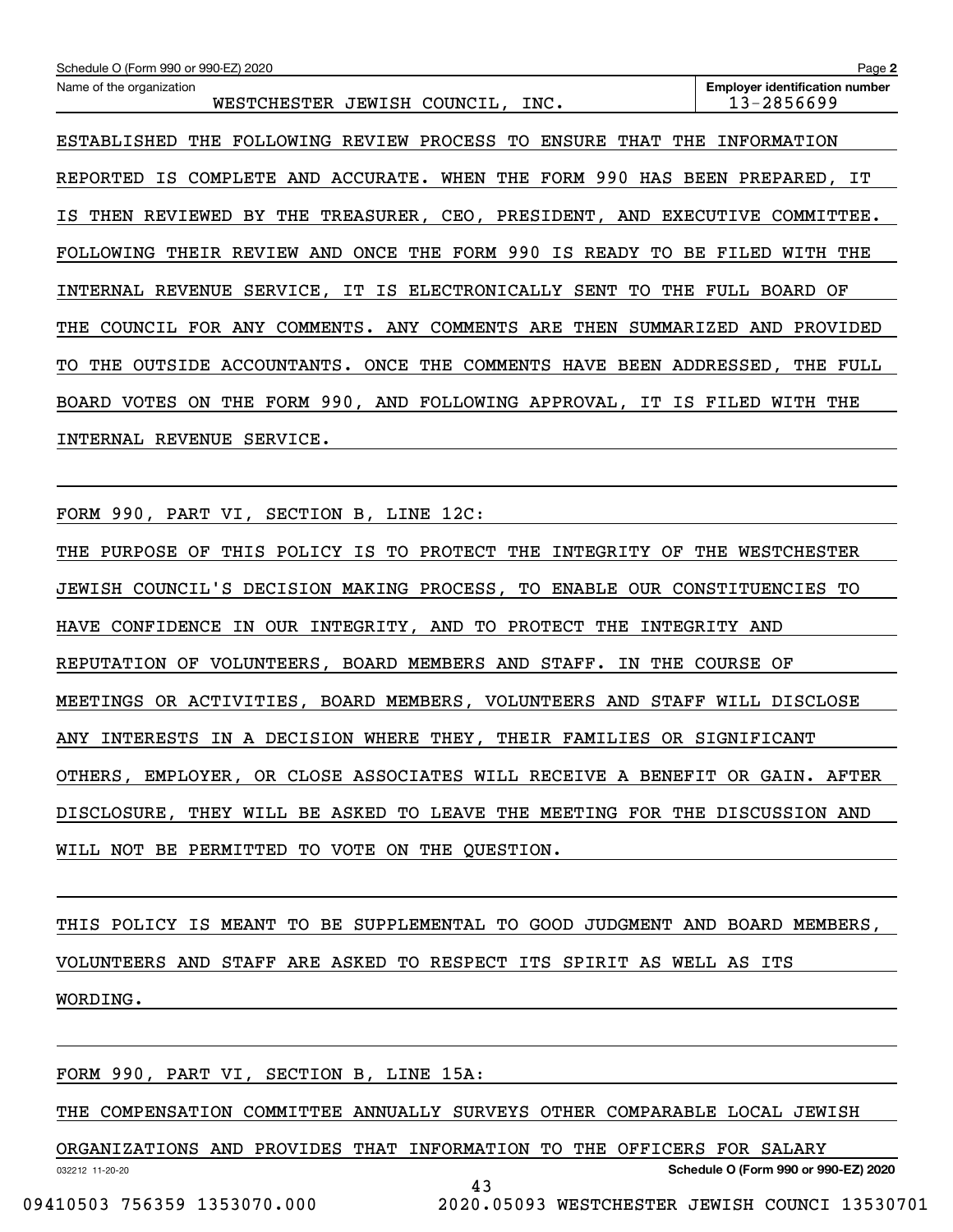| Schedule O (Form 990 or 990-EZ) 2020                                                          | Page 2                                              |
|-----------------------------------------------------------------------------------------------|-----------------------------------------------------|
| Name of the organization<br>WESTCHESTER<br>JEWISH COUNCIL,<br>INC.                            | <b>Employer identification number</b><br>13-2856699 |
| RECOMMENDATIONS.<br>THE<br>BOARD<br>CONSULTS THE<br>INFORMATION FROM                          | COMPENSATION<br>THE                                 |
| DATA FROM THE<br>NON-PROFIT COORDINATING<br>COUNCIL'S<br>COMMITTEE<br>AND                     | ANNUAL SALARY                                       |
| CEO'S<br><b>REVIEW</b><br>THE<br>COMPENSATION. THE<br>OFFICERS<br>OF<br>SURVEY<br>TО          | <b>BOARD</b><br>THE<br><b>REVIEW</b>                |
| RECOMMENDATIONS MADE<br>BY<br>THE<br>COMPENSATION COMMITTEE<br>SALARY                         | FOR<br>THE<br>EXECUTIVE                             |
| OFFICER'S MEETING AND<br>DIRECTOR AT<br>THE<br>JUNE<br>PREPARE<br>THE                         | BUDGET FOR<br>THE                                   |
| COUNCIL.<br>THE<br><b>BUDGET</b><br>IS<br>VOTED<br>ON<br>AND<br>APPROVED<br>BY<br>THE<br>FULL | BOARD<br>EACH YEAR.                                 |
| ONCE<br>THE<br>RECOMMENDATIONS HAVE BEEN APPROVED, THE APPROVAL                               | IS<br>DOCUMENTED<br>ΙN                              |
| JUNE<br><b>BOARD</b><br>MINUTES.<br>THIS<br>PROCESS<br>WAS LAST<br>CONDUCTED<br>THE<br>ΙN     | 2021.                                               |
|                                                                                               |                                                     |
| FORM 990, PART VI,<br>SECTION C, LINE 19:                                                     |                                                     |
| FORM 990 AVAILABLE FOR PUBLIC<br>COUNCIL<br><b>ITS</b><br>MAKES<br>THE                        | INSPECTION AS<br>REOUIRED                           |
| UNDER SECTION 6104 OF<br>THE<br>INTERNAL REVENUE<br>CODE.                                     | THE RETURN IS POSTED<br>ON                          |

FORM 990, PART XII, LINE 2C:

REQUEST OR BY CALLING THE COUNCIL DIRECTLY.

THE COUNCIL HAS AN AUDIT COMMITTEE THAT ASSUMES RESPONSIBILITY FOR OVERSIGHT OF THE AUDIT OF ITS FINANCIAL STATEMENTS AND SELECTION OF AN INDEPENDENT ACCOUNTANT. THIS PROCESS HAS NOT CHANGED FROM THE PRIOR YEAR.

GUIDESTAR.ORG AND OTHER SIMILAR TYPES OF WEBSITES. ADDITIONALLY, THE

COUNCIL MAKES ITS FORM 990, FINANCIAL STATEMENTS AND BYLAWS AVAILABLE ON

ITS OWN WEBSITE. THE FINANCIAL STATEMENTS, CONFLICT OF INTEREST POLICY,

ARTICLES OF INCORPORATION, AND BY-LAWS ARE ALSO AVAILABLE UPON WRITTEN

032212 11-20-20